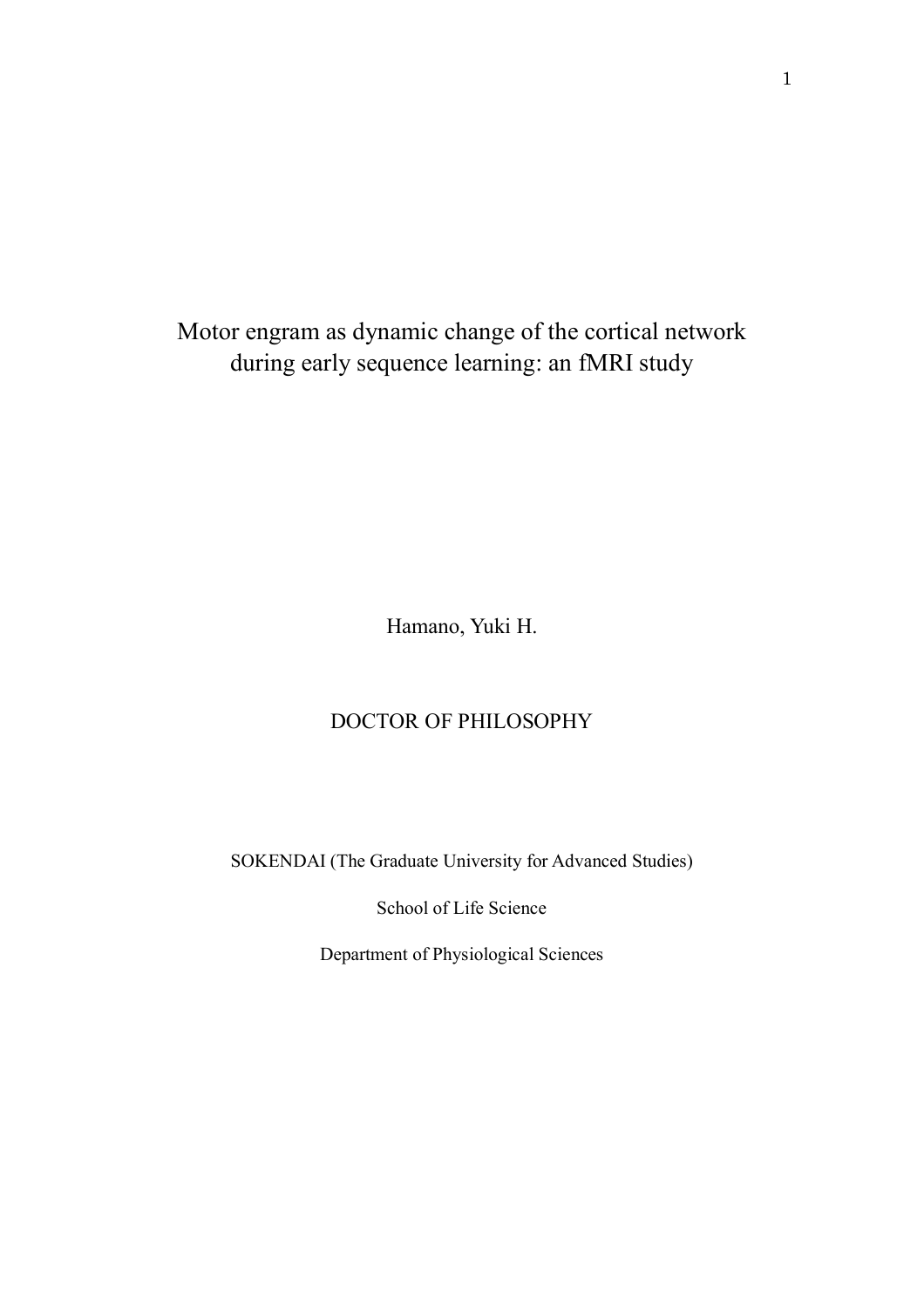# Table of Contents

| 1. |     |  |
|----|-----|--|
| 2. |     |  |
| 3. |     |  |
|    | 3.1 |  |
|    | 3.2 |  |
|    | 3.3 |  |
|    | 3.4 |  |
|    | 3.5 |  |
|    | 3.6 |  |
|    | 3.7 |  |
|    | 3.8 |  |
|    |     |  |
|    | 4.1 |  |
|    | 4.2 |  |
|    | 4.3 |  |
| 5. |     |  |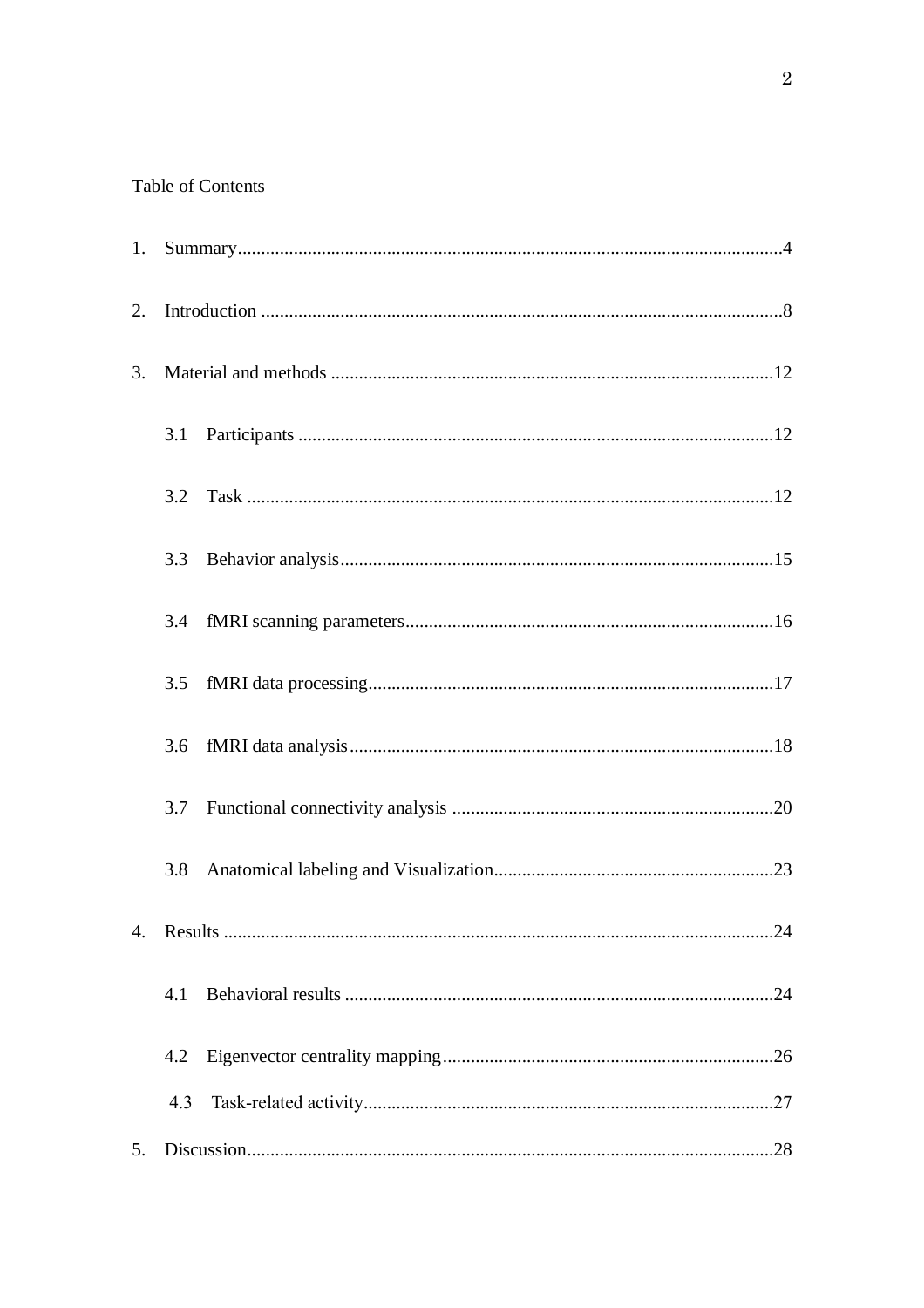|    | 5.1 |  |
|----|-----|--|
|    | 5.2 |  |
|    | 5.3 |  |
|    |     |  |
| 6. |     |  |
| 7. |     |  |
|    |     |  |
| 9. |     |  |
|    |     |  |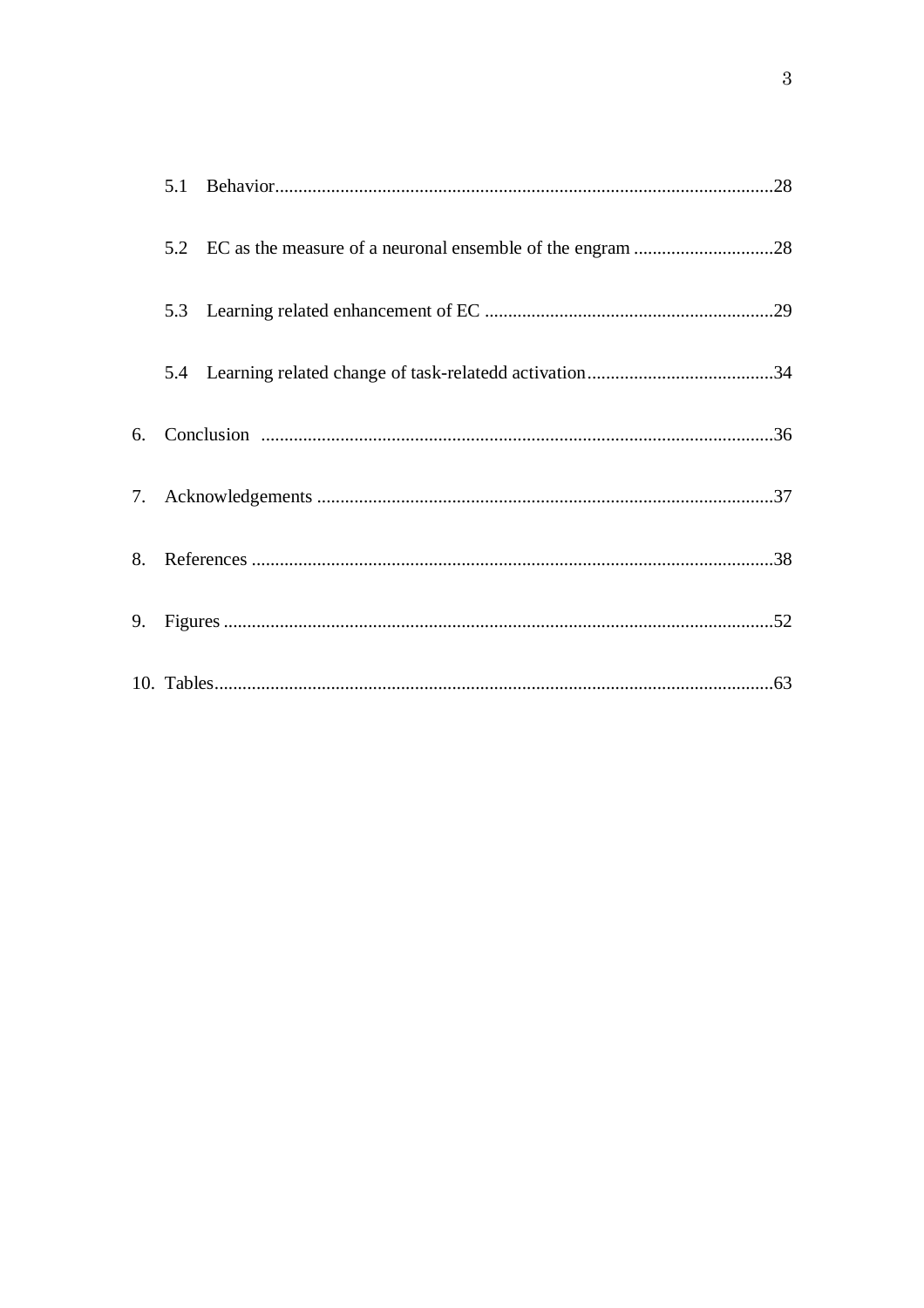#### **1. Summary**

Practice improves the performance of skilled movements, both in speed and accuracy. Emphasis on speed improves performance by defining an optimal learning target, but learning can occur even without speed incentives. Little is known how these characteristics of the practice, the speed or accuracy, are integrated to form the neural substrates of the sequence learning, that is, engram.

An engram has four characteristics: persistence, ecphory, content, and dormancy. An engram is a persistent change in the brain by a specific experience or encoding. An engram is activated through interaction with retrieval cues, which activation is termed ecphory. The content of an engram reflects what transpired at encoding thus predicts what can be recovered during subsequent retrieval. An engram exists in a dormant state between the two active processes of encoding and retrieval. During dormant state, the strength of the synaptic connection is stabilized. At retrieval, the connections are destabilized so that the synaptic connections are modified. Thus, the series of the active states of encoding and retrieval intervened by dormant state comprises the learning process, resulting in the serial change in the spatiotemporal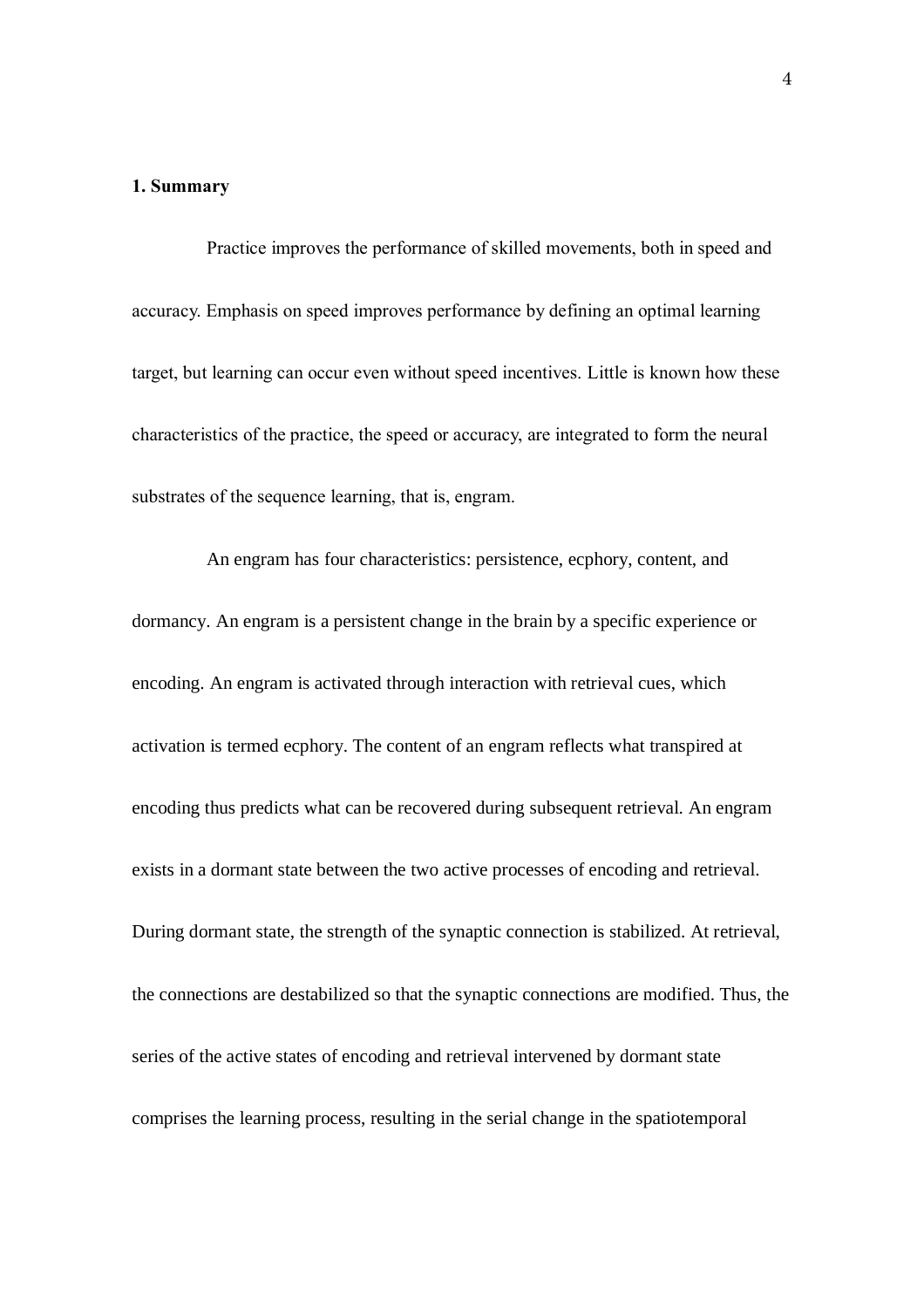pattern of the neural ensemble. The neural substrate of motor engrams in the human brain is hard to identify because their dormant state is hard to discriminate. The previous neuroimaging approaches to find out the motor engram have mainly focused on the ecphory.

Here I utilized eigenvector centrality (EC) as the measure of the information transfer at the network level accumulation, expecting that the trace of brain changes brought about by motor training--the motor engram--may be determined using functional MRI. EC is a class of graph theory-based measures assessing the centrality or importance. While the eigenvector centrality favors nodes that have high correlations with many other nodes, it specifically favors nodes that are connected to nodes that are themselves central within the network. Thus, the EC takes into account the entire pattern of the network, allowing us to estimate the importance of each voxel within the whole brain network with seed- and task-free fashion.

To discriminate the engrams formed by an emphasis on speed or accuracy targets, I conducted functional MRI with 58 normal volunteers, who performed a sequential finger tapping task with the non-dominant left hand inside the scanner.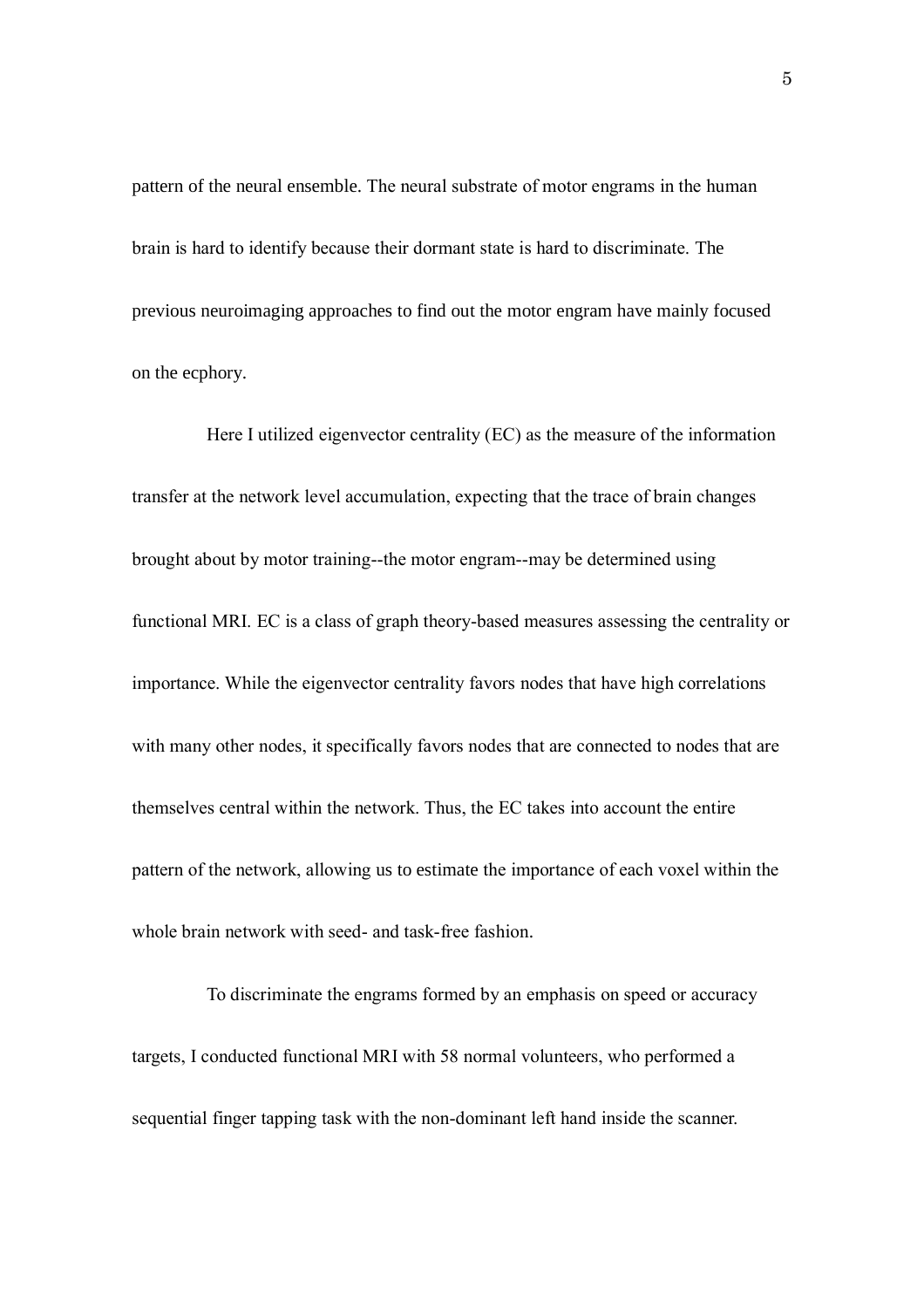Participants practiced a tapping sequence alternately as quickly as possible (maximum mode) or at a constant speed of 2 Hz, paced by a visual cue which specified the sequence (constant mode). My hypothesis was that different learning modes enhance distinct engrams. To quantify brain changes at the network level that characterize the engram, even when dormant, I applied the EC to the residual time-series after modeling out the task-related activity, because the residual BOLD (Blood-Oxygen-Level-Dependent) signals were thought to include task-non-specific neural fluctuations, corresponding to spontaneous brain activity.

The performance was transferred from the constant mode to maximum mode, but not vice versa. During the maximum mode, areas of greatest network centrality indicating the engram location were found in in the left anterior intraparietal sulcus (aIPS), connecting with the ventral inferior parietal lobule (IPL). During the constant mode, a distinct engram was found in bilateral dorsal premotor cortex and right primary motor cortex (M1). A learning-related increment in task-related activity in the right M1 was observed in both modes.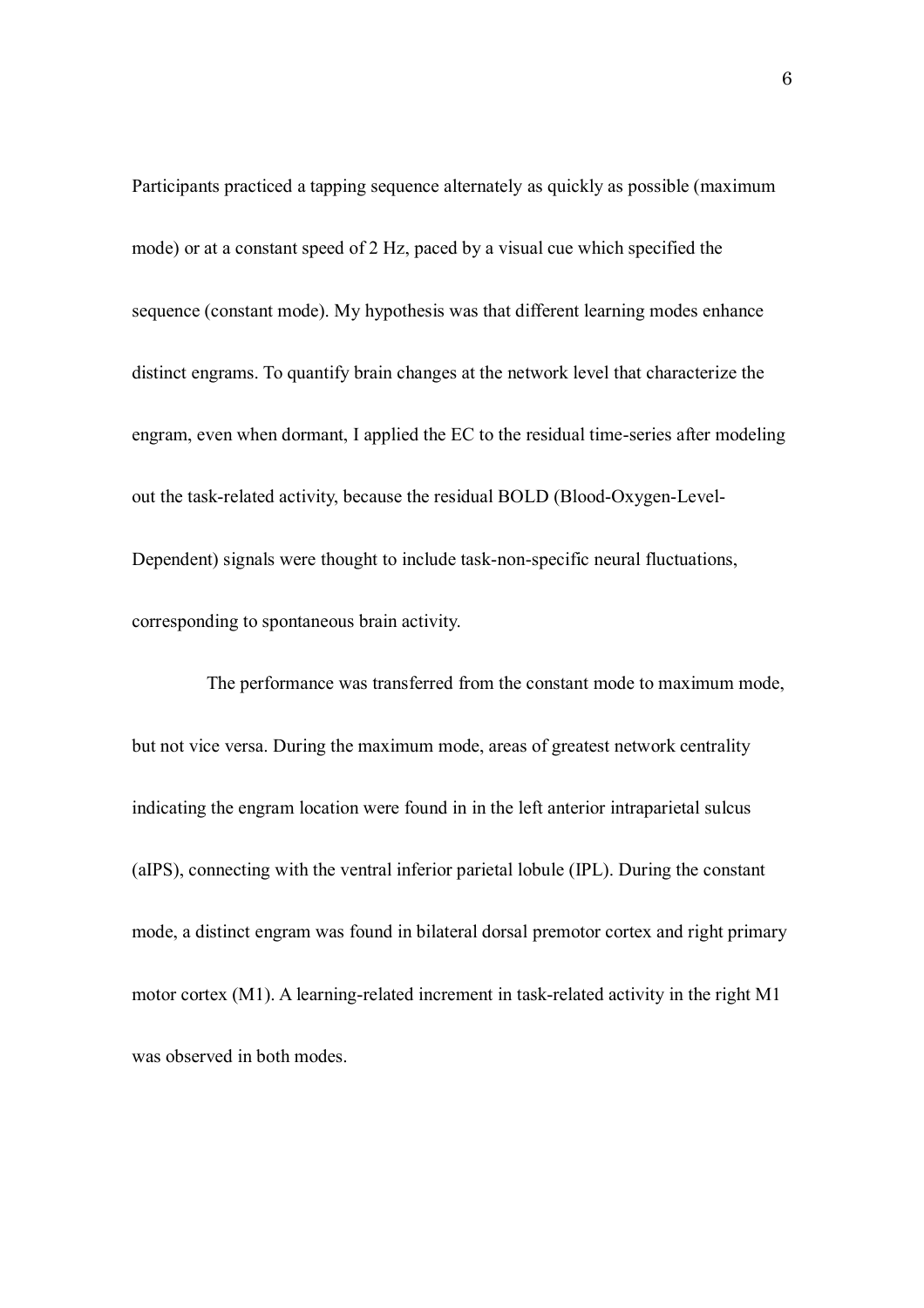Learning-related enhancement of EC in the left aIPS during rest condition of the maximum mode probably represented the accumulation of information provided by the comparison between the action plan of the rapid transition of the one finger to the next in the sequence and the actual feedback. Thus, the left aIPS-IPL represented the sensorimotor integration of precisely tuned rapid finger movements the one finger to the next in the sequence. The PMd is a probable substrate for the coordinate transformation from the visually presented spatial goals to joint movements in the response domain through associative learning, coding the accuracy with the M1. Therefore, within an M1-centered parietal-premotor network motor engram, the left aIPS-IPL appears to represent the sensorimotor integration of precisely timed rapid finger movements, and the PMd and M1 the accuracy of their assignment. Present findings constitute the first demonstration of motor engrams formed by only 30 min of training.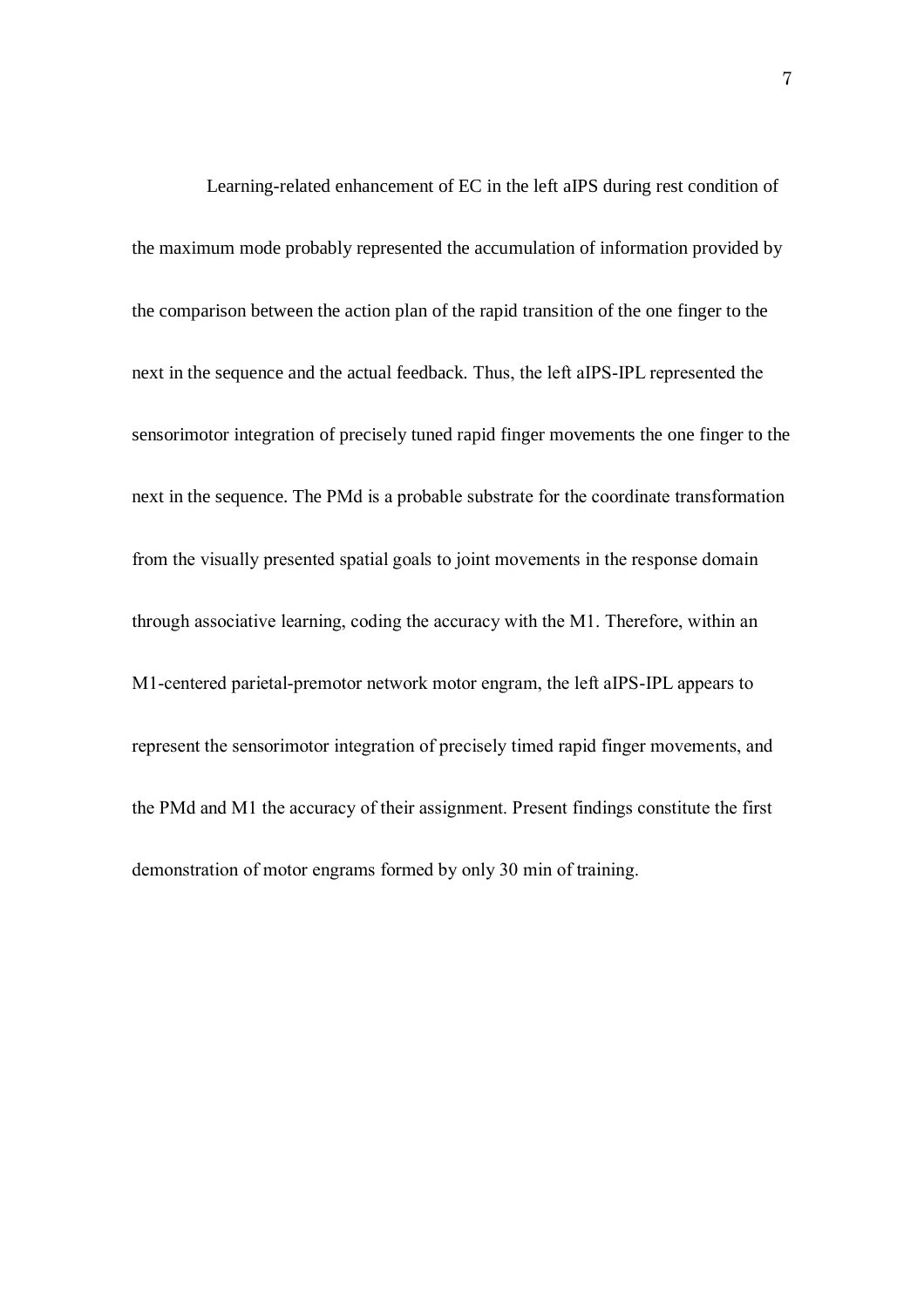### **2. INTRODUCTION**

Practice is responsible for obtaining a motor skill which is characterized by speed and accuracy (Shmuelof et al. 2012). The practice effect may differ depending on whether stressing on the speed or accuracy. Speed pressure is known to enhance the learning process. Motor learning is to establish an internal model which represents the exact matching between perceived sensory and motor information (Wolpert et al., 1995). Information is transmitted during learning by comparing the expected sensation by the internal model with the actual feedback sensation arising from the movement (Guadagnoli and Lee, 2004). So as to generate the information for the learning to occur, task difficulty should be kept challenging. Speed can adjust a specific difficulty level of the sequential finger tapping task (Walker et al., 2002, 2003; Fischer et al., 2002, 2005; Debas et al., 2010). They usually requested the participants to practice the given sequence "as fast and as accurately as possible." However, even without speed pressure, sequence learning occurs by serial reaction time tasks (Doyon et al. 1996; Grafton et al. 1994; Hazeltine et al. 1997; Krebs et al. 1998; Rauch et al. 1997; Honda et al. 1998) which stress on accuracy. Little is known how these characteristics of the practice, the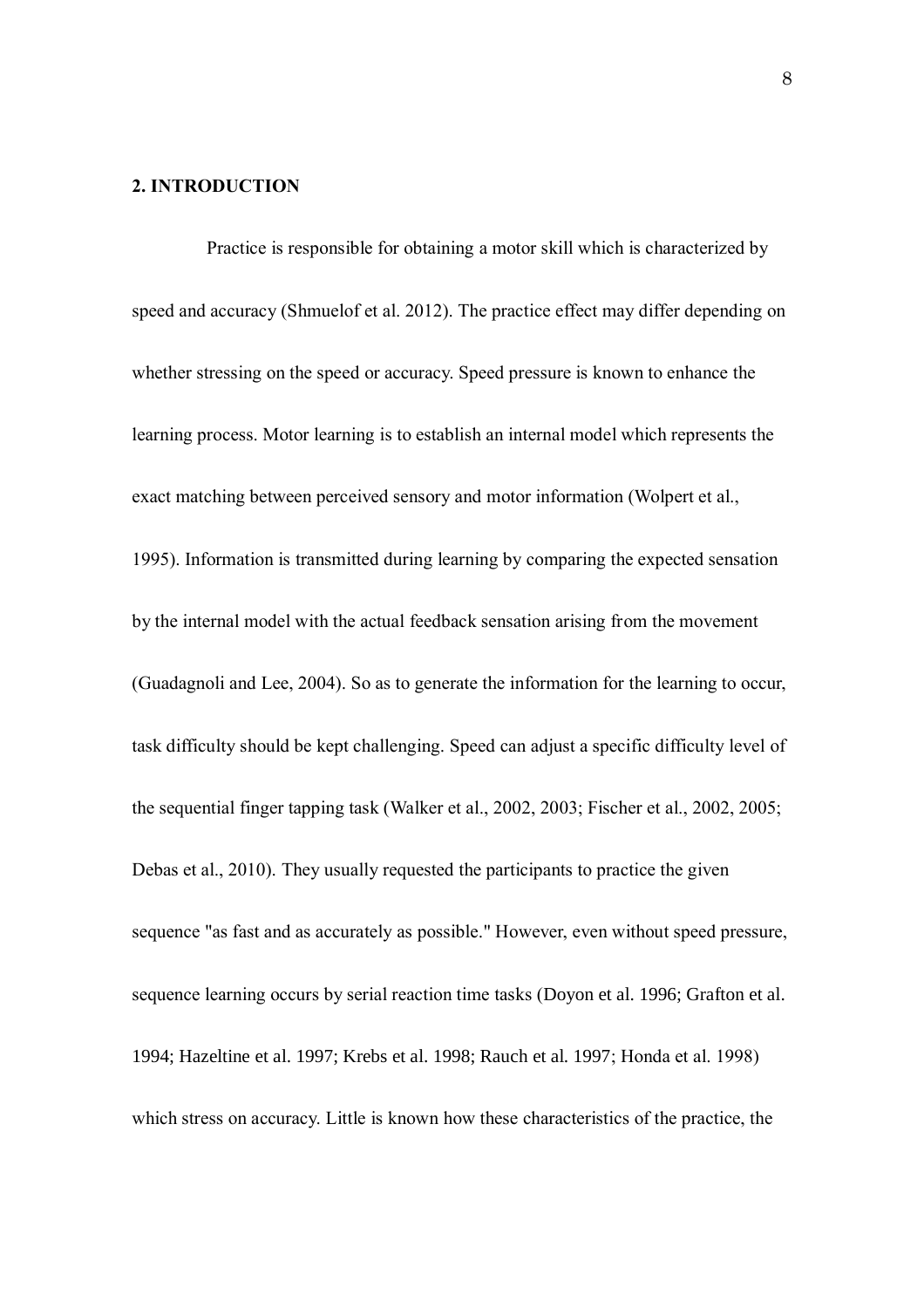speed and accuracy, are integrated to form the neural substrates of the sequence learning, that is, engram.

An engram has four characteristics: persistence, ecphory, content, and dormancy (Josselyn et al. 2015). An engram is a persistent change in the brain by a specific experience or encoding. An engram is activated through interaction with retrieval cues, which activation is termed ecphory. The content of an engram reflects what transpired at encoding thus predicts what can be recovered during subsequent retrieval. An engram exists in a dormant state between the two active processes of encoding and retrieval. During dormant state, the strength of the synaptic connection is stabilized. At retrieval, the connections are destabilized so that the synaptic connections are modified. Thus the series of the active states of encoding and retrieval intervened by dormant state comprises the learning process, resulting in the serial change in the spatiotemporal pattern of the neural ensemble (Josselyn et al. 2015).

Previous neuroimaging approaches to find out the motor engram have mainly focused on the ecphory because they utilized task-related activation to evaluate the effect of learning (Doyon et al. 2003; Penhune and Doyon, 2002; Lehéricy et al. 2005).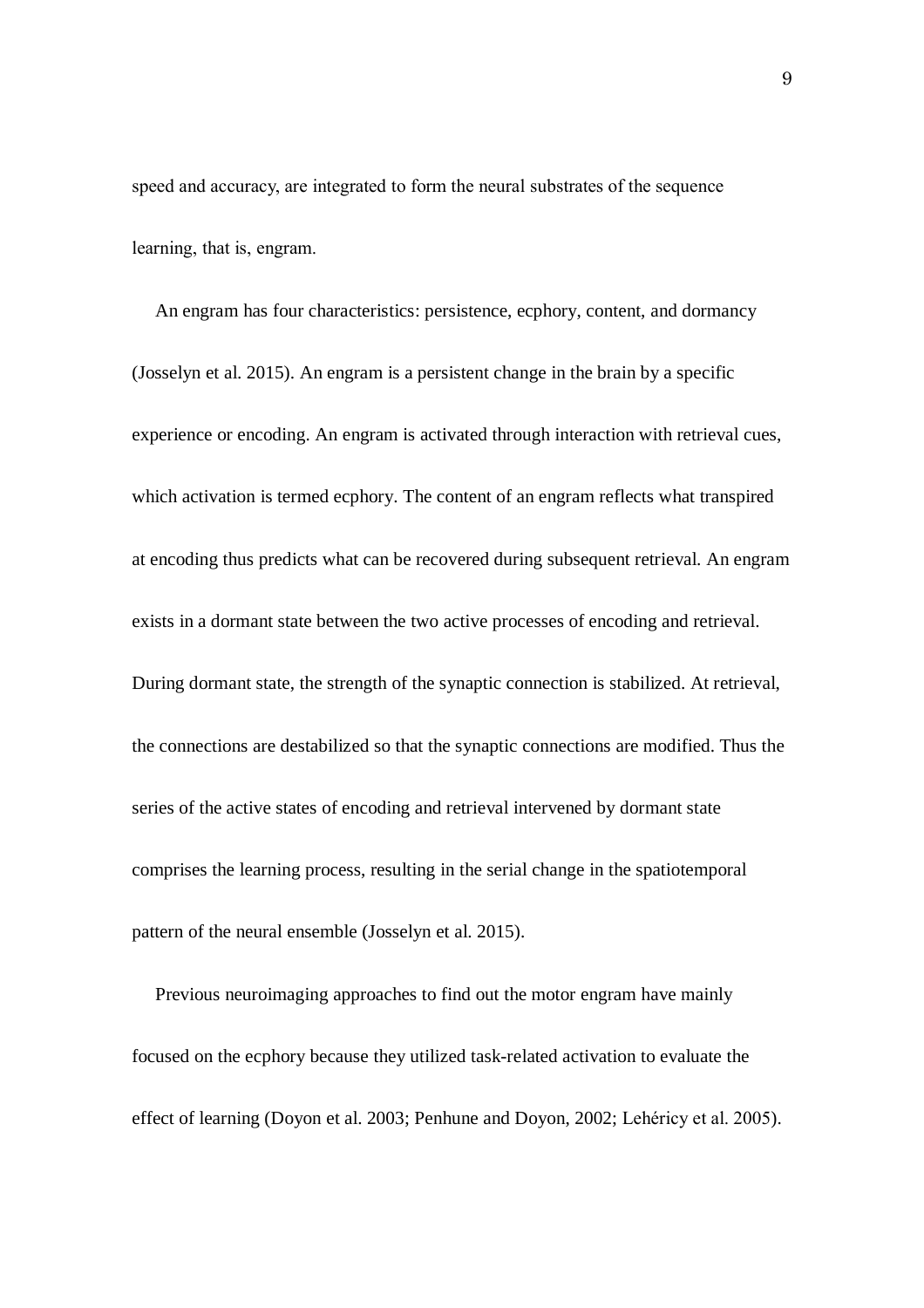Regarding the dormant engram, recent resting-state fMRI studies before and after the visuomotor learning task (Albert et al. 2009) have found learning-related change in frontoparietal and cerebellar networks. However, it is unknown how these two states of engram are dynamically represented in the neural network level.

To address this issue, I conducted functional MRI with sequential finger tapping execution epoch alternated with rest epoch. I hypothesized that the two learning modes, stressing on speed or accuracy, generate distinct engrams which in turn are integrated at the execution. I focused on the early phase of training of 30 min. Participants exercised a sequence as fast and as accurate as possible (maximum mode) or with constant speed by visual cues explicitly indicating the sequence (2 Hz, constant mode). Participants alternated constant mode with the maximum mode. I applied eigenvector centrality mapping (ECM; Lohmann et al., 2010) to the innovation. Eigenvector Centrality (EC) is a class of graph theory-based measures assessing the centrality or importance (Zuo et al. 2012). Innovation is the residual time-courses of the neural activities obtained by modeling out the task-related effects and other confounding effects. The innovation of BOLD signals is thought to include task-non-specific neural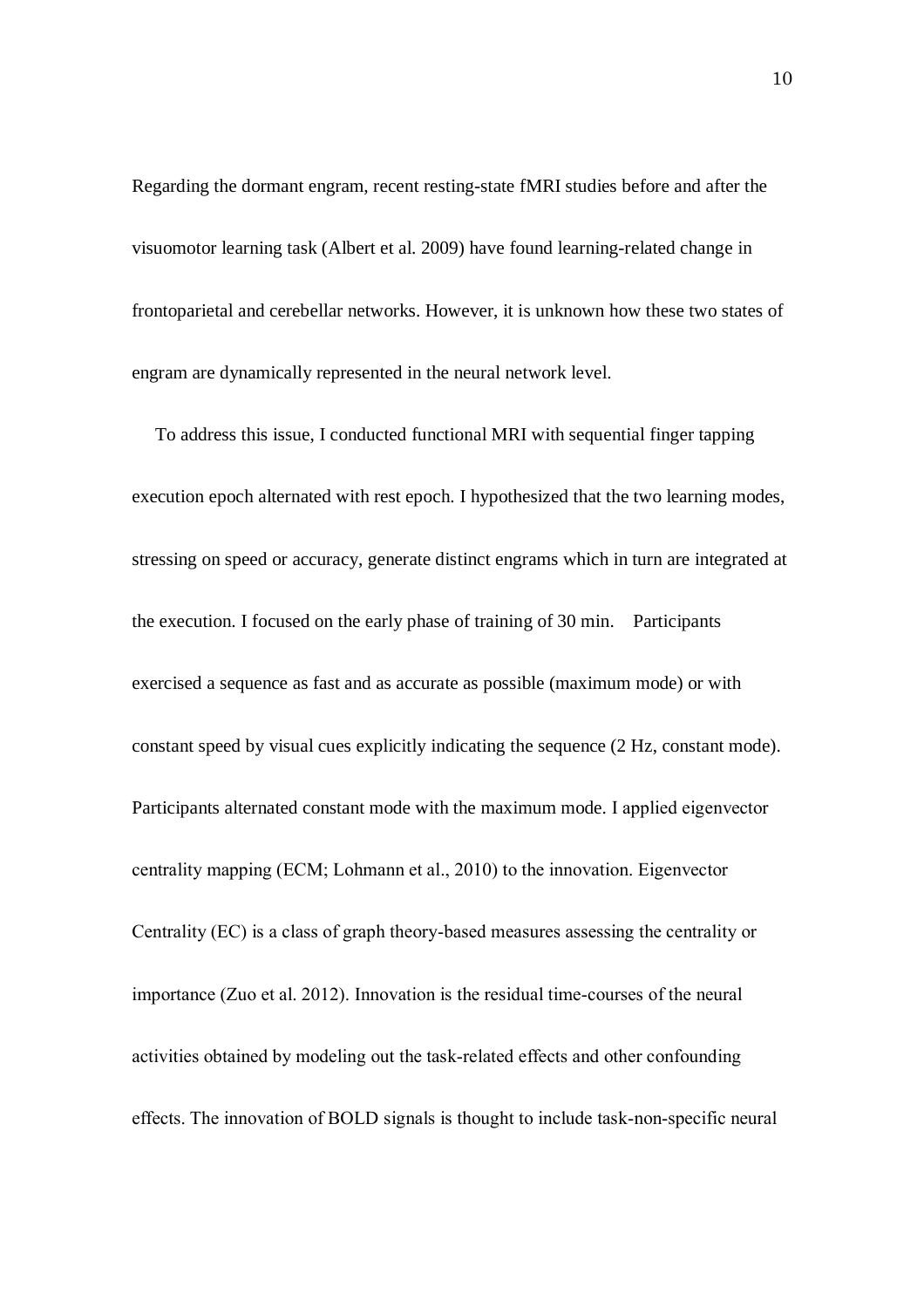fluctuations, corresponding to spontaneous brain activity (Fox et al. 2007; Riera et al. 2004; Fair et al. 2007). Regarding the innovation, I made a distinction between the task epoch in which encoding/retrieval occurred and the rest epoch which was in a dormant state. I expected that the M1 centered cortical network would represent the motor engram.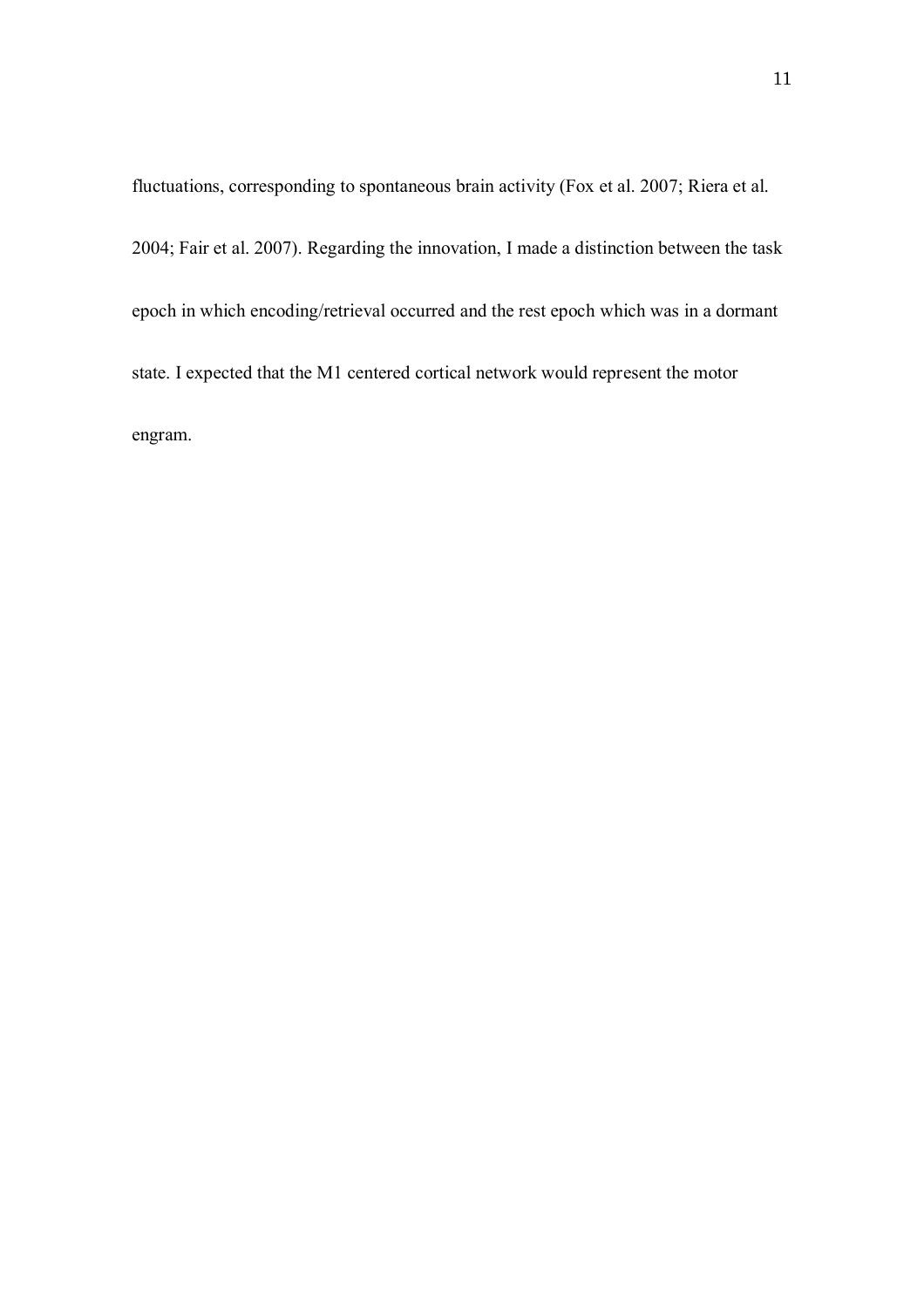#### **3. Materials and methods**

### **3.1 Participants**

A total of 60 healthy right-handed normal adult volunteers participated in the study. Handedness was assessed by the Edinburgh Handedness Inventory (Oldfield, 1971). None of the participants had a history of neurological or psychiatric diseases. All participants gave written informed consent for participating the experiment, and the study was conducted according to the Declaration of Helsinki and approved by the Ethical Committee of the National Institute for Physiological Sciences, Japan. Data obtained from two volunteers were of insufficient quality (button pressing in wrong timing for 1 participant, and the measurement failure in another). Therefore, data from 58 individuals (34 males and 24 females; mean age  $= 21.69 \pm 3.88$  years) were analyzed.

## **3.2 Task**

The subjects performed sequential finger tapping task (Walker et al., 2002, 2003) inside the scanner with two modes: a visually-cued (2Hz) constant mode and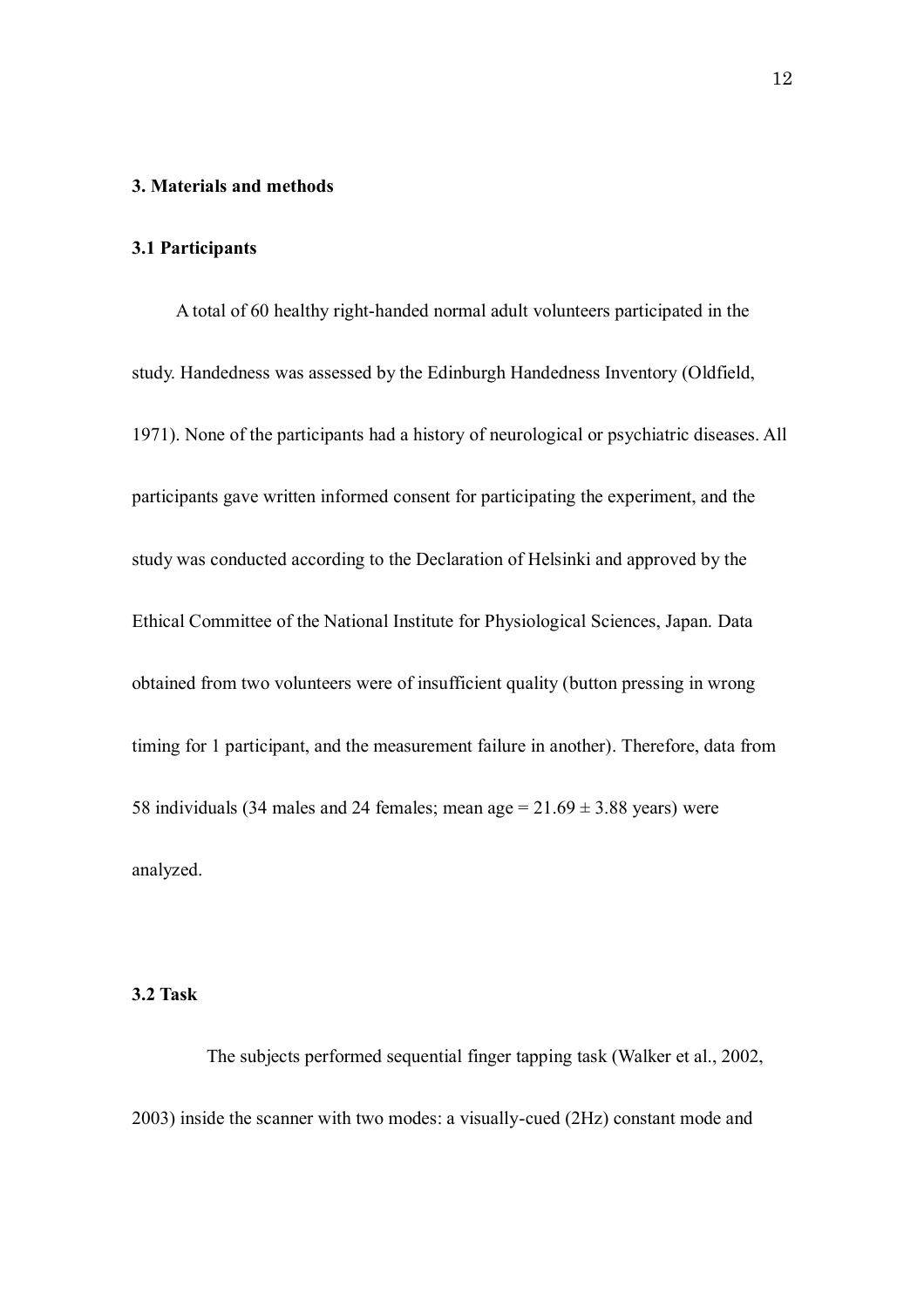maximum mode. Presentation 12.2 software (Neurobehavioral Systems, Albany, USA) was implemented on a personal computer (dc7900; Hewlett-Packard, Ltd., Palo Alto, USA) for the stimulus presentation and response time measurements. A liquid-crystal display (LCD) projector (CP-SX12000J, Hitachi Ltd., Tokyo, Japan), located outside and behind the scanner, projected stimuli through another waveguide to a translucent screen that the participants viewed via a mirror attached to the head coil of the MRI scanner. The distance between the screen and each participant's eyes was approximately 175 cm, and the visual angle was  $13.8^{\circ}$  (horizontal)  $\times$  10.4° (vertical).

There were three fMRI runs. First run (Run 1) consisted of a block of constant-speed mode (C block) followed by a block of maximum mode (M block). C block (Figure 1), 2.5 min in duration, started with Rest epoch of 15 sec duration followed by Constant mode epoch of 15 sec, alternatively repeated five times. Rest epoch started with the instruction of "Rest" on the screen for 500 ms, followed by 500 ms presentation of four blue filled circles aligned within an equally spaced horizontal array, corresponding to the left-hand fingers (from left to right, small, ring, middle, and index fingers) (Figure 1). The instruction was to follow the randomly moving blue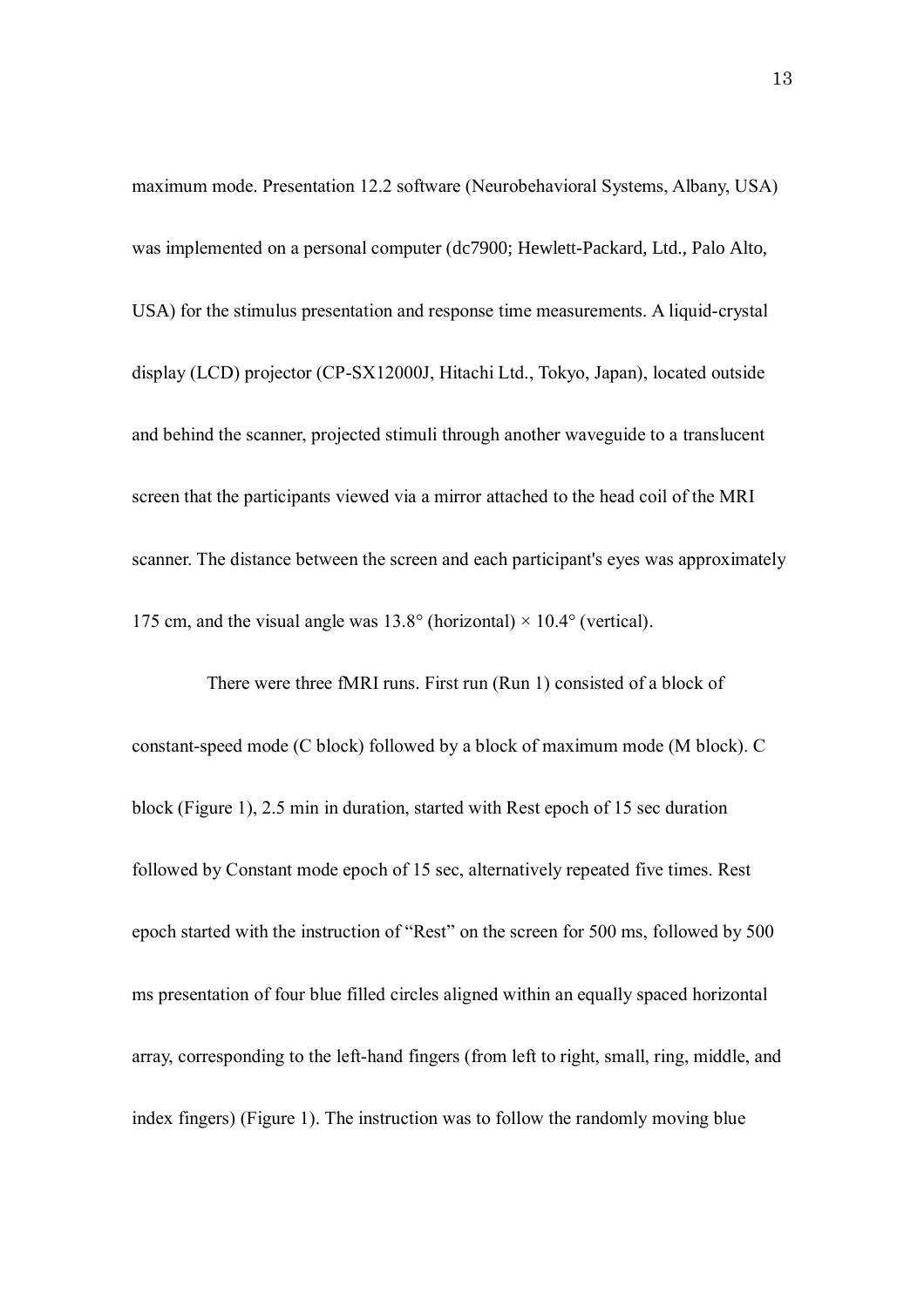circles of 2 Hz with eyes without pressing the button. Rest epoch lasted for 15 sec when the target "CONSTANT" appeared to instruct the participant to respond by pressing the button indicated by white filled circle. The visual cues were identical to those of Rest epoch except for the color and sequence of lighting (Figure 1). One of the circles was filled in every 500 ms, indicating the tapping fingers and buttons on an MR-compatible button box (Current Design, Inc., Philadelphia, USA). A sequence was composed of the five element sequences, either "index – little – middle – ring - index" (presented to 31 participants) or "ring – middle – little – ring - index" (presented to other  $27$ participants). The frequency of the color and location change was kept 2 Hz. Constant epoch lasted 15 sec when alternated with Rest epoch. Rest and Constant epochs were conducted alternatively five times, constituting the C block 1. M block 1 (Figure 1), 3 min in duration, started with Rest epoch which was identical to that of C block except for its duration of 30 sec instead of 15 sec. Instruction of "TEST" was shown for 500 ms to ask the participant to tap the memorized sequence as fast and as accurate as possible, and four closed white circles were presented for 500 ms when they changed to open circles. Visual feedback of correct tapping was provided by the filling of the white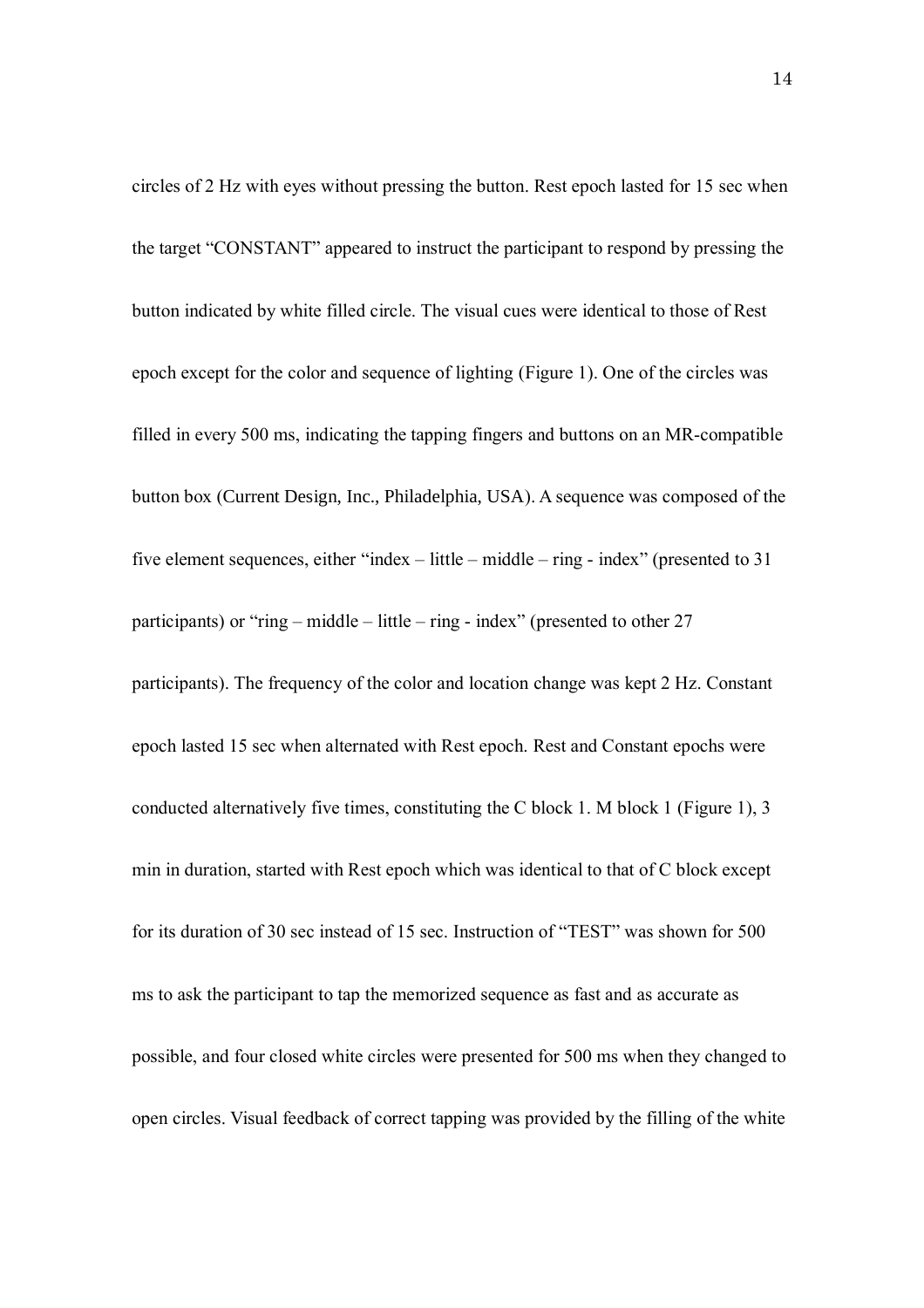circle corresponding to the tapped finger. If the participant made an incorrect response, the stimulus remained at the previous visual cue until the correct button was pressed. Maximum epoch lasted 30 sec. Rest and Maximum epochs were conducted alternatively three times.

The second Run (Run 2) consisted of 3 C blocks interleaved by 2 M blocks, and the third Run (Run 3) started with M block followed by C block. Overall, the sequential finger task in this study was built with 5 C blocks (a total of 12.5 min) and 4 M blocks (12 min) alternate (Figure 1). By interleaving two modes alternately, the learning effect by the constant-speed mode was able to be evaluated by measuring speed and accuracy during maximum speed mode (See the following section in detail).

#### **3.3 Behavior analysis**

The performance was measured by speed, accuracy, and "performance index" by combining transition time (*TT*) and error rate (*ER*) (Equation 1; modified from Dan et al., 2015), taking into account of speed-accuracy trade-off (Fitts, 1954). Transition time (in seconds) was defined by the mean time between two correct button responses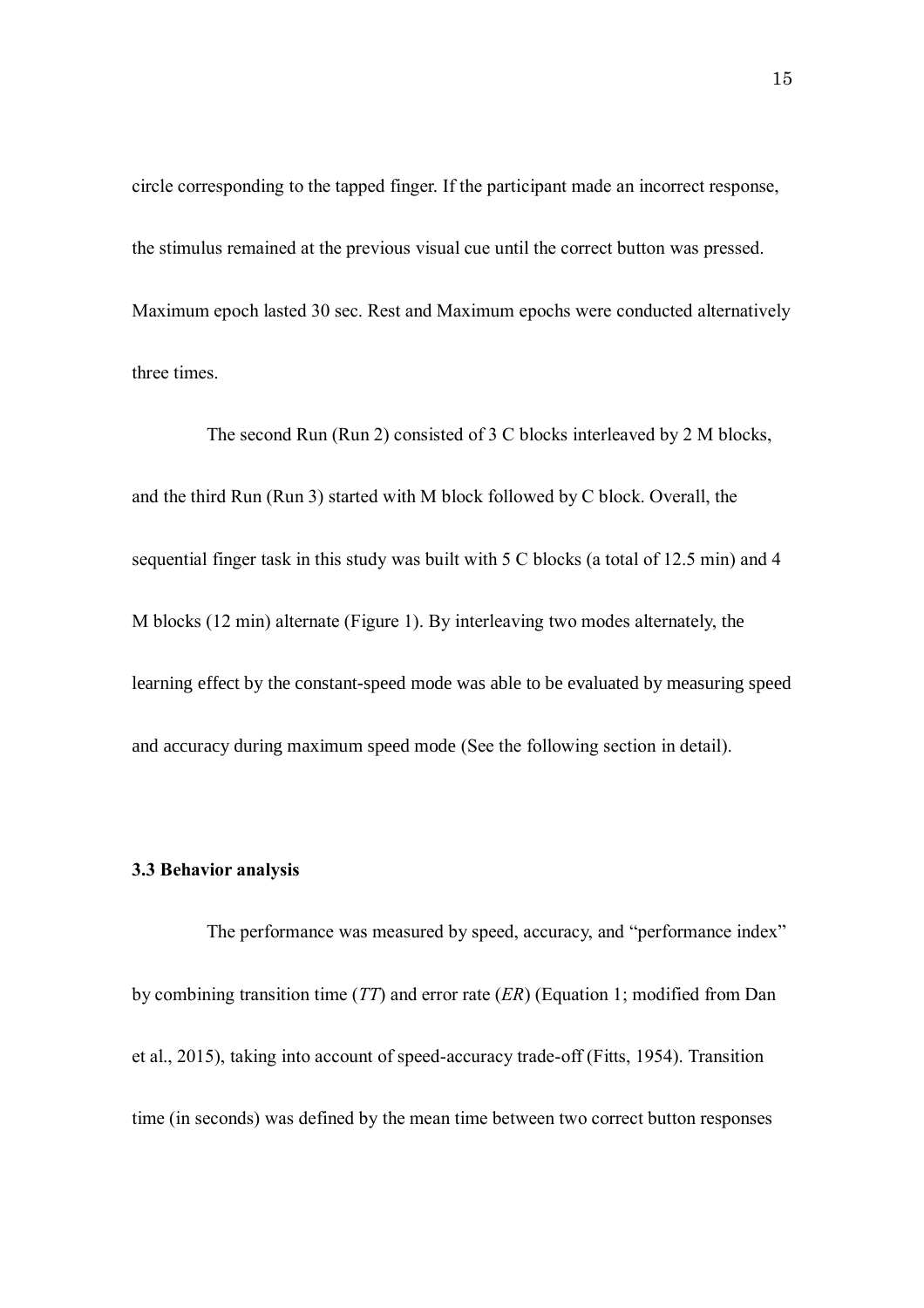per block. The error rate was the number of error responses about all responses per block.

Equation 1:  $PI = exp^{-TT} \times exp^{-ER} \times 100$ 

Because the behavioral task consisted of several blocks including three or five epochs (Figure 1), I dissociated the between-block effect and within-block effect for the performance changes in both constant-speed and maximum-speed modes. For each performance measures (i.e., transition time, error rate, and performance index) and each mode (constant and maximum), a repeated measure analysis of variance (rmANOVA) was conducted with task epoch and task block as the independent variable. Bonferroni correction was adopted for posthoc multiple comparisons. All statistical analyses were performed by SYSTAT (version 13.00.05, SYSTAT Software, USA) and the level of significance was  $p < .05$ .

## **3.4 fMRI scanning parameters**

A 3.0T scanner (Verio; Siemens Ltd., Erlangen, Germany) was used for the fMRI study. Each participant's head was immobilized within a 32-element phased array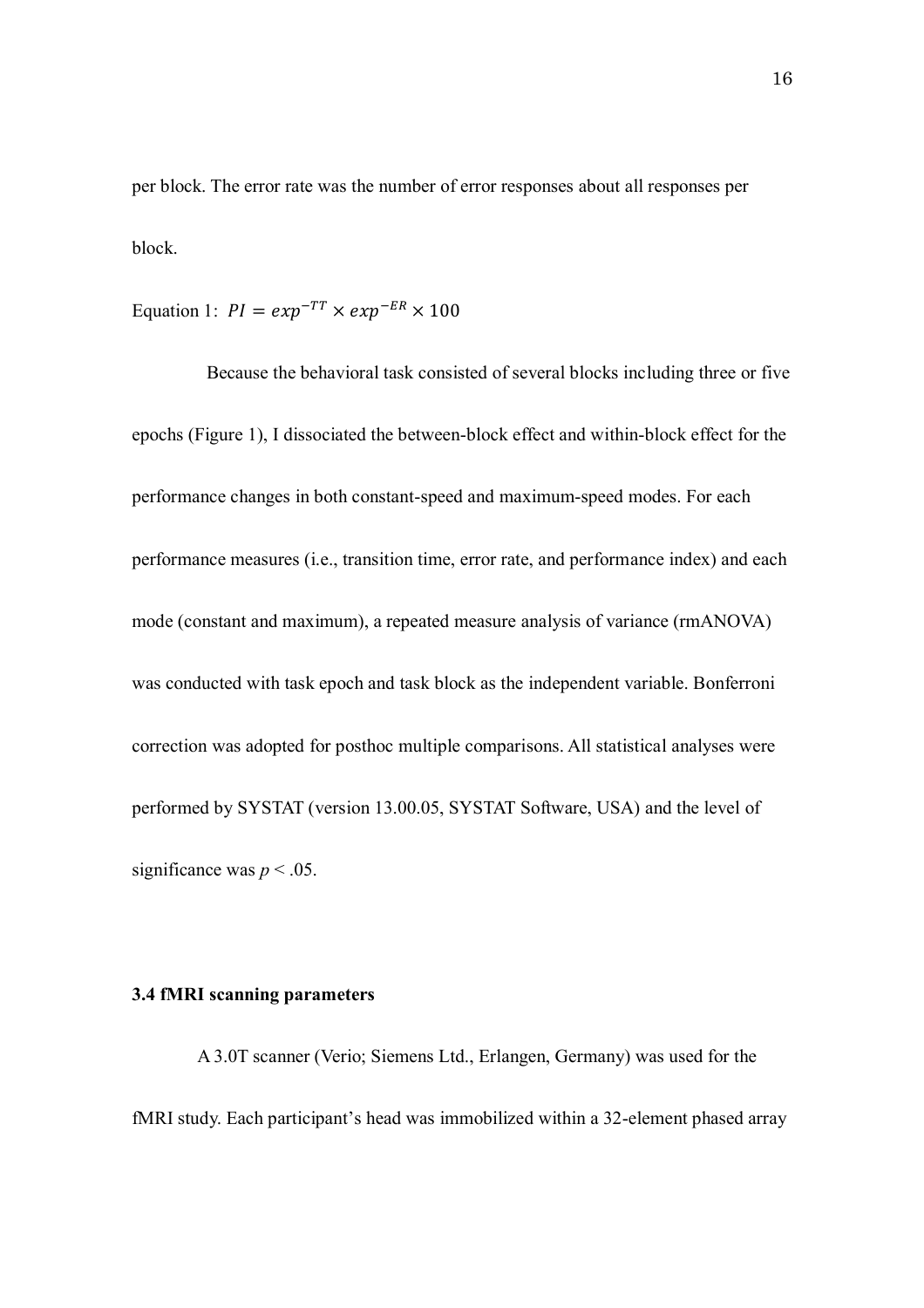head coil. fMRI was performed using a multiband GE-EPI sequence (Moeller et al., 2009; echo time  $[TE] = 30$  ms, repetition time  $[TR] = 1,000$  ms; field of view  $[FOV] =$ 192×192 mm<sup>2</sup>; flip angle = 80°; matrix size = 96×96; 60 slices; slice thickness = 2 mm; multiband factor  $= 8$ ). A whole-brain high-resolution T1-weighted anatomical magnetization-prepared rapid-acquisition gradient echo (MP-RAGE) MRI was also acquired for each participant (TE = 2.97 ms; TR = 1,800 ms; FOV =  $256 \times 256$  mm<sup>2</sup>; flip angle =  $9^\circ$ ; matrix size =  $256 \times 256$ ; slice thickness = 1mm).

## **3.5 fMRI data processing**

Image processing and statistical analyses were performed using the Statistical Parametric Mapping (SPM12) package (http://www.fil.ion.ucl.ac.uk/spm/). The first five volumes of each fMRI run were discarded to allow the MR signal to reach a state of equilibrium. The remaining volumes were used for the subsequent analyses. To correct for subject's head motion, functional images from each run were realigned to the first image and again realigned to the mean image after the first realignment. The T1 weighted anatomical image was coregistered to the mean of all realigned images. Each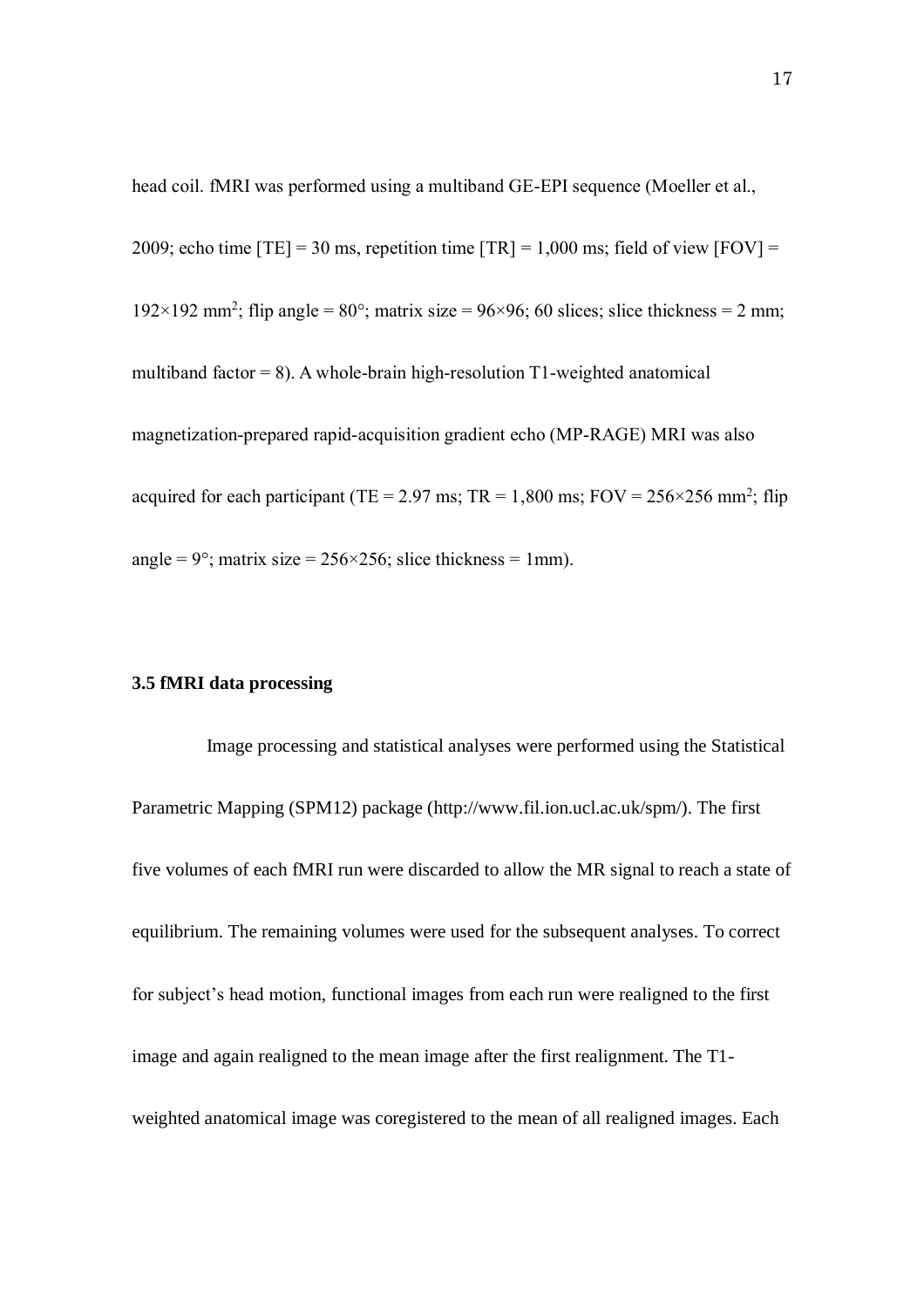coregistered T1-weighted anatomical image was normalized to the MNI space with the DARTEL procedure (Ashburner, 2007). More specifically, each anatomical image was segmented into the tissue class images using a unified segmentation approach (Ashburner and Friston, 2005). The gray and white matter images were transformed to a common coordinate space using the DARTEL registration algorithm. I used the institute-specific template, which was created from study-independent 530 individuals (150 females; Tanabe et al., 2014), to estimate the parameters in the DARTEL registration. The parameters from the DARTEL registration and normalization to MNI space were then applied to each functional image. The normalized functional images were filtered using a Gaussian kernel of 5 mm FWHM in the *x*, *y*, and *Z-*axes.

#### **3.6 fMRI data analysis**

A general linear model was fitted to the fMRI data for each participant (Friston et al., 1994; Worsley and Friston, 1995, Figure 2). The time series of the BOLD signal was modeled with boxcar functions corresponding to each and all task epoch convolved with the canonical hemodynamic response function. The first and third runs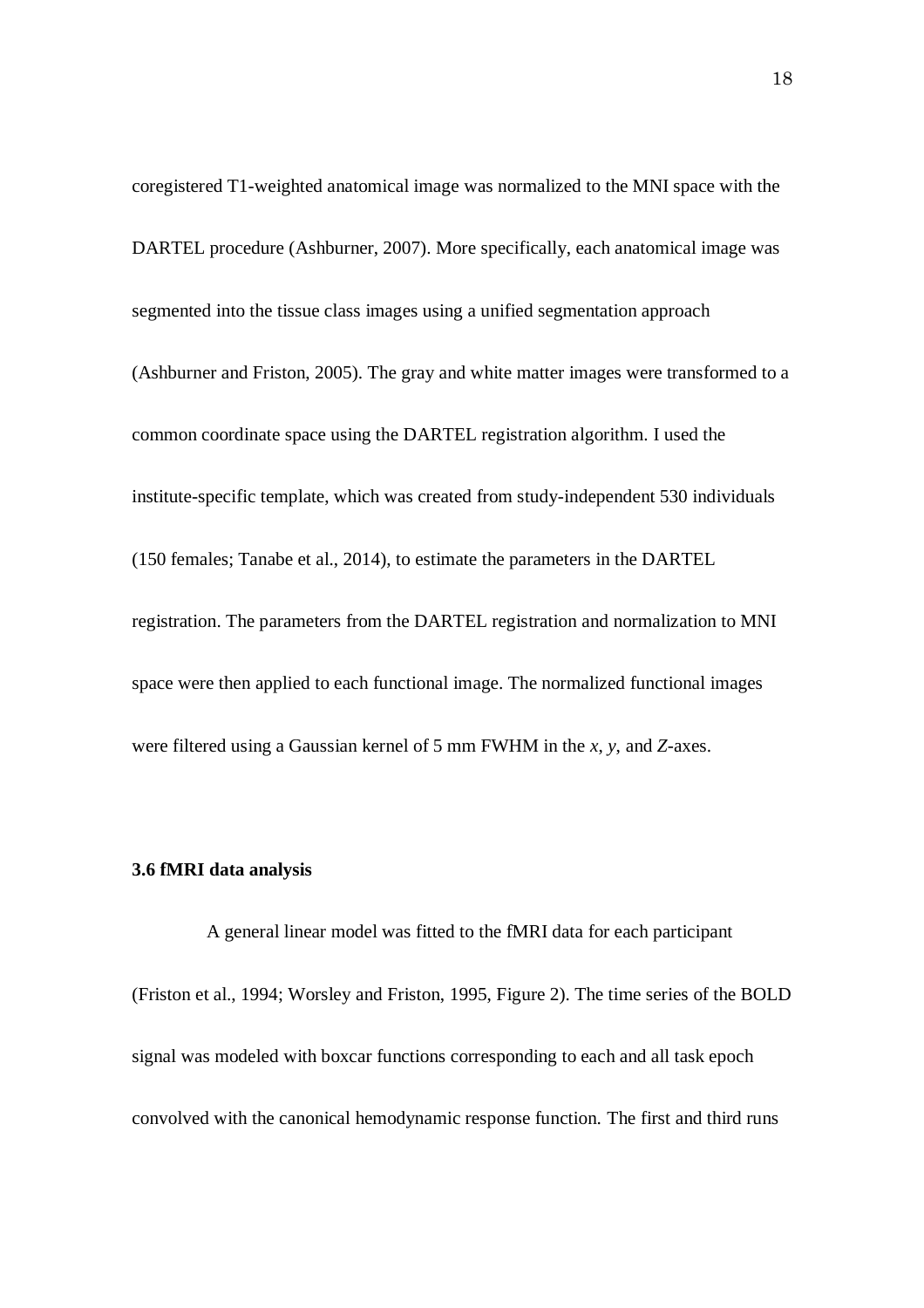included eight task-related regressors, five for tapping epochs in constant-speed and three for those in maximum mode. The second run included 21 task-related regressors, fifteen for tapping epochs in constant-speed mode and six for those in maximum mode. The time series for each voxel was high-pass filtered at 1/128 Hz. With a first-order autoregressive model, the serial autocorrelation was estimated from the pooled active voxels with the restricted maximum likelihood procedure and was used to whiten the data (Friston et al., 2002). Motion-related artifacts were minimized by incorporating the six parameters from the rigid-body realignment stage into each model. One additional regressor, describing intensities in CSF compartments, was added to the model. The estimates for each task-related regressor were evaluated using linear contrasts.

The parameter estimates for each regressor in each ("contrast" images) were submitted to second level analysis (Holmes and Friston, 1998) with a flexible-factorial model incorporated within-participant factors of 'Repetition' and 'Mode' (constantspeed/maximum-speed). Pre-defined linear increasing and decreasing contrasts for each mode were applied to depict the changes of task-related activity related to the learning of a sequential finger-tapping skill. Increasing or decreasing contrast vector was defined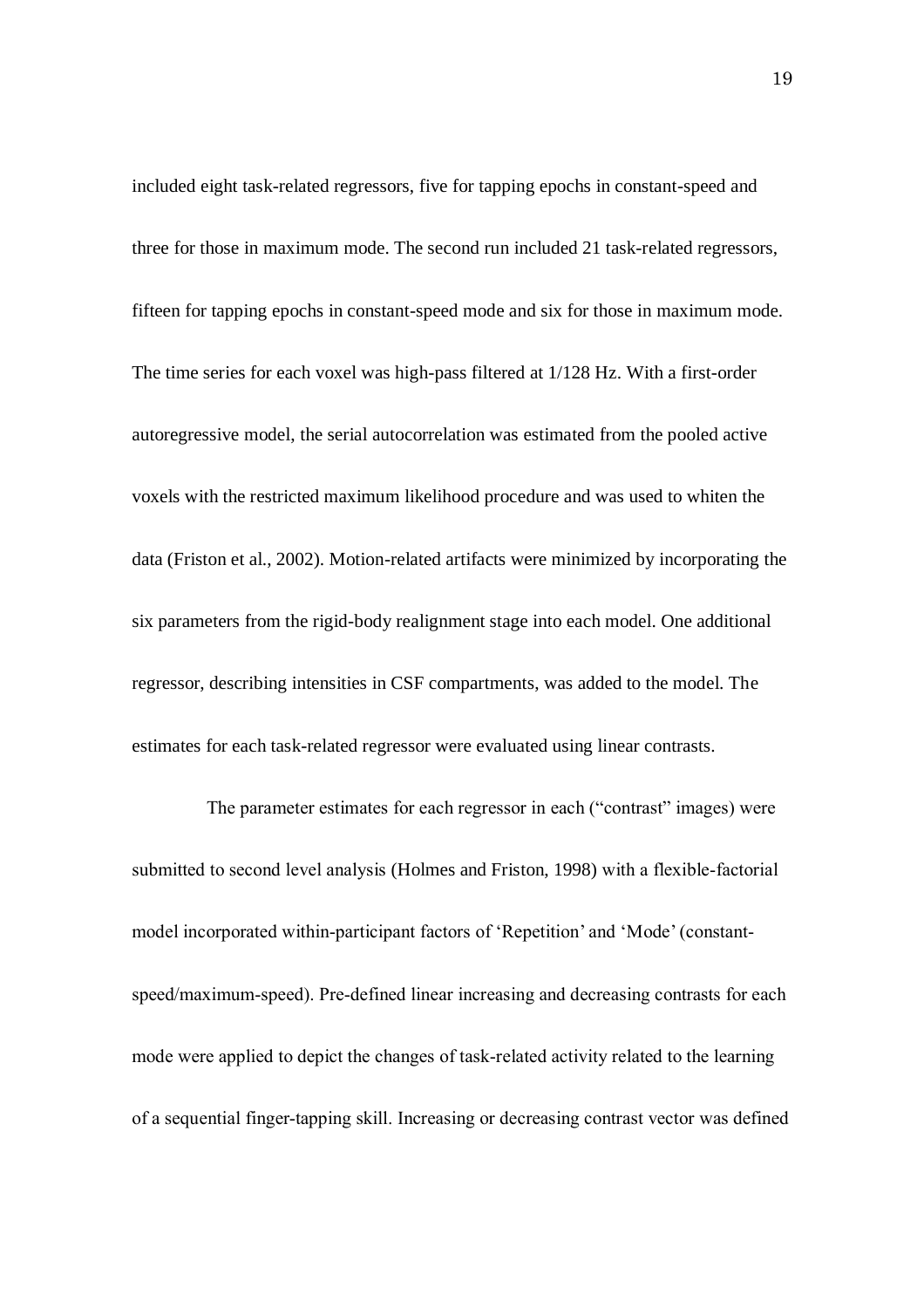as numbers in increment or decrement of one per epoch with keeping mean to zero. The resulting set of voxel values for each contrast constituted the SPM{*t*}, which was transformed into normal distribution units  $(SPM{z})$ . The statistical threshold for the spatial extent test on the clusters, which was defined by the height threshold of  $z = 3.09$ , was set at  $p < 0.05$  corrected for family-wise error (Friston et al., 1996)

#### **3.7 Functional connectivity analysis**

To explore the neuronal representation of the dormant motor engram during constant mode and maximum mode, the model-free eigenvector centrality mapping was adopted. Postulating dormant motor engram exists while motor execution was not performed, I calculated eigenvector centrality within the residual time series of rest epochs in each block. Considering that the functional connectivity pattern depends on participants' state (Biswal et al., 1995), the residual time-series were divided into task and rest epochs during the constant-speed mode and then concatenated each five epochs data into one time-series data. Because the training task included 25 task epochs of constant-speed mode and 25 rest epochs, the resulted concatenated residual time-series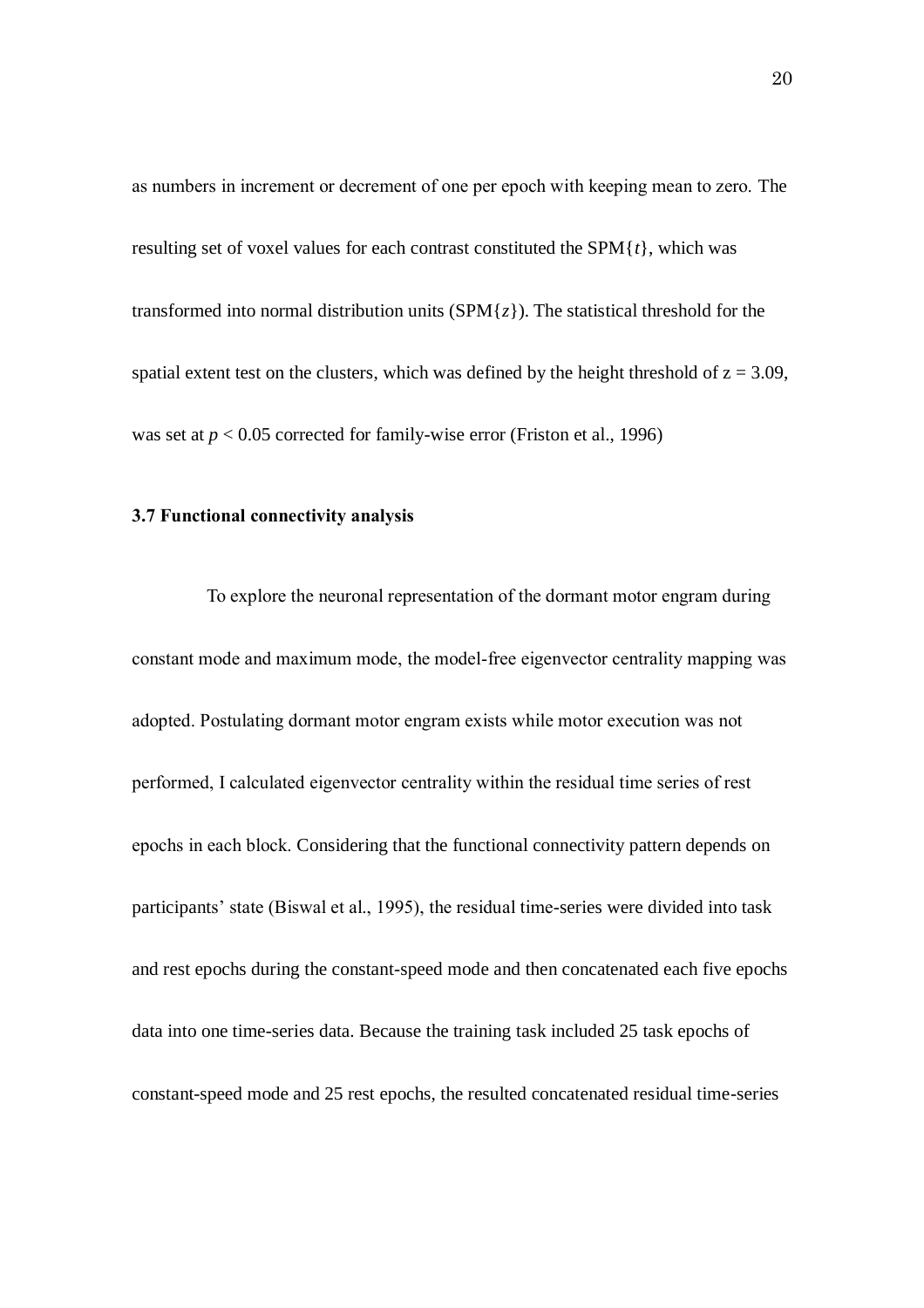were five task-state and five rest-state data. The same procedure was applied to the maximum mode, generating four task-state and four rest-state data (Figure 2).

I applied eigenvector centrality mapping (ECM; Lohmann et al., 2010) to the concatenated residual time-series. Utilizing the same gray matter mask defined by averaging the segmented and DARTEL-normalized gray matter images from all participants, ECM was conducted using LIPSIA package (Lohmann et al., 2010) installed in PC with Debian Linux OS. I confirmed that the gray matter mask included the cerebellum and the striatum. Let A be an n x n similarity matrix where entries  $a_{ij}$ , i, j~1, …n contain a pairwise correlation coefficient between time series in voxels i and j, n is the number of voxels within the gray matter mask. The matrix A is symmetric so that each voxel can be viewed as a node in an undirected weighted graph in which correlation coefficients correspond to weights along the edges of the graph. In graphbased applications, these weights represent distances between nodes. In this study, I utilized correlation matrix of the gray matter voxels in the whole brain, replacing the negative correlation with zero. The eigenvector centrality  $x_i$  of node i is defined as the ith entry in the normalized eigenvector x belonging to the largest eigenvalue of  $A(\lambda)$ ,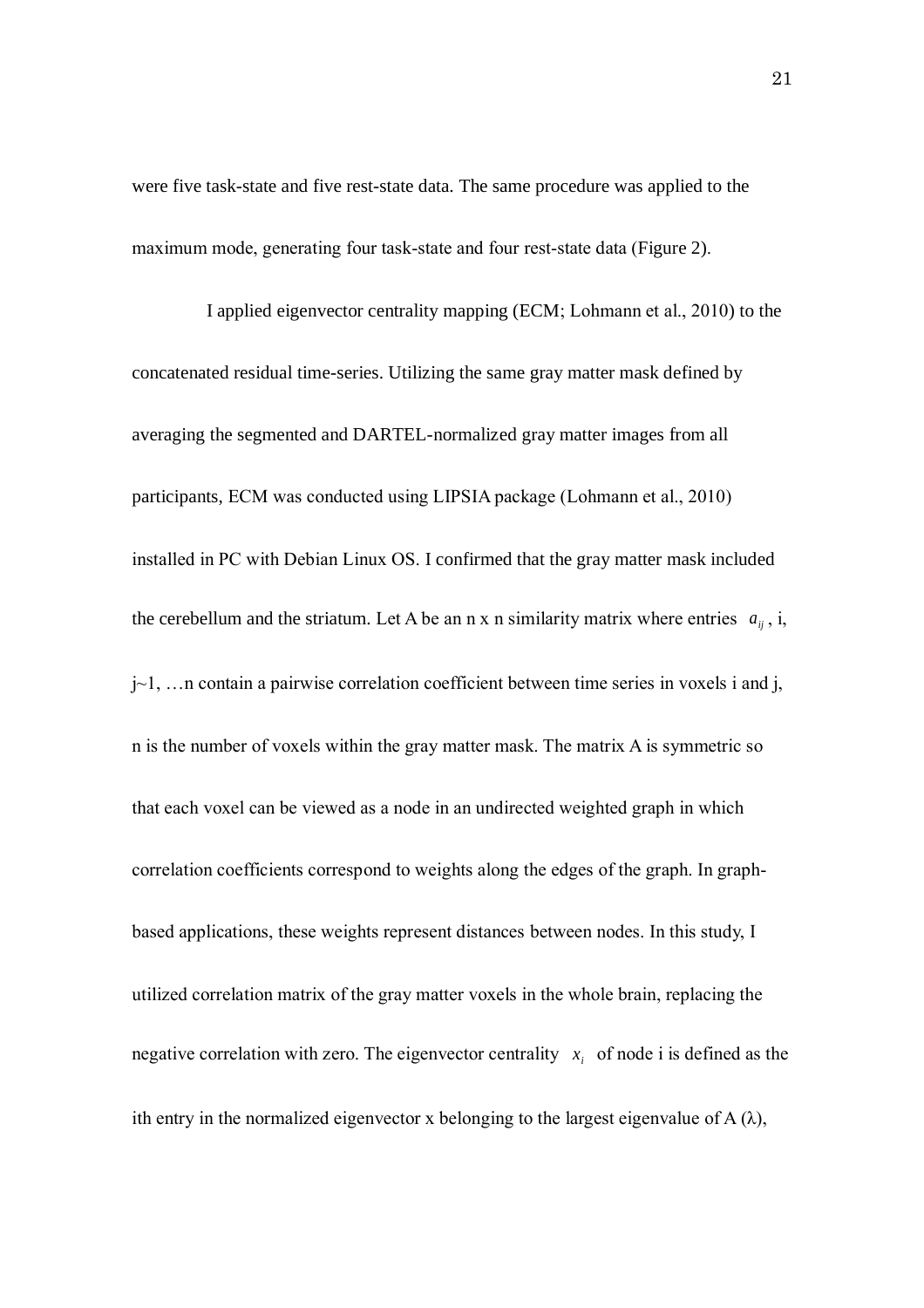$$
Ax = \lambda x
$$
  

$$
x = \frac{1}{\lambda} Ax
$$
  

$$
x_i = \mu \sum_j a_{ij} x_j
$$

While the eigenvector centrality favors nodes that have high correlations with many other nodes, it specifically favors nodes that are connected to nodes that are themselves central within the network. Thus the eigenvector centrality takes into account the entire pattern of the network (Lohman et al. 2010), allowing us to estimate the importance of each voxel within the whole brain network with seed- and task-free fashion (Zuo et al. 2012).

To confirm that the centrality values obey a Gaussian normal distribution as required for subsequent statistical tests, the estimated centrality maps were transformed according to a previous study (van Albada et al., 2007). Subsequent statistical tests for ECM was conducted in SPM12. The resulting gaussianized centrality maps for five task-states and five rest-states in each participant were submitted to second level analysis with a flexible-factorial model incorporated within-participant factors of 'Repetition' and 'State.' Similar to task-related activity, pre-defined linear increasing contrasts for rest state was applied to depict the learning related network changes which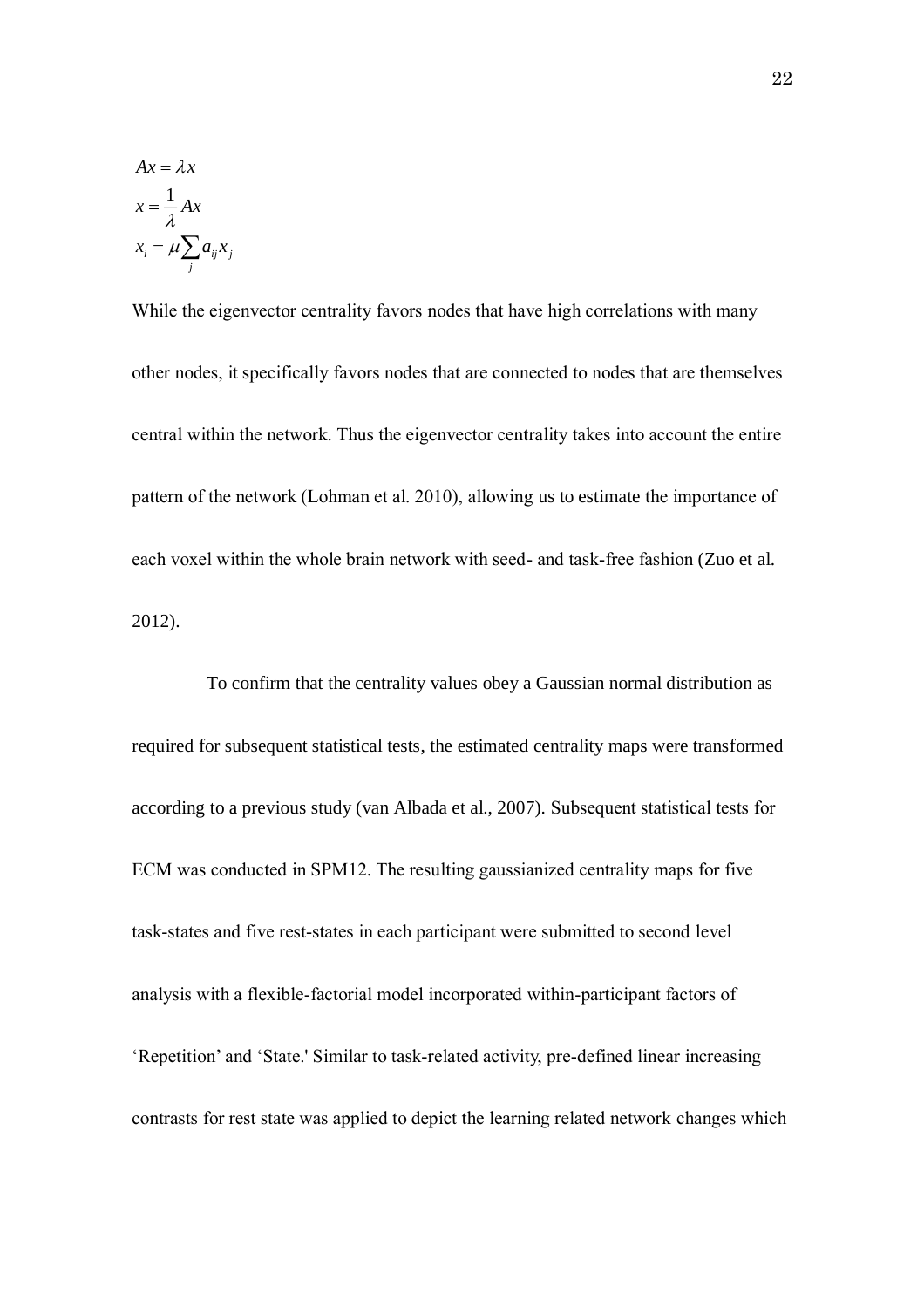are state-dependent. Furthermore, to depict the retrieval related change in the network, task state EC was compared with rest state EC. The statistical threshold for the spatial extent test on the clusters, which was defined by the height threshold of  $z = 3.09$ , was set at *p* < 0.05 corrected for family-wise error (Friston et al., 1996). An identical analysis was applied to the maximum mode data.

#### **3.8 Anatomical labeling and Visualization**

Brain regions were anatomically defined and labeled according to the co-planer

stereotaxic atlas of the human brain (Mai et al. 2016). The MRIcron

#### [\(http://www.mccauslandcenter.sc.edu/mricro/mricron/\)](http://www.mccauslandcenter.sc.edu/mricro/mricron/)

was used to display activation patterns on T1- weighted MRI image.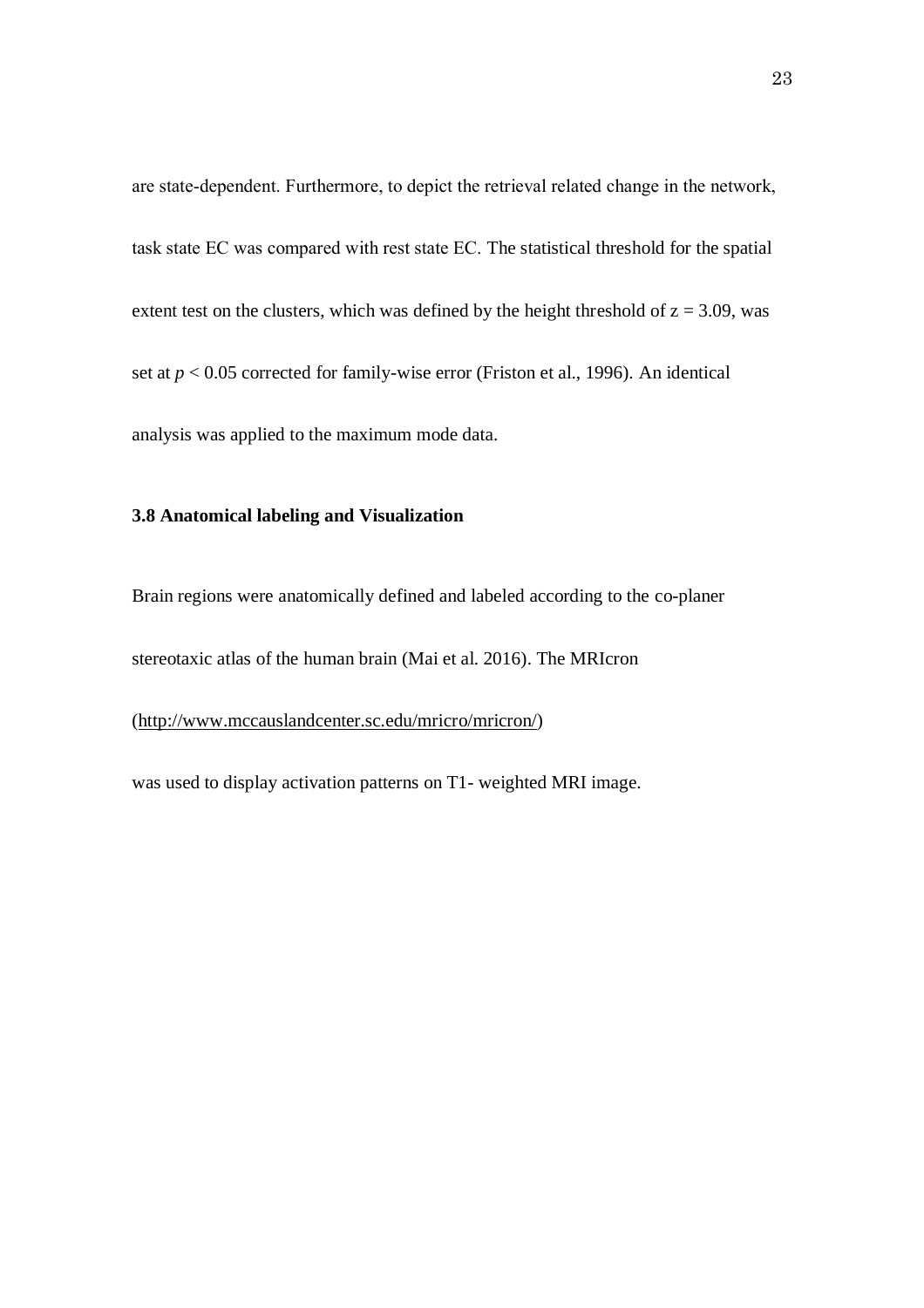### **4. Results**

#### **4.1 Behavioral results**

To evaluate the between-block and within-block changes of behavioral performance with the acquisition of sequential finger tapping skill, I compared the PI between blocks and epochs in both constant and maximum modes, respectively. In the maximum mode, the block effect (Two-way multivariate repeated measures ANOVA,  $F(3,55) = 11.21, p < 0.001$  and block x epoch interaction  $F(6,52) = 5.129 p < 0.001$ were significant, while within-block effect was not significant  $(F(3, 55) = 0.118, p$ = .889) (Figure 3). To evaluate the transfer of the learning through the constant mode, I compared the PI of the last epoch of the preceding block with that of the first epoch of the following block. One way multivariate repeated measures ANOVA showed the significant main effect ( $F(2, 56) = 3.4$ ,  $p = 0.04$ ). The increment of the PI of the second from the first block was  $1.75 + (-3.12$  (mean  $+/-$  SD, One-sample t-test, t(57) = 4.28, p <0.001, Bonferroni corrected), third and second was  $0.55 +/- 2.00$  (t(57) = 2.07, p = 0.043, uncorrected, Bonferroni corrected  $P = 0.128$ ), and the fourth and third was 1.44  $+/- 2.53$  (t(57) = 4.33, p < 0.001, Bonferroni corrected) (Figure 4).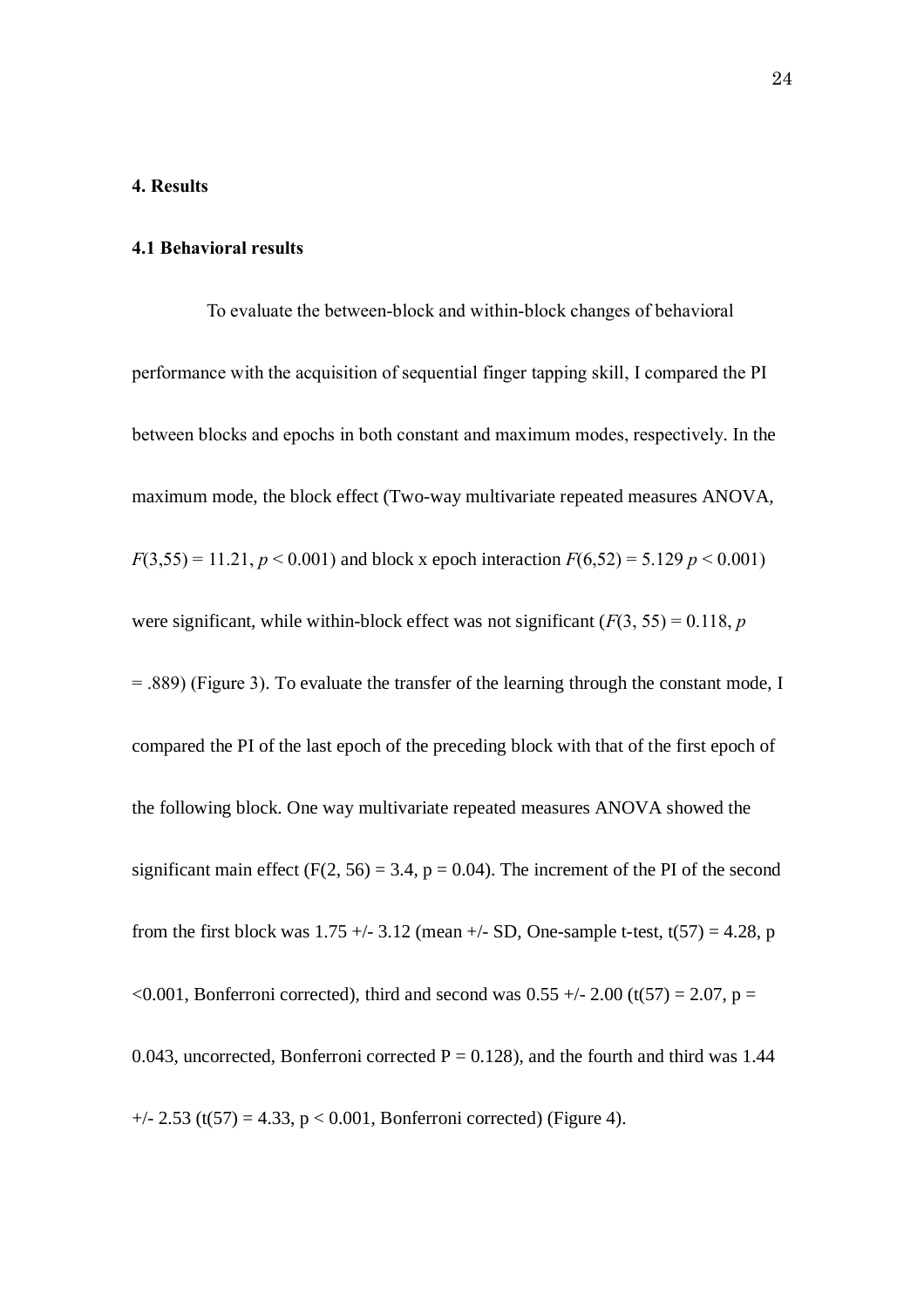In the constant mode, learning related change of response time and its standard deviation were evaluated with 57 participants out of 58, because of the measurement failure. No effect of the PI was shown in the constant-speed mode (between effect:  $F(4,228) = 1.09$ ,  $p = .35$ ; within effect:  $F(4,228) = 1.29$ ,  $p = .28$ ; interaction effect:  $F(16,912) = .97$ ,  $p = .47$ ) (not shown in Figure). For response time, the block effect (Two-way repeated measures ANOVA,  $F(4, 53) = 12.77$ ,  $p < 0.001$ ), epoch effect (F(4, 53)=9.19, p < 0.001), and their interaction (F(16, 41) =7.36, p < 0.001) were significant (Figure 3). The transfer effect from the preceding maximum mode was not significant (repeated measures ANOVA,  $F(3, 54) = 0.701$ ,  $p = 0.556$ ) (Figure 4). For the variability of the response time in terms of the standard deviation, the block effect (Two-way repeated measures ANOVA,  $F(4, 53)=1.595$ ,  $p = 0.189$ ), epoch effect (F(4, 53)=2.338, p = 0.067), or their interaction (F(16, 41) =1.525, p = 0.137) were not significant (Figure 3). The variability did not show transfer effect from the preceding maximum mode (repeated measures ANOVA,  $F(3, 54) = 1.085$ ,  $p =$ 0.363) (Figure 4). These findings indicated that both maximum and constant modes enhanced the performance. Transfer of the learning was observed from constant mode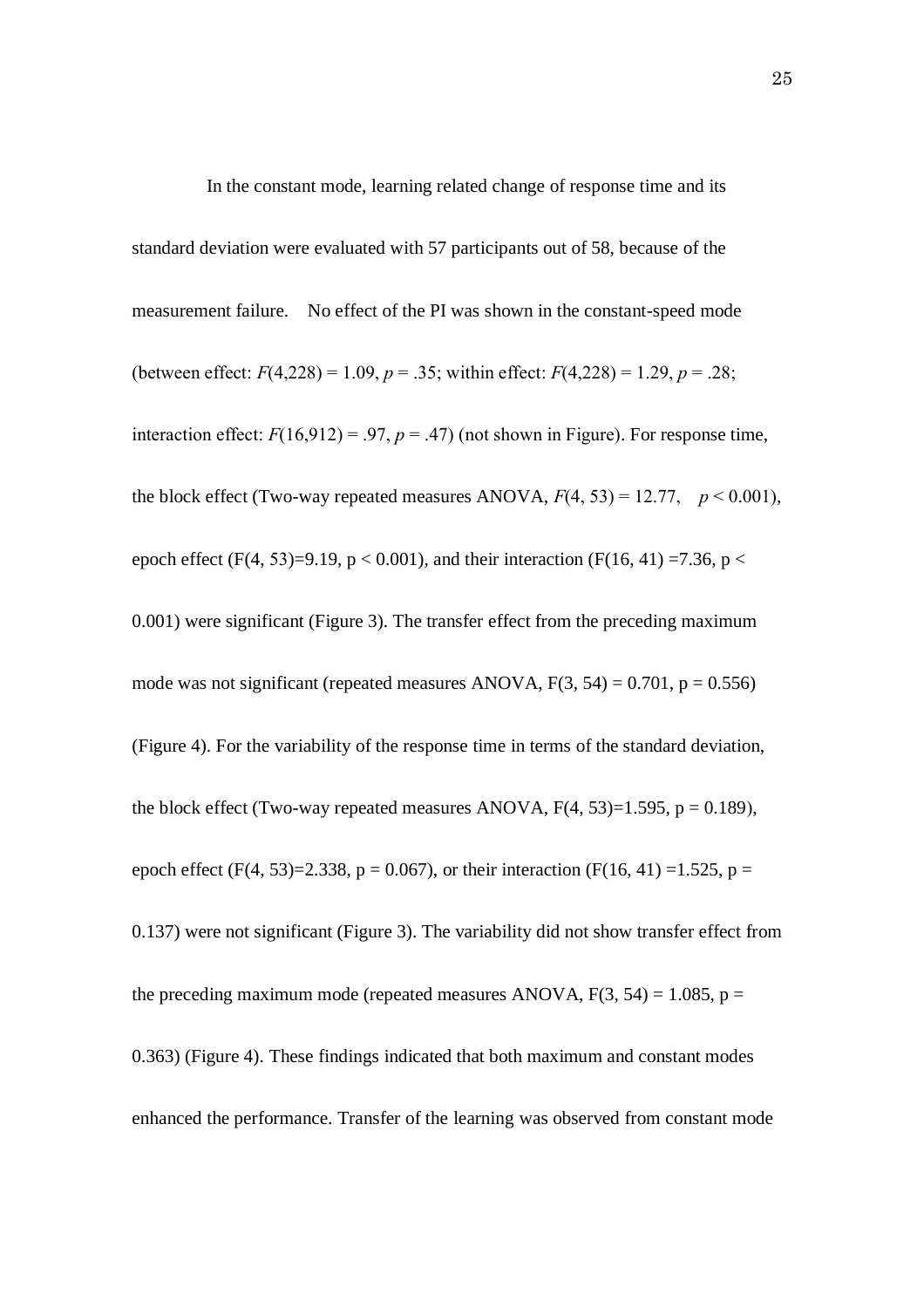to maximum mode, but not in the reverse direction.

To further dissect the performance transfer from the constant mode to the maximum mode, the transition time and error rate during the maximum mode was evaluated (Figure 5). Transition time showed significant effect of block (rmANOVA, F(3, 55) =48.261, P < 0.001), epoch (F(2, 56) =37.998, P < 0.001), and their interaction  $(F(6, 52) = 7.011, P < 0.001)$ . Error rate showed significant effect of block (rmANOVA, F(3, 55) = 2.831, P = 0.047) and epoch (F(2, 56) = 26.223, P < 0.001), but no significant effect was found in their interaction (F(6, 52) = 1.613, P = 0.162). The transfer effect from the preceding maximum mode was not significant in the transition time  $(rmANOVA, F(2, 56) = 2.273, p = 0.112)$ , nor error rate  $(rmANOVA, F(2, 56) = 0.971, p$  $= 0.385$ ) (Figure 5 bottom).

# **4.2 Eigenvector centrality mapping**

During the maximum mode, EC during rest significantly increased in the left anterior interior parietal sulcus (aIPS) as learning proceeded, which EC was enhanced by task execution (Figure 6). The seed-based analysis across the whole brain revealed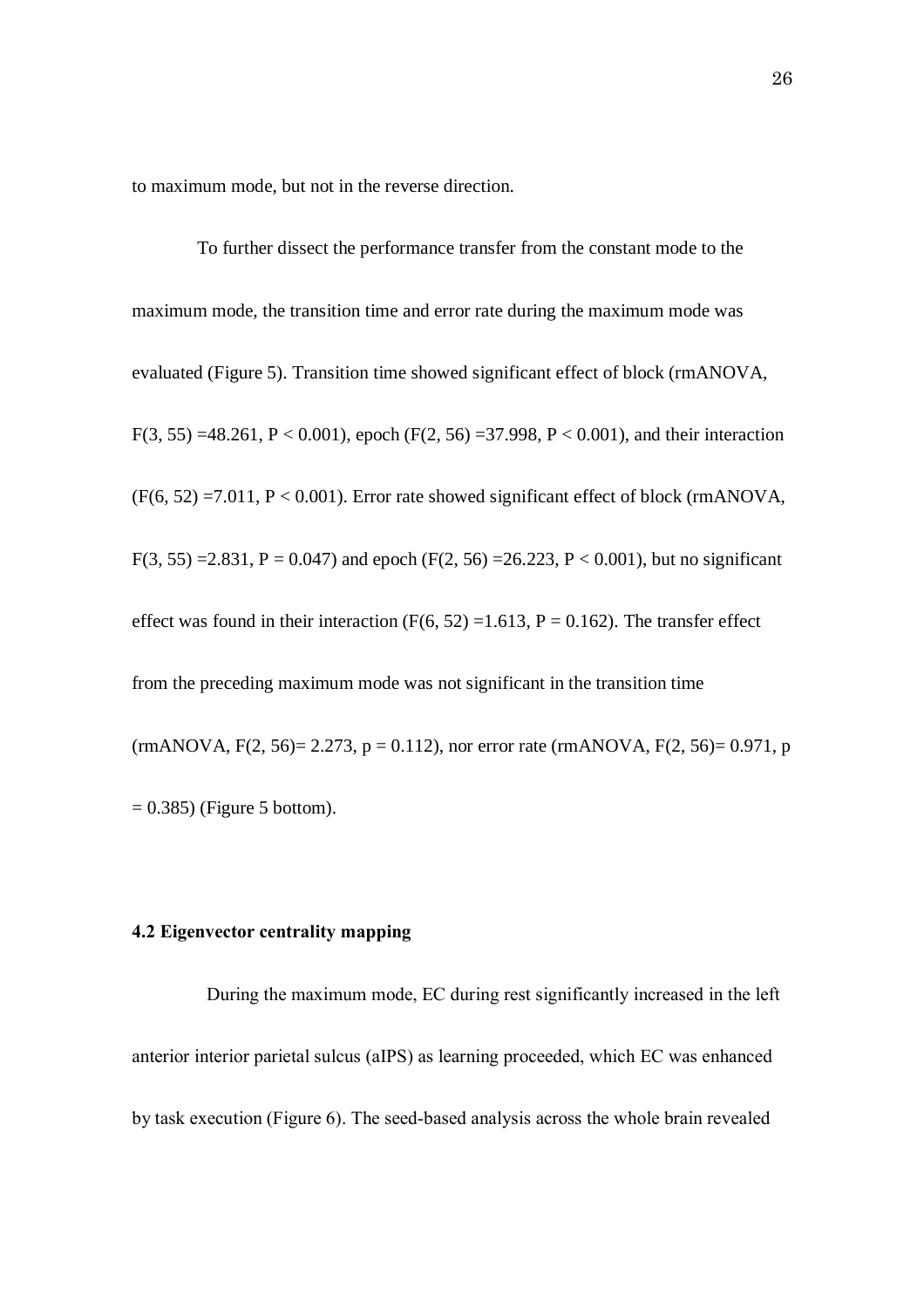that the functional connectivity with aIPS was enhanced only in the left IPL as learning proceeded (Figure 7). As sequential motor learning proceeded, the centrality during rest-state of the constant mode significantly increased in bilateral dorsal premotor cortex and the right primary motor cortex (M1) which EC was enhanced by task execution (Figure 8).

## **4.3 Task-related activity**

During constant mode, the linear increments of task-related activity were observed in the right M1. The right M1 also showed the same learning related increment during the maximum mode. (Figure 9).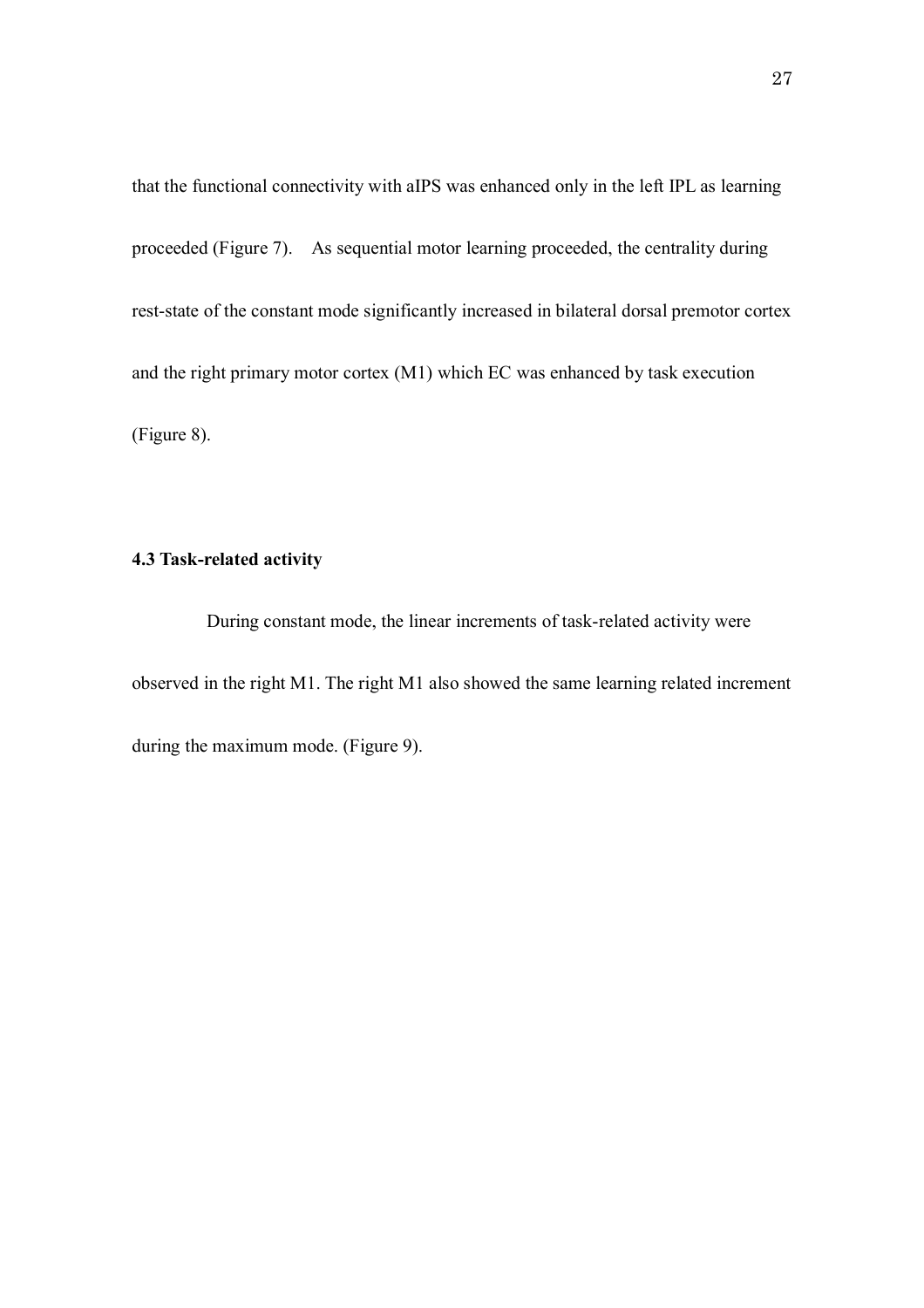#### **5. Discussion**

#### **5.1 Behavio**r

Behavioral results showed that both maximum and constant modes induced learning. Maximum mode stressed the speed whereas constant mode requires the correct button press prompted by the slow and constant frequency visual signals. Thus constancy and accuracy were stressed. To compensate the speed-accuracy tradeoff, PI was calculated. With this measure, the learning during maximum mode was enhanced by the preceding constant mode, thus the constant mode training effect was transferred to the following maximum mode performance. During constant mode, the reaction time decreased as learning proceeded to reach the range of 150 ms, indicating the progress of the sequence learning. The RT was not influenced by the preceding maximum mode, indicating no transfer effect from maximum mode.

## **5.2 EC as the measure of a neuronal ensemble of the engram**

I characterized the motor engram as the dynamic change during learning. First, I repeated the practice intervened by the rest epochs to introduce the active state followed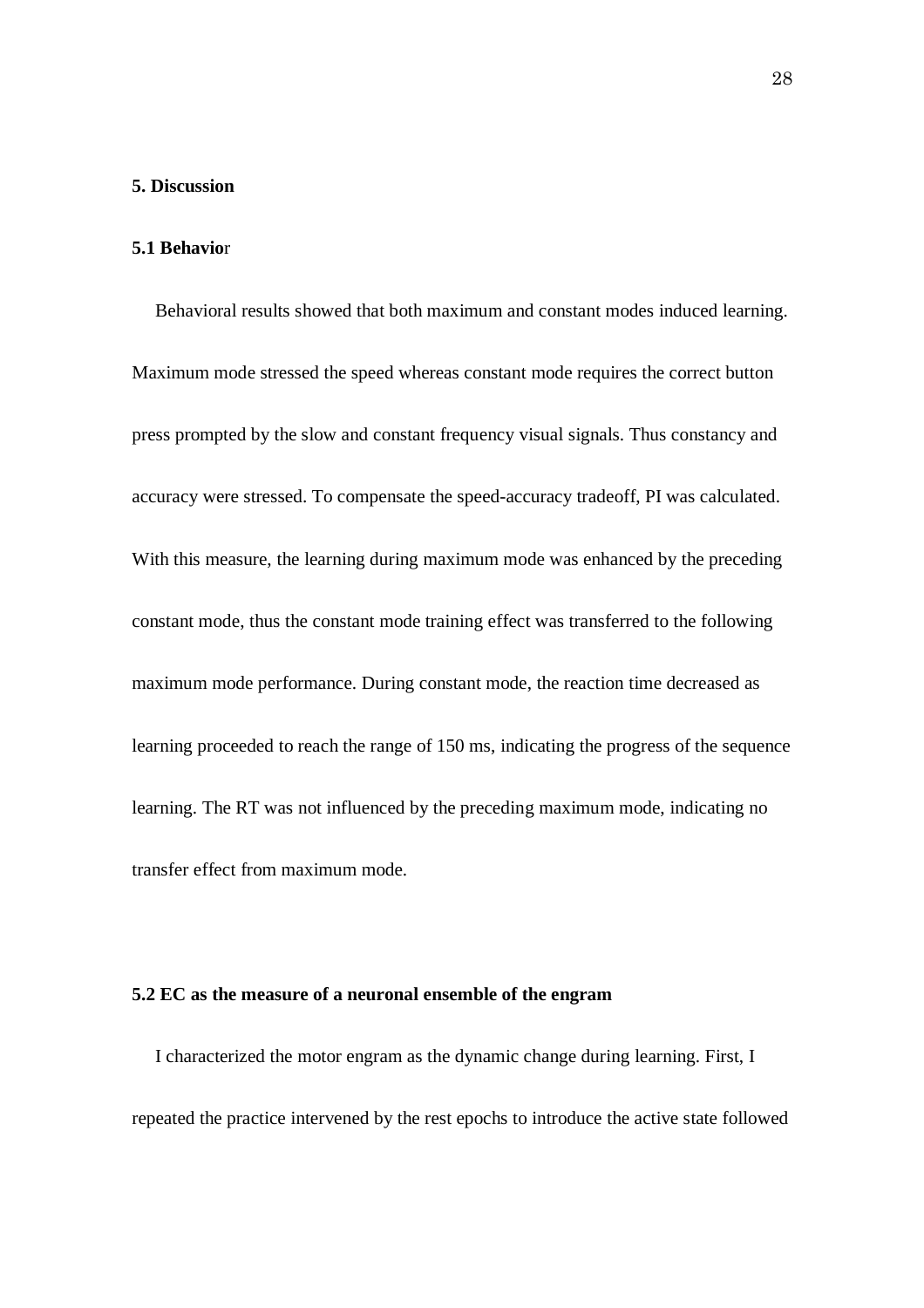by the dormant state latter of which was characterized by the enhanced EC as learning proceeded. This characterization is based on the prevailing view that the formation of engram involves the strengthening of synaptic connections leading to the formation of a neuronal ensemble at multiple levels up to regional connections (Josselyn et al. 2015). As engram is to be enhanced by the retrieval (ecphory), EC of the dormant engram should be enhanced during the task. Enhanced EC of the region indicated the enhanced functional connectivity of the particular location with other regions, confirming that the region is the part of the activated ensemble, that is, the ecphory. Based on these inferences, I conducted the conjunction analysis with the linear increase in the EC during the rest epoch and its task related increase. By applying this method to different learning modes, I successfully depicted the learning-mode specific engram formation.

#### **5.3 Learning related enhancement of EC**

#### *Maximum mode*

During the maximum mode, EC during rest significantly increased in the left aIPS as learning proceeded, which EC was enhanced by task execution. In humans, aIPS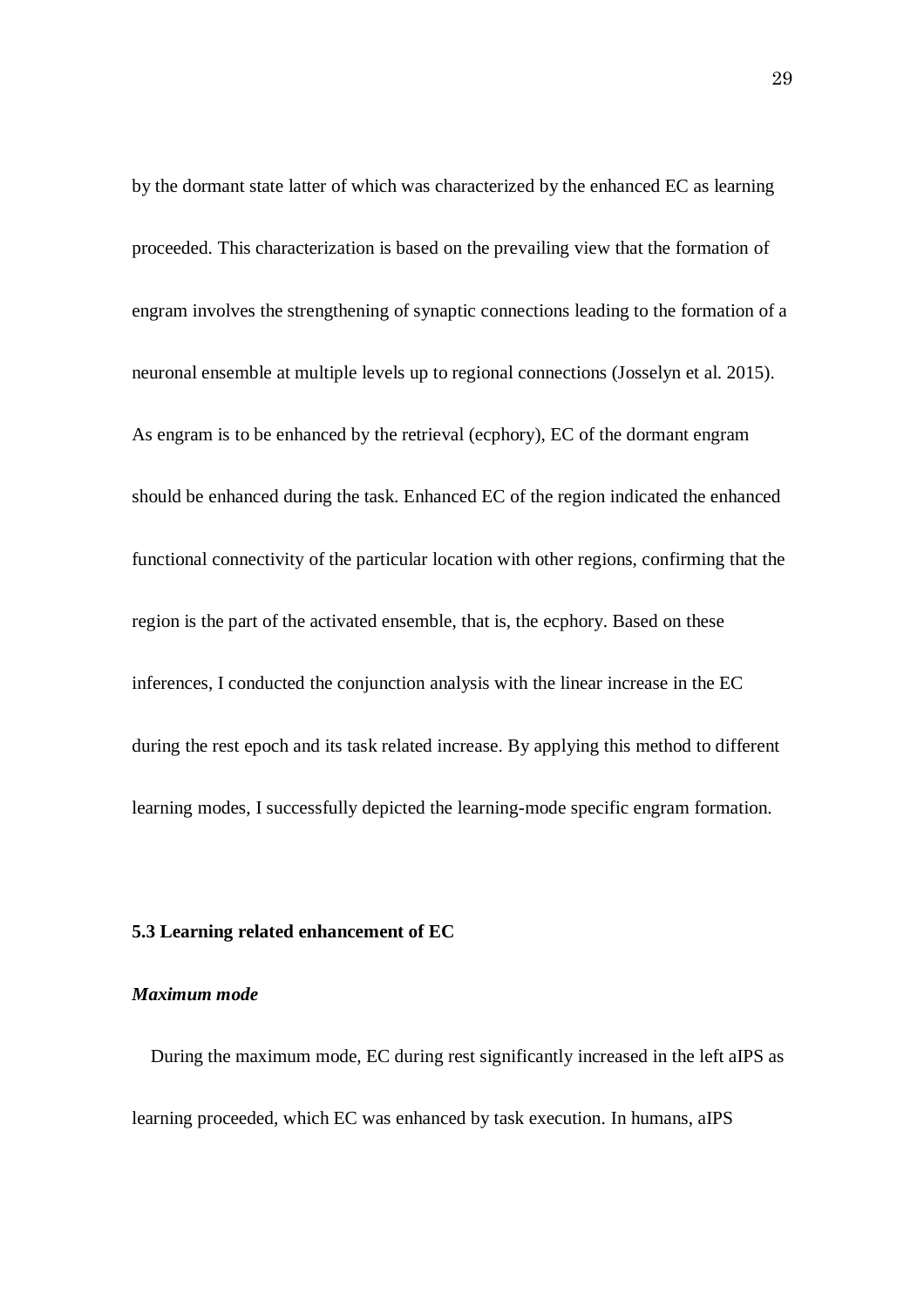mediates the processing of sensorimotor integration of precisely tuned finger movements (Binkofski et al. 1998). Seed-based functional connectivity analysis on the resting epoch of the maximum blocks showed that the connectivity between left aIPS and IPL was enhanced as learning proceeded. The ventral part of the IPL might be a human homolog of the area PF/PFG complex (Hattori et al., 2008). Area PF extending to the lower bank of the IPS and ventral area 6 are anatomically connected (Petrides and Pandya, 1984; Matelli et al., 1986; Rizzolatti et al., 1998) to from several frontoparietal circuits (Geyer et al., 2000). The IPL is also related to the integration of somatosensory and visual information (Caminiti et al., 1996; Rizzolatti et al., 1997; for a review see Wise et al., 1997). The parietal lesion, particularly on the left side, is implicated in apraxia, disability to execute previously learned movements (Halsband and Lange 2006; Wheaton and Hallett, 2007; Halsband et al. 2001). Halsband et al. (2001) found that the apraxic patients with left parietal lesion showed most pronounced impairment in learning actions which are referred to their body. They argued that the left parietal cortex is related to the storage of information related to the body reference frame (Halsband and Lange 2006). This notion was supported by the recent functional MRI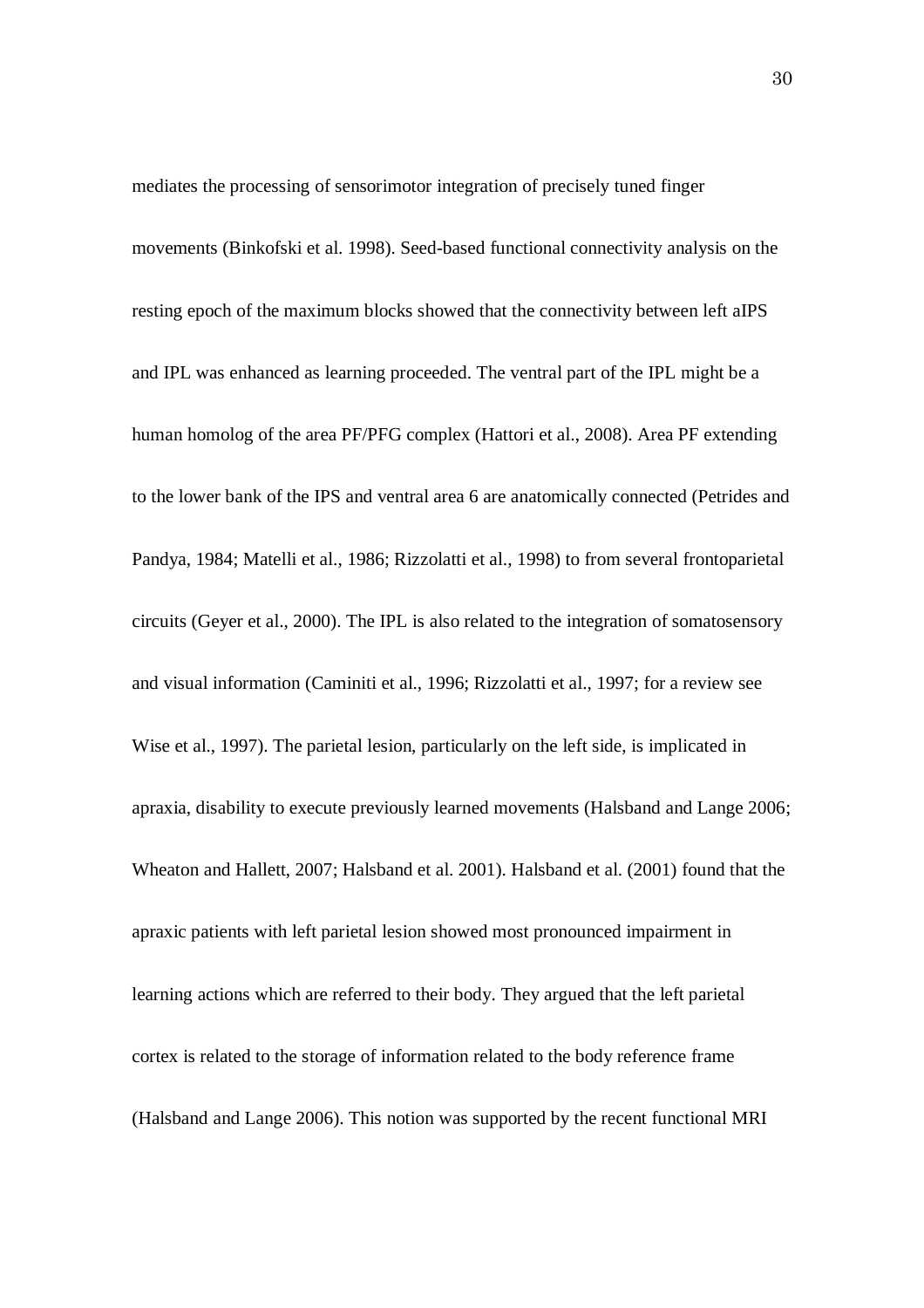study by Verstynen et al. (2014) In the present study, learning-related enhancement of EC in the left aIPS during rest condition of the maximum mode probably represented the accumulation of information provided by the comparison between the action plan of the rapid transition of the one finger to the next in the sequence and the actual feedback.

## *Constant mode*

During constant mode, engram was generated in the bilateral PMd and right M1. As the task of the constant mode was the slow, visually guided finger tapping of the predefined sequence, there was no need to retrieve the sequence per se, without speed pressure. However, translation of the extrinsically defined goals into muscle coordinates was required (Wiestler et al. 2014). There was no performance transfer from the preceding maximum mode. Still, the performance measured by RT improved. Thus the participants have learned at least the sequence of stimulus-response relationship. The performance was transferred to the subsequent maximum mode. Thus the engram during the constant mode should represent the learning results accessible to the maximum mode, that is, the sequence in the response domain (Keele et al. 1995).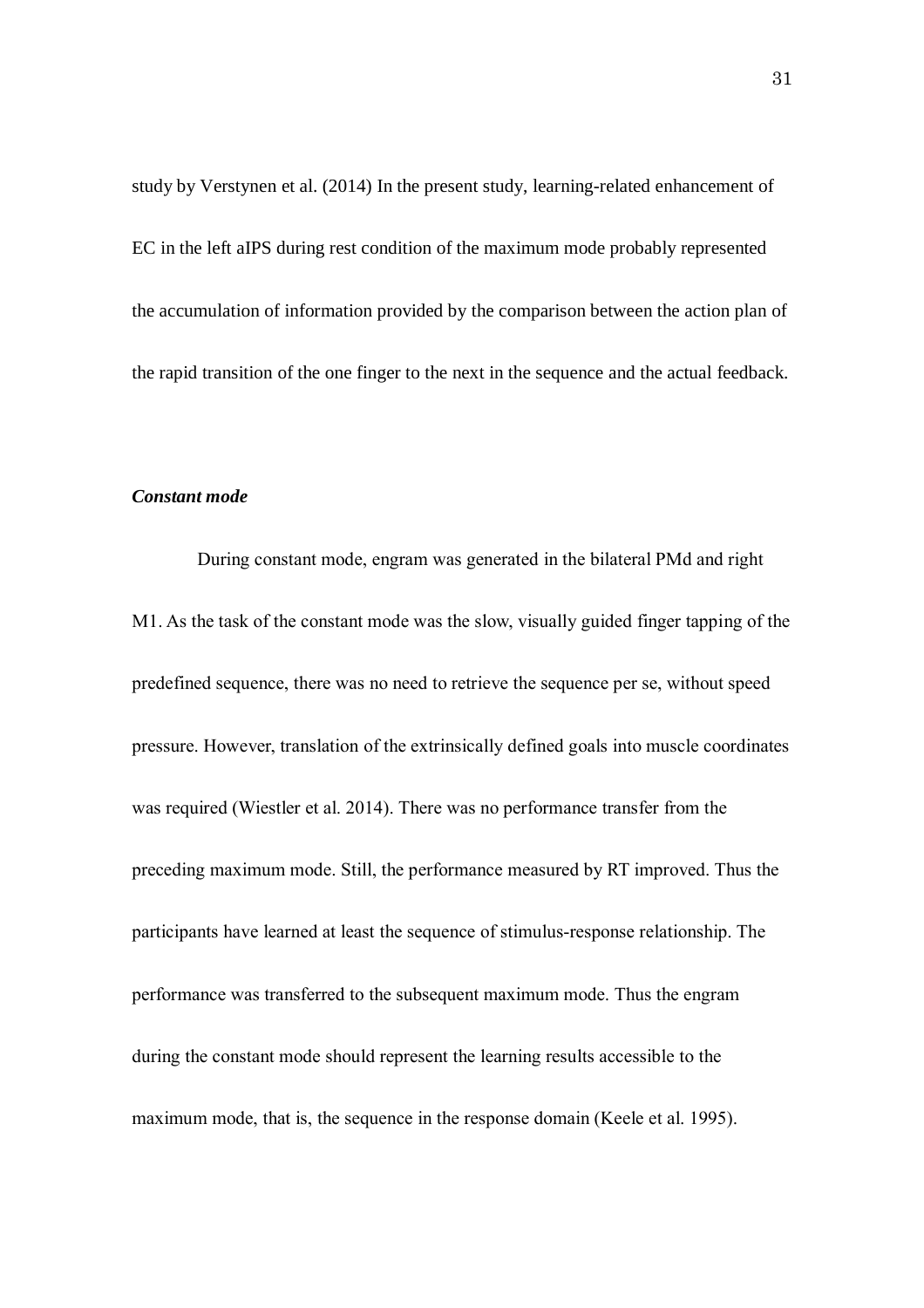## *PMd*

The PMd is the dorsolateral subdivision of BA 6, defined as the agranular frontal cortex situated between the primary motor cortex (M1) and the prefrontal cortex. Recently, Genon et al. (2017) divided the right PMd into five subregions using the connectivity-based parcellations with resting state fMRI and probabilistic diffusion tractography. The present cluster on the right is corresponding to the central to the caudal subregions extending to the right M1. According to Genon et al. (2017), the central PMd is more tightly connected to the IPS and the SPL than other subregions which were functionally coupled to the central PMd. The central PMd is related to both motor and cognitive functions such as action execution and working memory, whereas the caudal PMd is related to motor preparation and programming, corresponding to nonhuman primate's caudal right PMd (area F2) (Geyer et al. 2000; Abe and Hanakawa 2009).

Clinically lesions of the premotor cortex were characterized by the disintegration of the dynamics of the motor act and skilled movements such as smooth typewriting or piano playing (Kleist, 1907, 1911; Luria, 1966). Previous non-human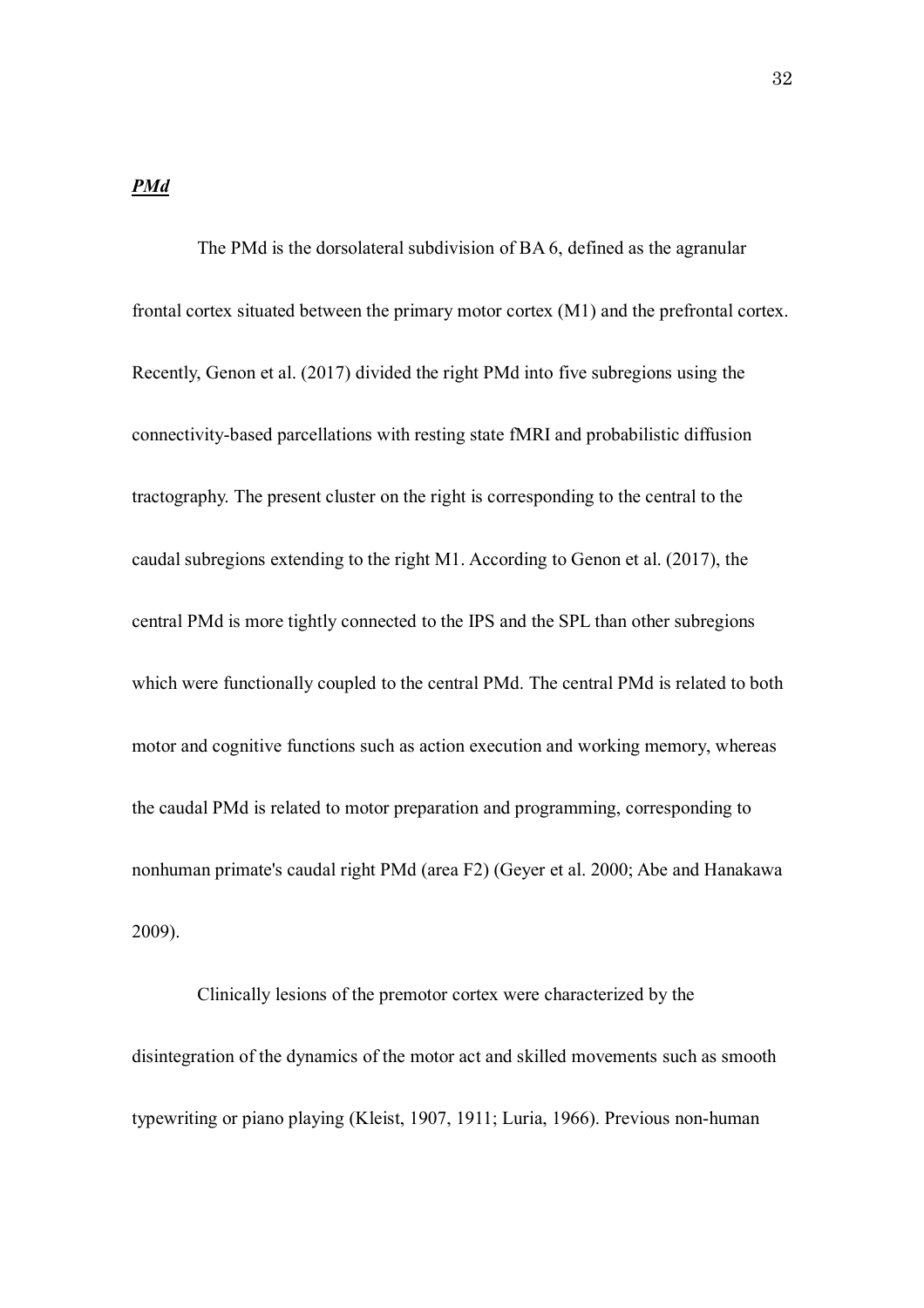primate study (Hoshi and Tanji 2006) showed that PMd neurons were able to retain and combine the information of spatial target and effector to generate information specifying a forthcoming action. Utilizing multivariate pattern analysis on the fMRI data of the sequential finger tapping learning of both hands, Wiestler et al. (2014) showed that the PMd represented the extrinsic (world-centered) sequence representation. On the other hand, the primary sensory and motor cortices showed representation in intrinsic (body-centered) space, with considerable overlap of the two reference frames in the caudal PMd, showing a gradual transition between coding in extrinsic and intrinsic coordinate frames. Therefore PMd is a probable substrate for the coordinate transformation from spatial goals to joint movements through associative learning (Kantak et al. 2016) between arbitrary, yet behaviorally relevant cues and appropriate motor commands (stimulus-response relationship) and its conversion to the response domain (Keele et al. 1995).

*M1*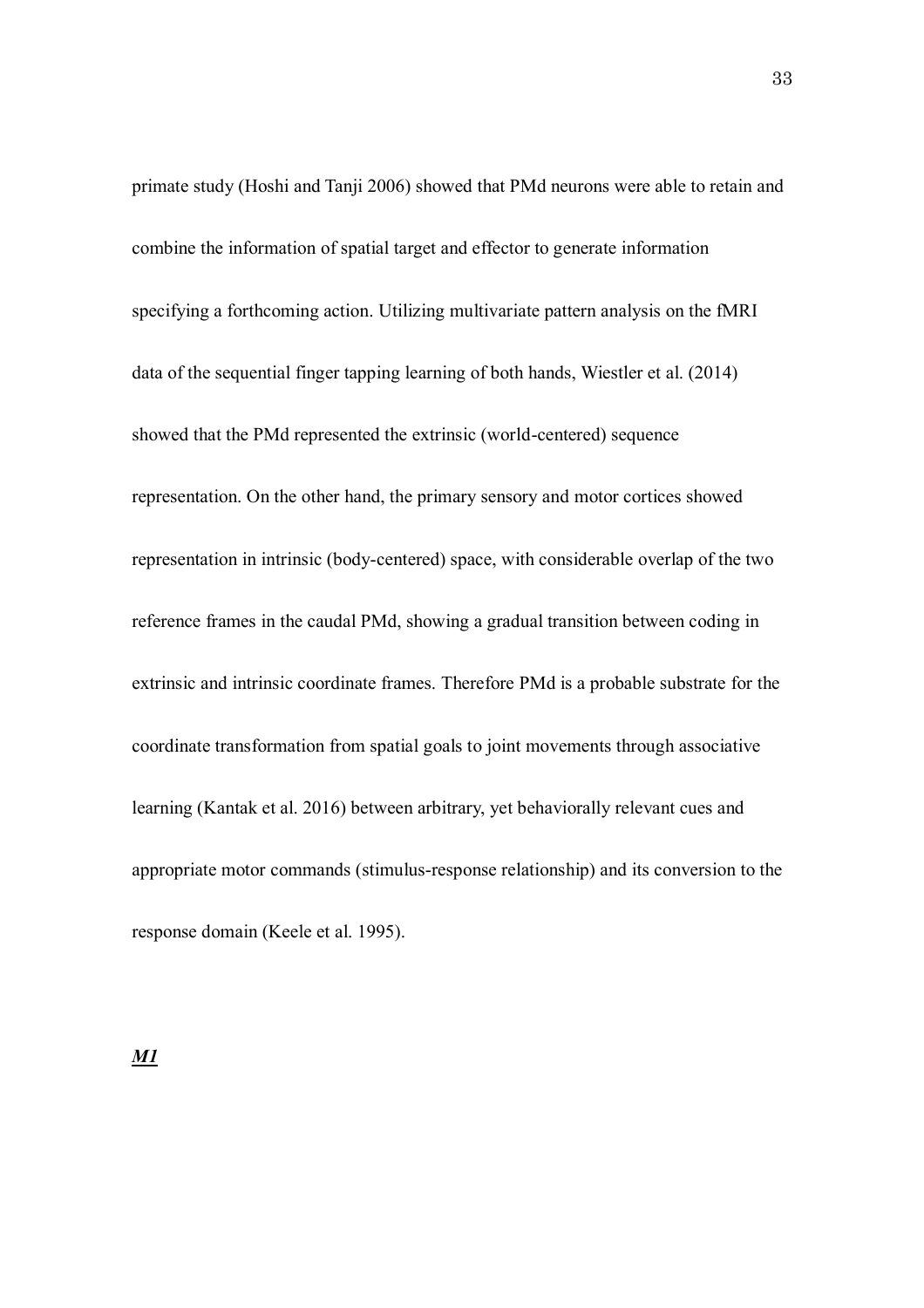I found the motor engram formation in the right M1 during the constant mode. The M1 is known to play a role in procedural motor learning (Pascual-Leone and Torres, 1993; Pascual-Leone et al. 1993, 1995; Karni et al. 1995; Honda et al. 1998; Muellbacher et al., 2002; Lu & Ashe, 2007). Recent neuroimaging study showed that contralateral M1 integrated the spatial and temporal information of learned finger sequences encoded separately in the premotor cortex (Kornysheva & Diedrichsen, 2014), suggesting the integrating functions of the right M1 for the execution.

## **5.4 Learning related change of task-related activation**

In the present study, I made the conjunction analysis regarding the learning related increment of the task-related activation with different modes. I found that both maximum and constant modes enhanced the task-related activation of the right M1 as the learning proceeded. During constant speed mode, given the performance effect was constant, the execution-related activation increment of the right M1 probably represented the ecphoric process, consistent with the previous study (Hazeltine et al. 1997). The previous studies with maximum mode concluded the explicit motor learning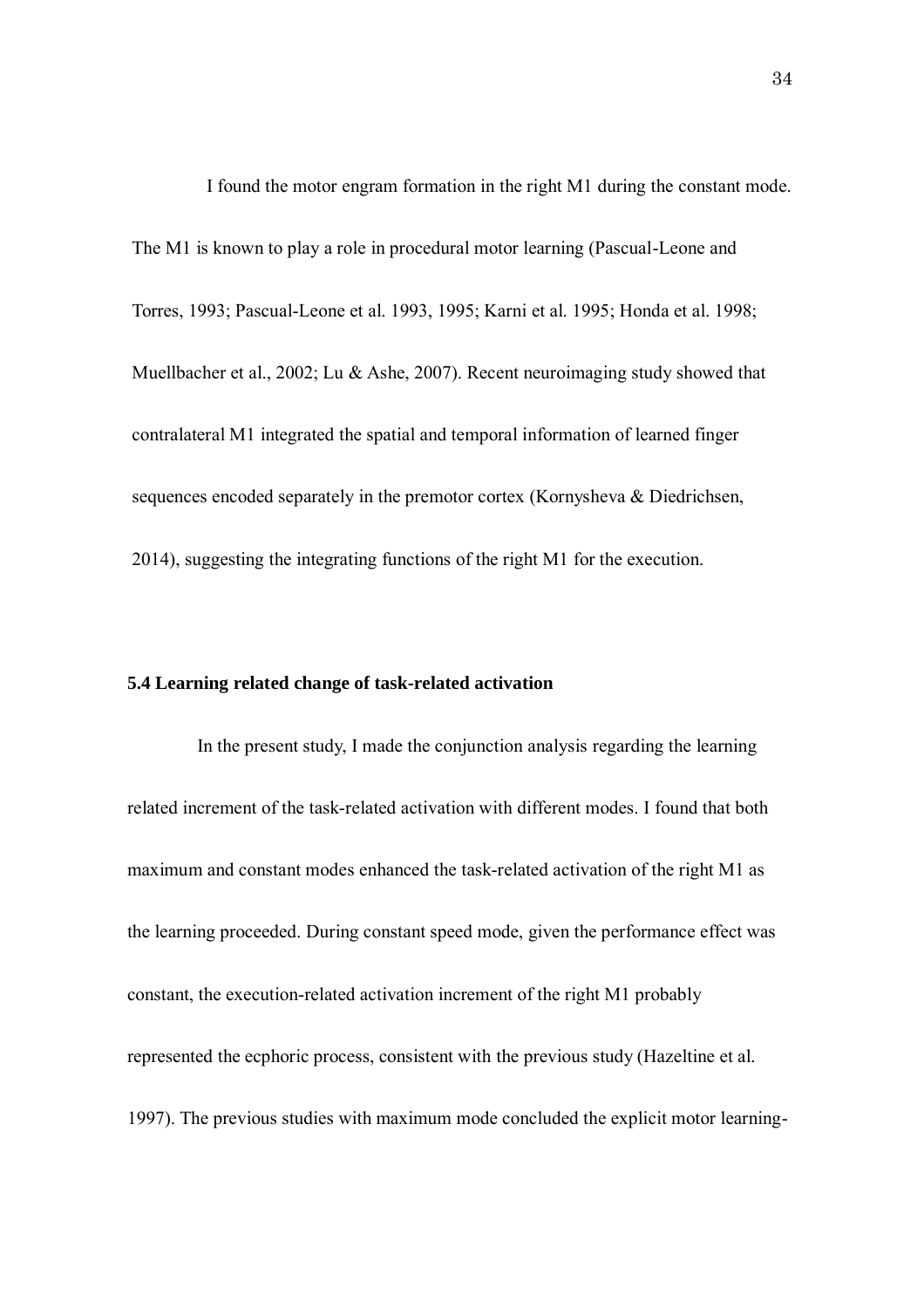related increase in the M1 are likely representing the velocity effect (Halsband and Lange, 2006; Orban et al. 2010), because the task-related activation of M1 depends on the speed (Jancke et al. 1998; Sadato et al. 1996, 1997) and force (Dettmers et al. 1995). However, considering that the learning transfer was observed only from the constant mode to maximum mode, not vice versa, and, that the right M1 is the only common area showing the task-related learning effect where the engram of the constant mode learning was represented, the maximum mode may take advantage of the preceding engram formation in the right M1 by the constant mode. Considering the constant mode did stress the constant response to the visual cue but not the speed, the learned engram in the right M1 by the constant mode probably encode the accuracy which was transferred to the speed-stressed maximum mode performance.

Distinct engram formation in the parietal and premotor regions and the integrative process at the M1 are consistent with the notion that the praxis preparation and execution are represented by the parietal and premotor areas (Johnson-Frey et al. 2005; Fridman et al. 2006; Wheaton et al. 2005). Wheaton and Hallett (2007) postulated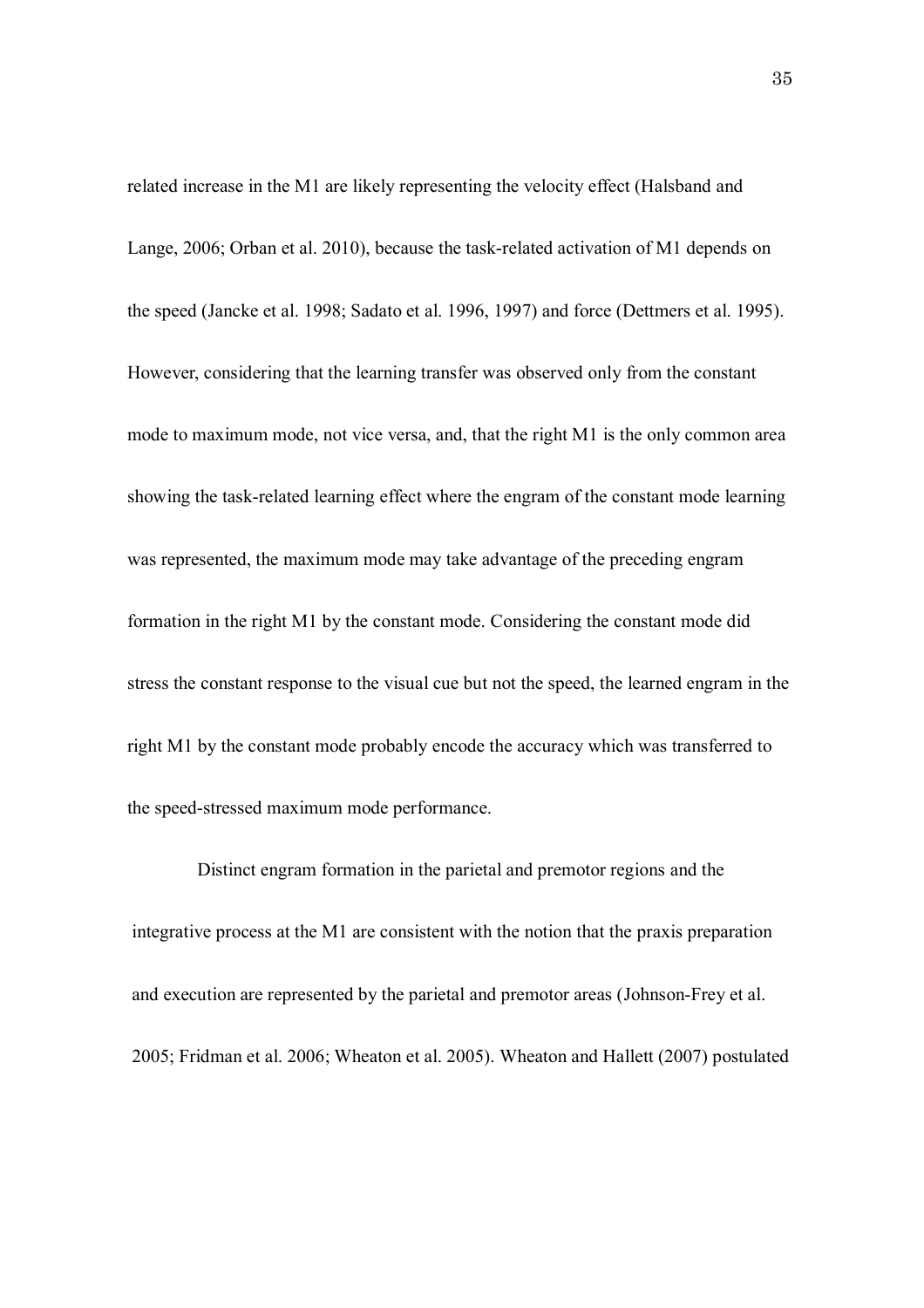that the parietal cortex stores the concept of the movements and the premotor cortex modifies the concept to a specific motor plan for motor cortex implementation.

## **6. Conclusion**

In conclusion, the motor engram of the sequential finger tapping is formed in the M1 centered parietal-premotor network, which is recruited by the M1 during the task

performance.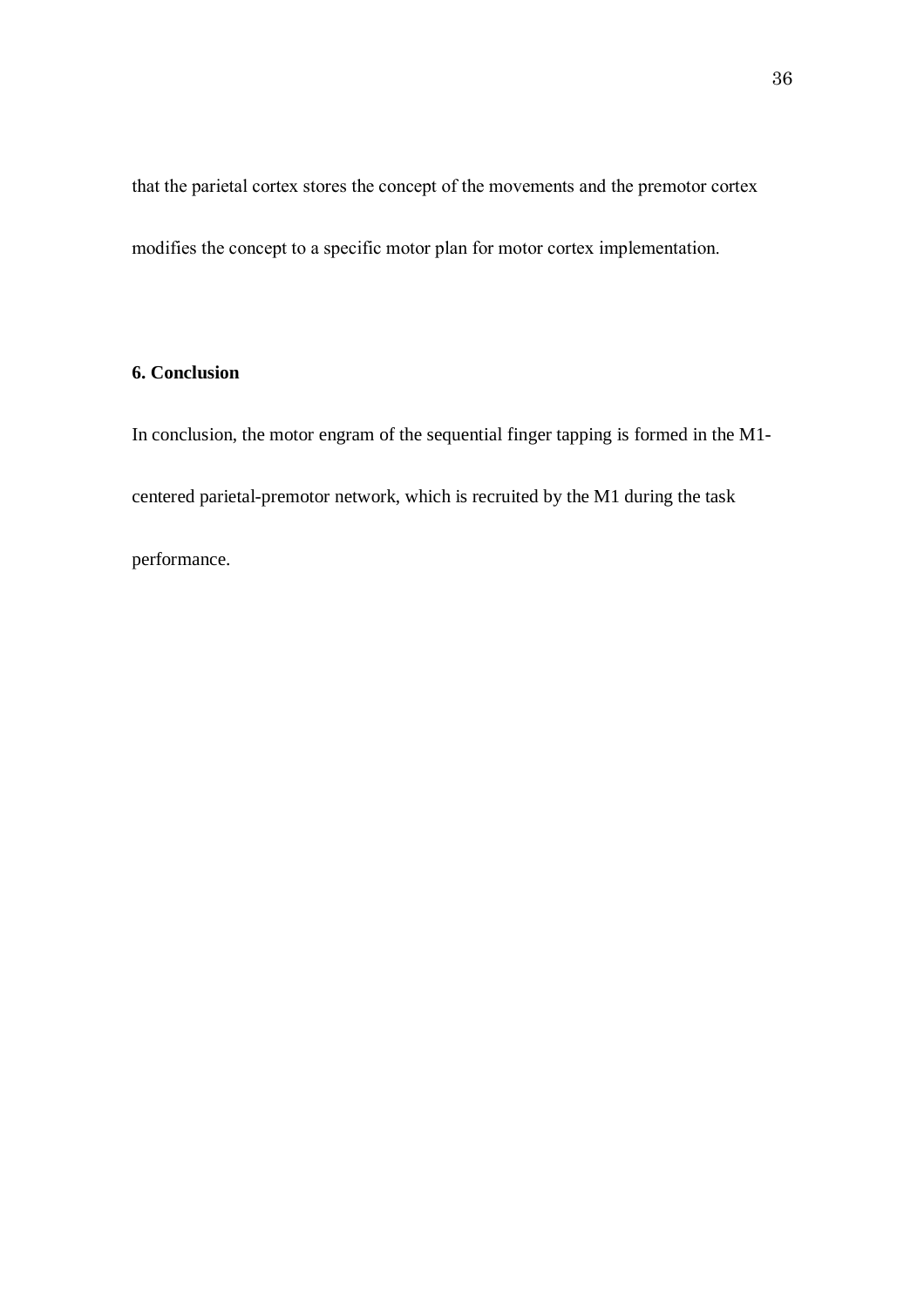#### **7. Acknoledgement**

Firstly, I would like to express my sincere gratitude to my advisor Prof. Norihiro Sadato for the continuous support of my Ph.D study and related research, for his patience, motivation, and immense knowledge. His guidance helped me in all the time of research and writing of this thesis.

My sincere gratitude goes to Dr. Sho K. Sugawara and Dr. Masaki Fukunaga for providing me an opportunity to join the team and encouraging me with all the support and assistances throughout my experiment and past these 5 years of my Ph.D course. I would like to thank to other laboratory members who helped and made my experiment successful.

Besides my laboratory members, my special appreciation goes to Dr. Robert Turner for advising and encouraging me with his all the knowledge, research ideas and passion.

Last but not the least, I would like to thank my family: my parents and my brothers for supporting me spiritually throughout writing this thesis and my life in general. Words cannot be expressed enough.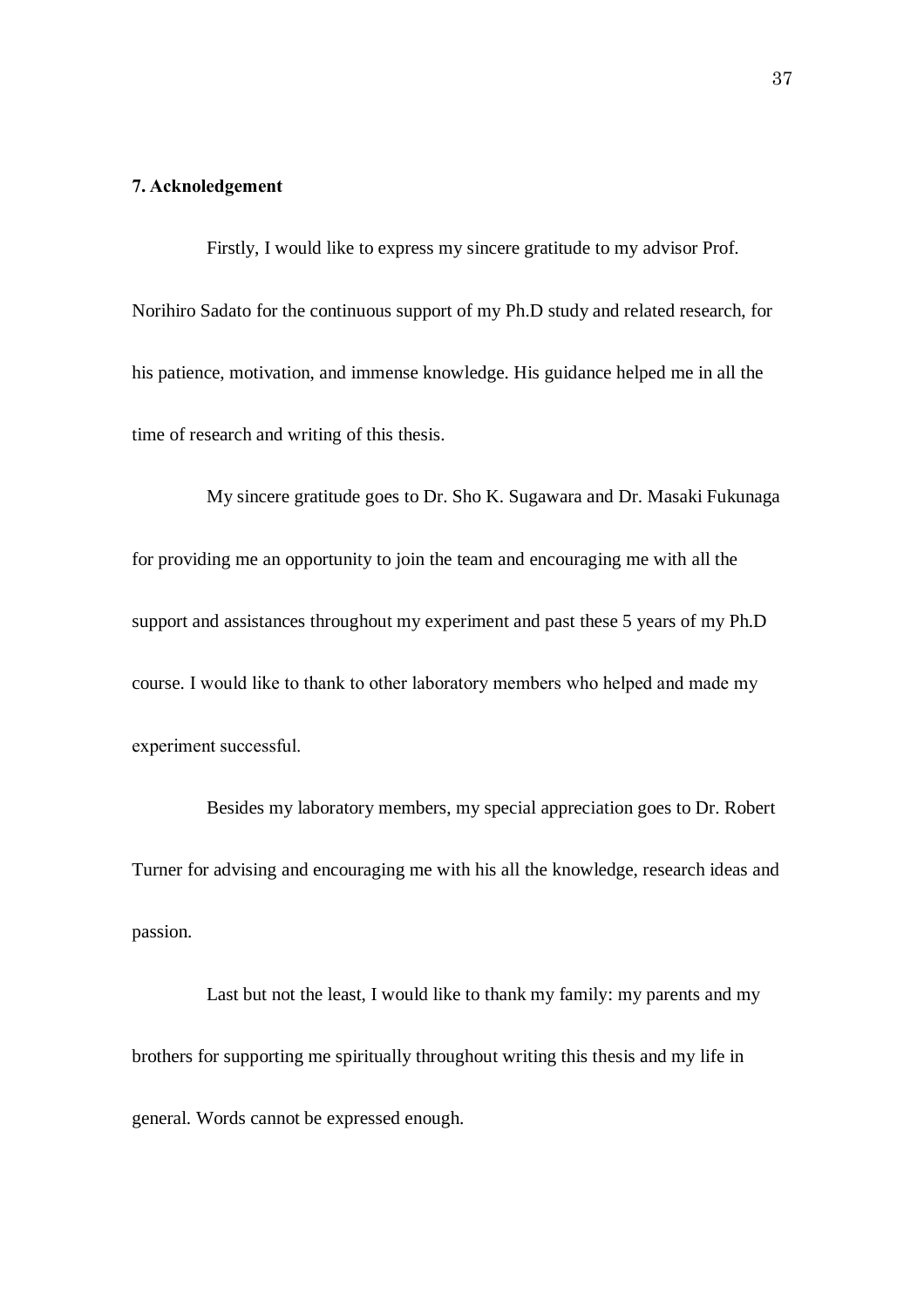#### **8. References**

Abe M, Hanakawa T (2009) Functional coupling underlying motor and cognitive

functions of the dorsal premotor cortex. Behav Brain Res 198:13–23.

- Albert NB, Robertson EM, Miall RC (2009) The resting human brain and motor Learning. Curr Biol 19:1023–1027.
- Ashburner J (2007) A fast diffeomorphic image registration algorithm. Neuroimage 38:95–113.

Ashburner J, Friston KJ (2005) Unified segmentation. Neuroimage 26:839–851.

- Binkofski F, Dohle C, Posse S, Stephan KM, Hefter H, Seitz RJ, Freund HJ (1998) Human anterior intraparietal area subserves prehension: A combined lesion and functional MRI activation study. Neurology 50:1253–1259.
	- Biswal B, Yetkin FZ, Haughton VM, Hyde JS (1995) Functional connectivity in the motor cortex of resting human brain using echo-planar MRI. Magn Reson Med 34:537–541.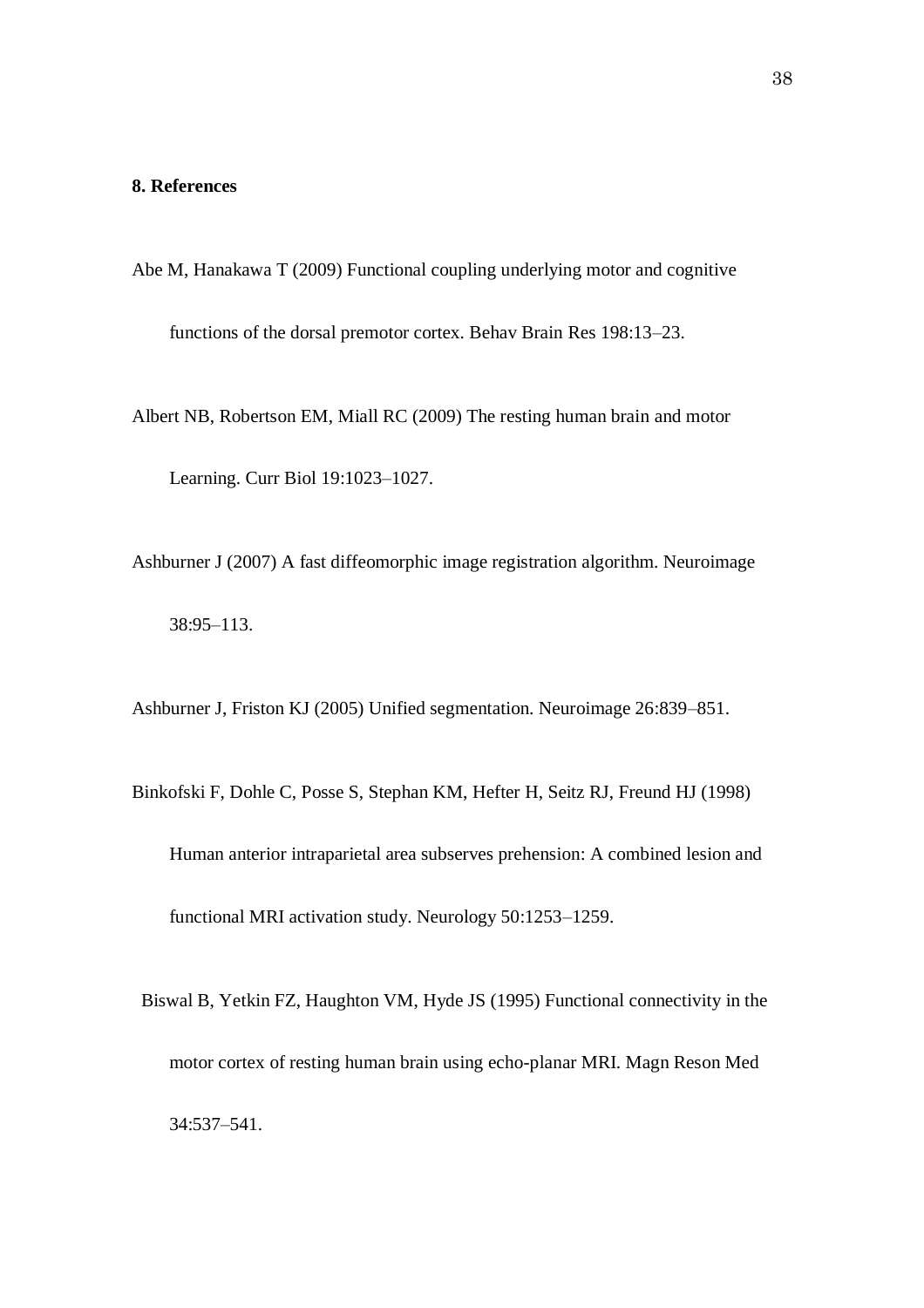- Caminiti R, Ferraina S, Johnson PB (1996) The sources of visual information to the primate frontal lobe: a novel role for the superior parietal lobule. Cereb Cortex 6:319–328.
- Dan X, King BR, Doyon J, Chan P (2015) Motor Sequence Learning and Consolidation in Unilateral De Novo Patients with Parkinson's Disease. PLoS One 10:e0134291.
- Debas K, Carrier J, Orban P, Barakat M, Lungu O, Vandewalle G, Hadj Tahar A, Bellec P, Karni A, Ungerleider LG, Benali H, Doyon J, Ungerleider (2010) Brain plasticity related to the consolidation of motor sequence learning and motor adaptation. Proc Natl Acad Sci USA 107:17839–17844.
- Dettmers C, Fink GR, Lemon RN, Stephan KM, Passingham RE, Silbersweig D, Holmes A, Ridding MC, Brooks DJ, Frackowiak RS (1995) Relation between cerebral activity and force in the motor areas of the human brain. J Neurophysiol 74:802–815.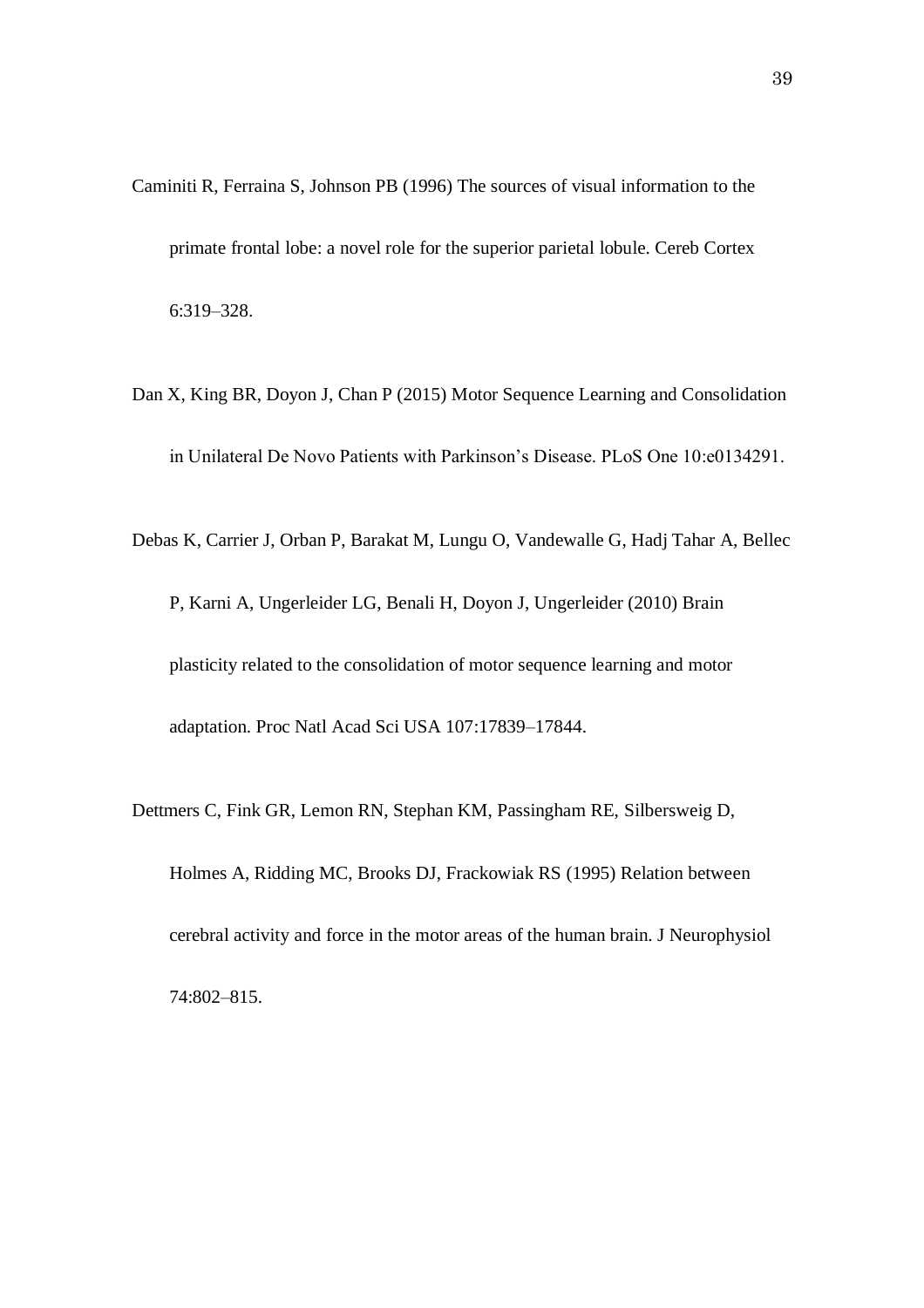- Doyon J, Owen A, Petrides M, Sziklas V, Evans A (1996) Functional anatomy of visuomotor skill learning in human subjects examined with positron emission tomography. Eur J Neurosci 8:637–648.
- Doyon J, Penhune V, Ungerleider LG (2003) Distinct contribution of the cortico-striatal and cortico-cerebellar systems to motor skill learning. Neuropsychologia 41:252– 262.
- Fair DA, Schlaggar BL, Cohen AL, Miezin FM, Dosenbach NU, Wenger KK, Fox MD, Snyder AZ, Raichle ME, Petersen SE (2007) A method for using blocked and event-related fMRI data to study "resting state" functional connectivity.

Neuroimage 35:396–405.

Fischer S, Hallschmid M, Elsner AL, Born J (2002) Sleep forms memory for finger skills. Proc Natl Acad Sci USA 99:11987–11991.

Fischer S, Nitschke MF, Melchert UH, Erdmann C, Born J (2005) Motor memory consolidation in sleep shapes more effective neuronal representations. J Neurosci 25:11248–11255.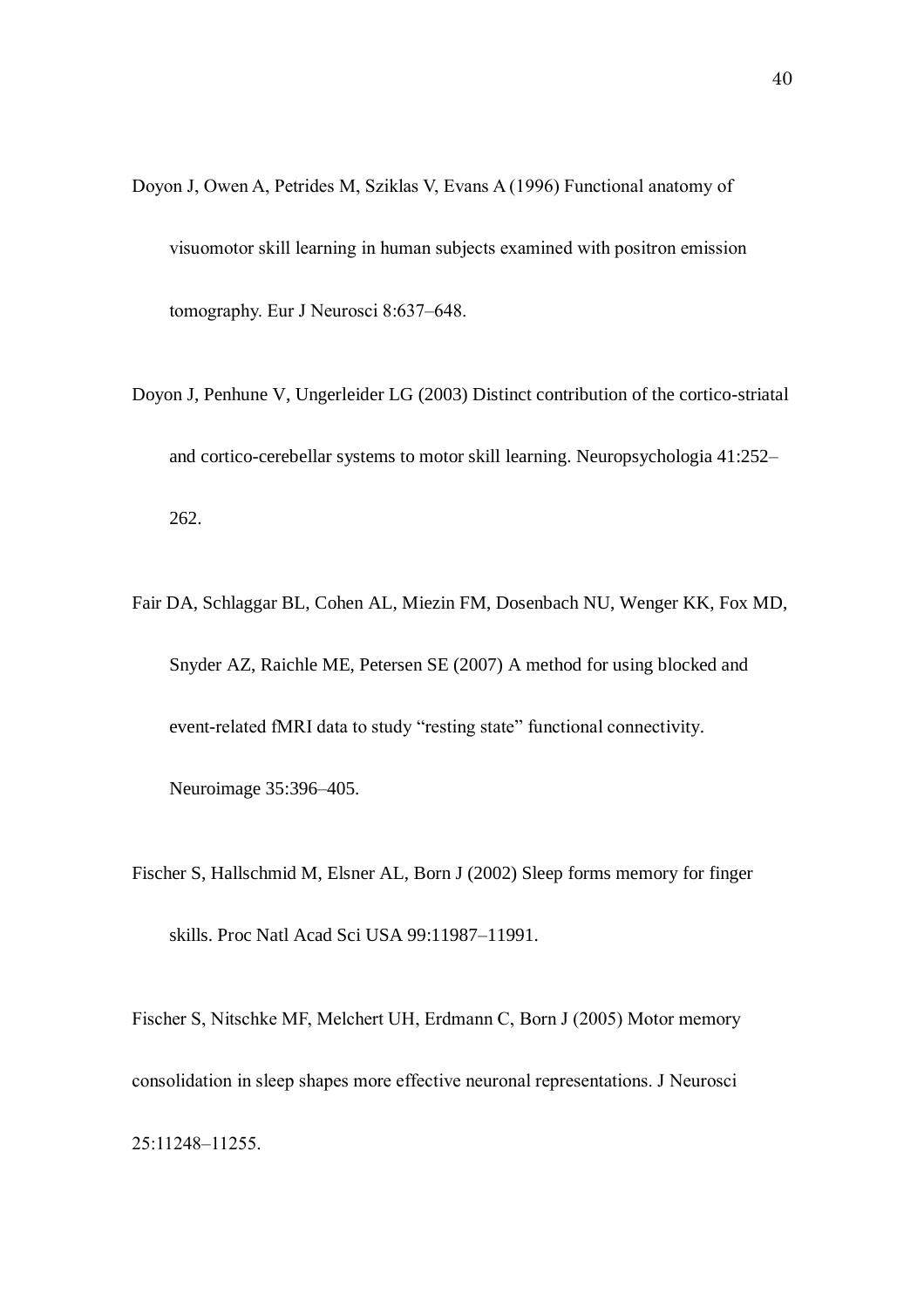- Fitts, P.M. 1954. The information capacity of the human motor system in controlling the amplitude of movement. *J. Exp. Psychol.* 67: 262-269.
- Fox MD, Snyder AZ, Vincent JL, Raichle ME (2007) Intrinsic fluctuations within cortical systems account for intertrial variability in human behavior. Neuron 56:171–184.
- Fridman EA, Immisch I, Hanakawa T, Bohlhalter S, Waldvogel D, Kansaku K, Wheaton L, Wu T, Hallett M (2006) The role of the dorsal stream for gesture production. Neuroimage 29:417–428.
- Friston KJ, Holmes A, Poline J, Price CJ (1996) Detecting Activations in PET and fMRI : Levels of Inference and Power. Neuroimage 235:223–235.
- Friston KJ, Jezzard P, Turner R (1994) Analysis of functional MRI time-series. Hum Brain Mapp 1:153–171.
- Friston KJ, Penny W, Phillips C, Kiebel S, Hinton G, Ashburner J (2002) Classical and Bayesian Inference in Neuroimaging: Theory. Neuroimage 16:465–483.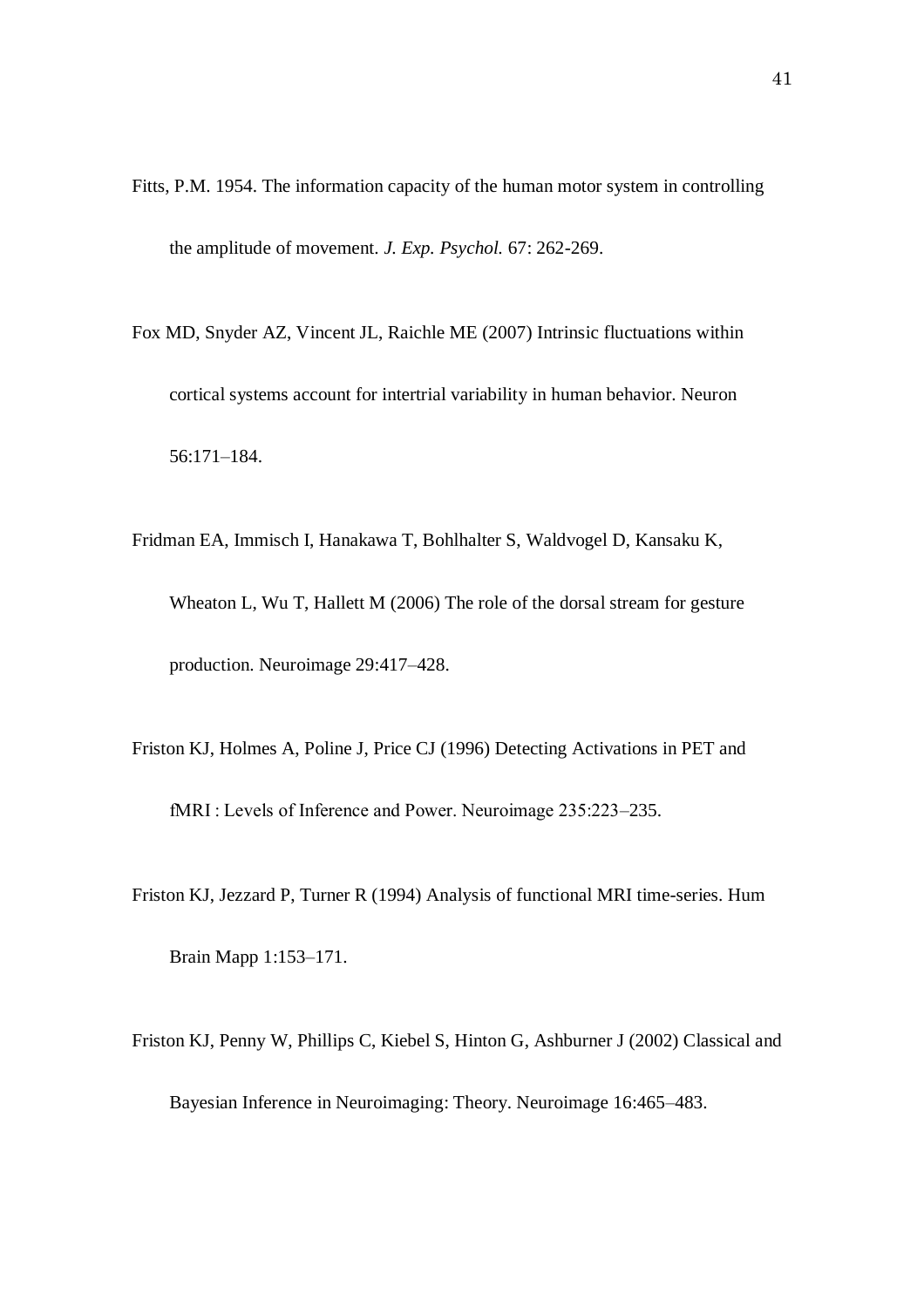Genon S, Li H, Fan L, Müller VI, Cieslik EC, Hoffstaedter F, Reid AT, Langner R,

Grefkes C, Fox PT, Moebus S, Caspers S, Amunts K, Jiang T, Eickhoff SB (2017)

The Right Dorsal Premotor Mosaic: Organization, Functions, and Connectivity.

Cereb Cortex 27:2095–2110.

Geyer S, Matelli M, Luppino G, Zilles K (2000) Functional neuroanatomy of the primate isocortical motor system. Anat Embryol 202:443–474.

Grafton S, Woods R, Tyszka M (1994) Functional imaging of procedural motor learning: relating cerebral blood flow with individual subject performance. Hum Brain Map 1:221–234.

Guadagnoli MA, Lee TD (2004) Challenge point: a framework for conceptualizing the effects of various practice conditions in motor learning. J Mot Behav 36:212–224.

Halsband U, Lange RK (2006) Motor learning in man: a review of functional and

clinical studies. J Physiol Paris 99:414–424.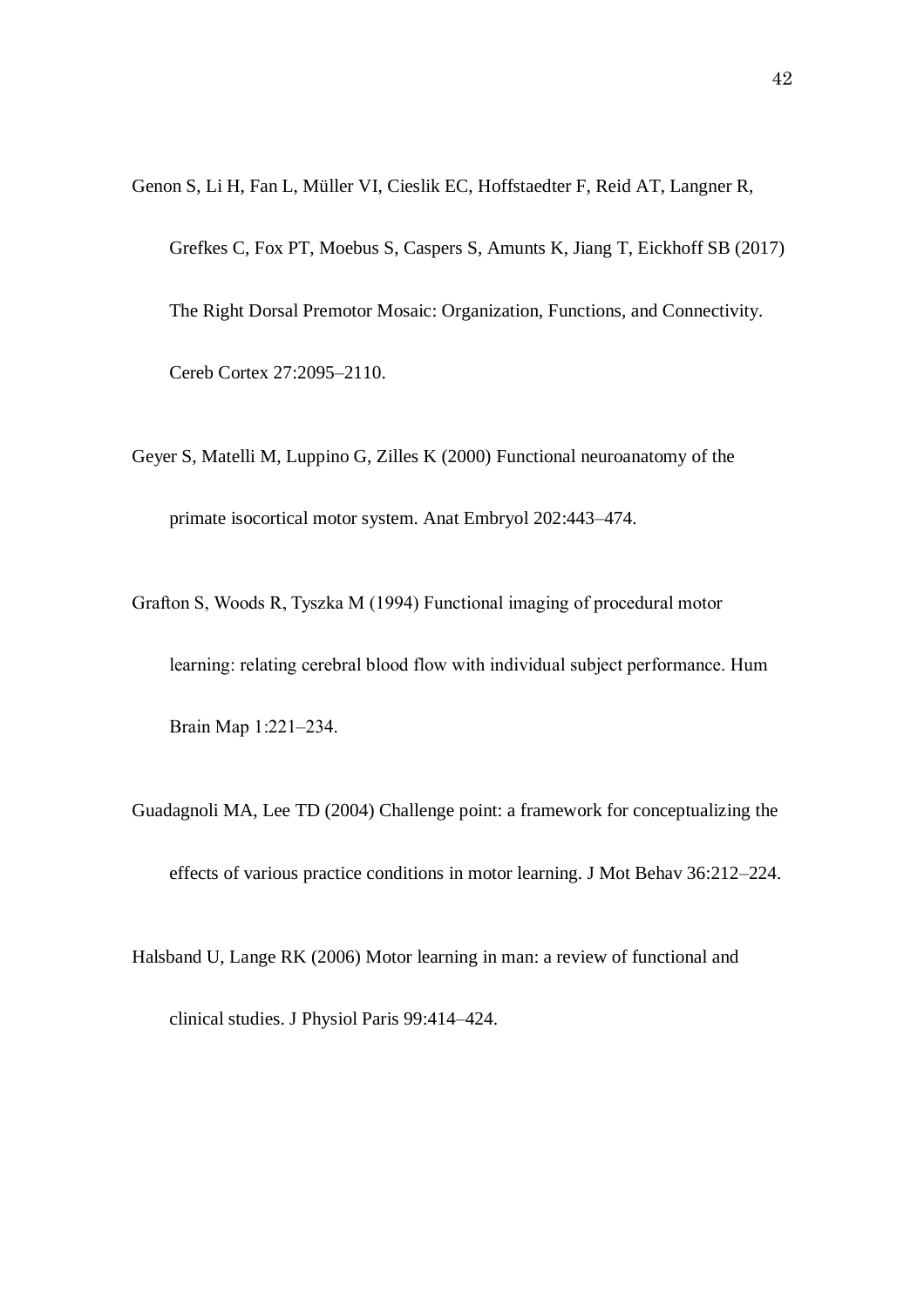Halsband U, Schmitt J, Weyers M, Binkofski F, Grützner G, Freund HJ (2001)

Recognition and imitation of pantomimed motor acts after unilateral parietal and premotor lesions: A perspective on apraxia. Neuropsychologia 39:200–216.

- Hattori N, Shibasaki H, Wheaton L, Wu T, Matsuhashi M, Hallett M (2009) Discrete parieto-frontal functional connectivity related to grasping. J Neurophysiol 101:1267–1282.
- Hazeltine E, Grafton ST, Ivry R (1997) Attention and stimulus characteristics determine the locus of motor- sequence encoding. A PET study. Brain 120:123–140.
- Holmes A, Friston KJ (1998) Generalisability, Random Effects & Population Inference. Neuroimage 7:S745.

Honda M, Deiber MP, Ibanez V, Pascual-Leone A, Zhuang P, Hallett M (1998) Dynamic cortical involvement in implicit and explicit motor sequence learning. A PET study. Brain 121:2159–2173.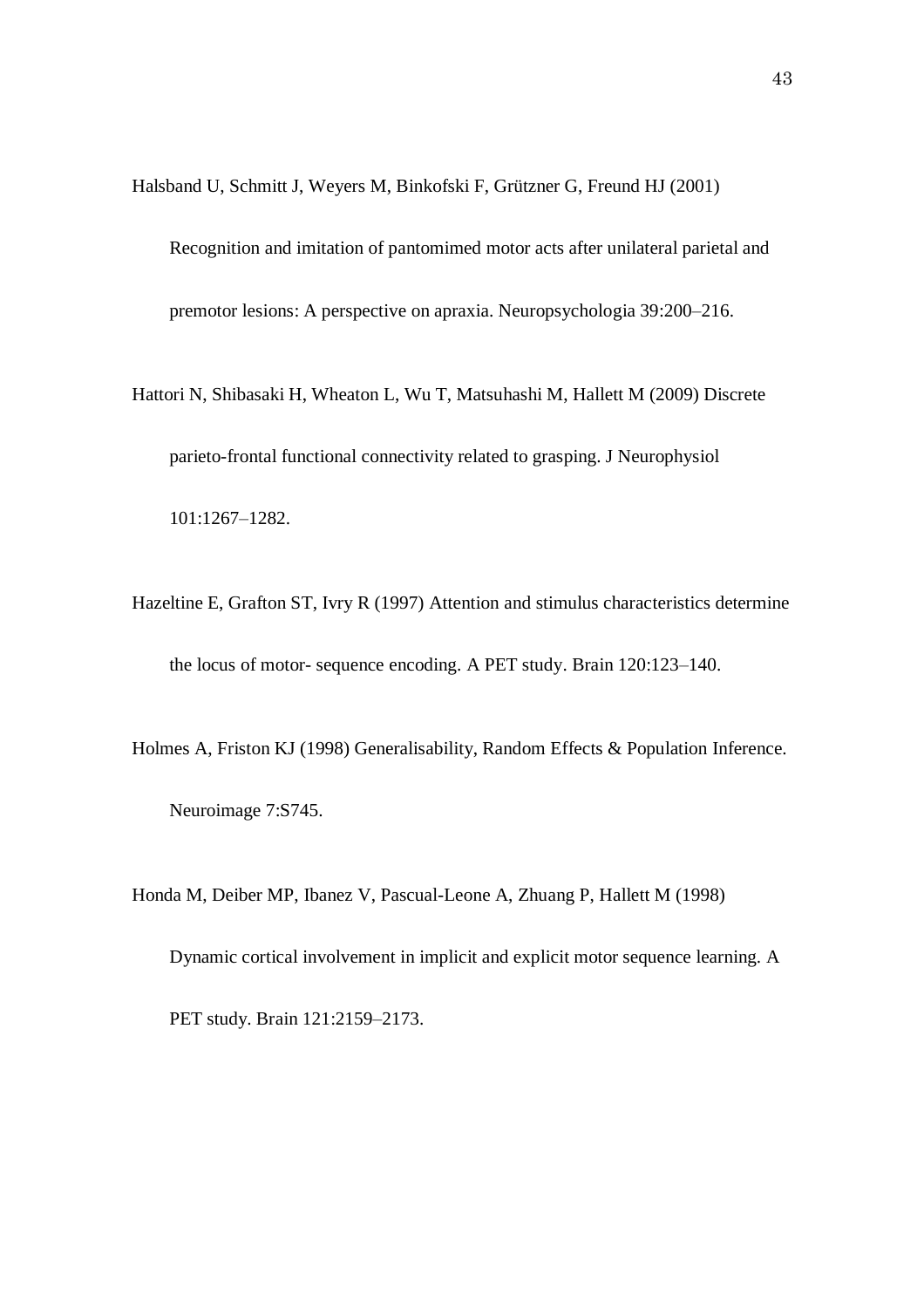Hoshi E, Tanji J (2006) Differential involvement of neurons in the dorsal and ventral premotor cortex during processing of visual signals for action planning. J Neurophysiol 95:3596–3616.

Jancke L, Peters M, Schlaug G, Posse S, Steinmetz H, Muller-Gartner H (1998) Differential magnetic resonance signal change in human sensorimotor cortex to finger movements of different rate of the dominant and subdominant hand. Brain Res Cogn Brain Res 6:279–284.

Johnson-Frey SH, Newman-Norlund R, Grafton ST (2005) A distributed left hemisphere network active during planning of everyday tool use skills. Cereb Cortex 15:681–695.

Josselyn SA, Köhler S, Frankland PW (2015) Finding the engram. Nat Rev Neurosci 16:521–534.

Kantak SS, Stinear JW, Buch ER, Cohen LG (2012) Rewiring the Brain. Neurorehabil Neural Repair 26:282–292.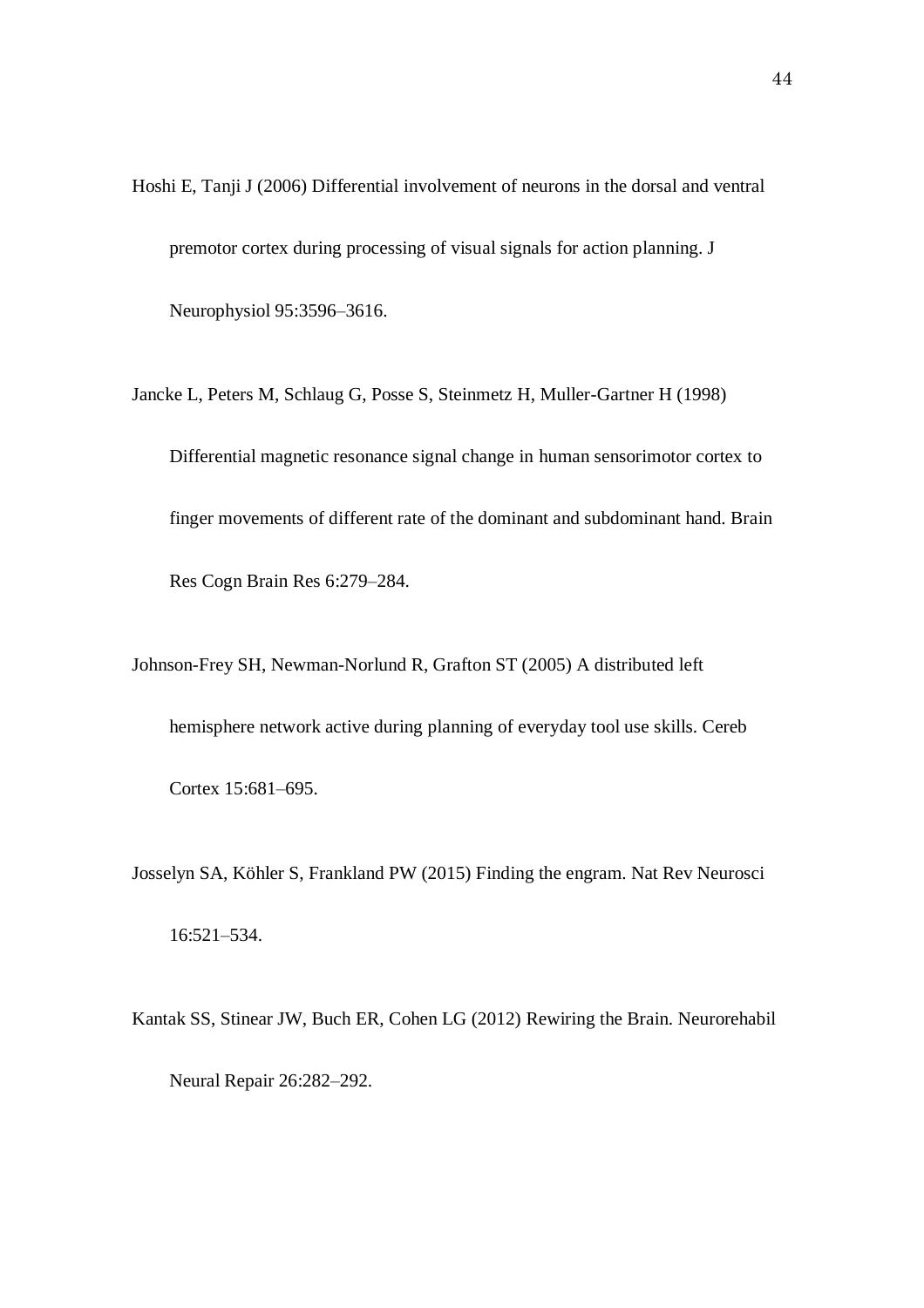Keele SW, Jennings P, Jones S, Caulton D, Cohen A (1995) On the Modularity of Sequence Representation. J Mot Behav 27:17–30.

Kleist K (1907) Corticale (innervatorische) apraxie. Jahrb Psychiatr Neurol 28:46–112.

Kleist K (1911) Der gang und der gegenwartige stand der apraxie-forschung.

Ergebnisse Neurol Psychiatr 1:342–452.

- Kornysheva K, Diedrichsen J (2014) Human premotor areas parse sequences into their spatial and temporal features. Elife 3:1–23.
- Krebs HI, Brashers-Krug T, Rauch SL, Savage CR, Hogan N, Rubin RH, Fischman a J, Alpert NM (1998) Robot-aided functional imaging: application to a motor learning study. Hum Brain Mapp 6:59–72.
- Lehéricy S, Benali H, Van de Moortele P-F, Pélégrini-Issac M, Waechter T, Ugurbil K, Doyon J (2005) Distinct basal ganglia territories are engaged in early and advanced motor sequence learning. Proc Natl Acad Sci USA 102:12566–12571.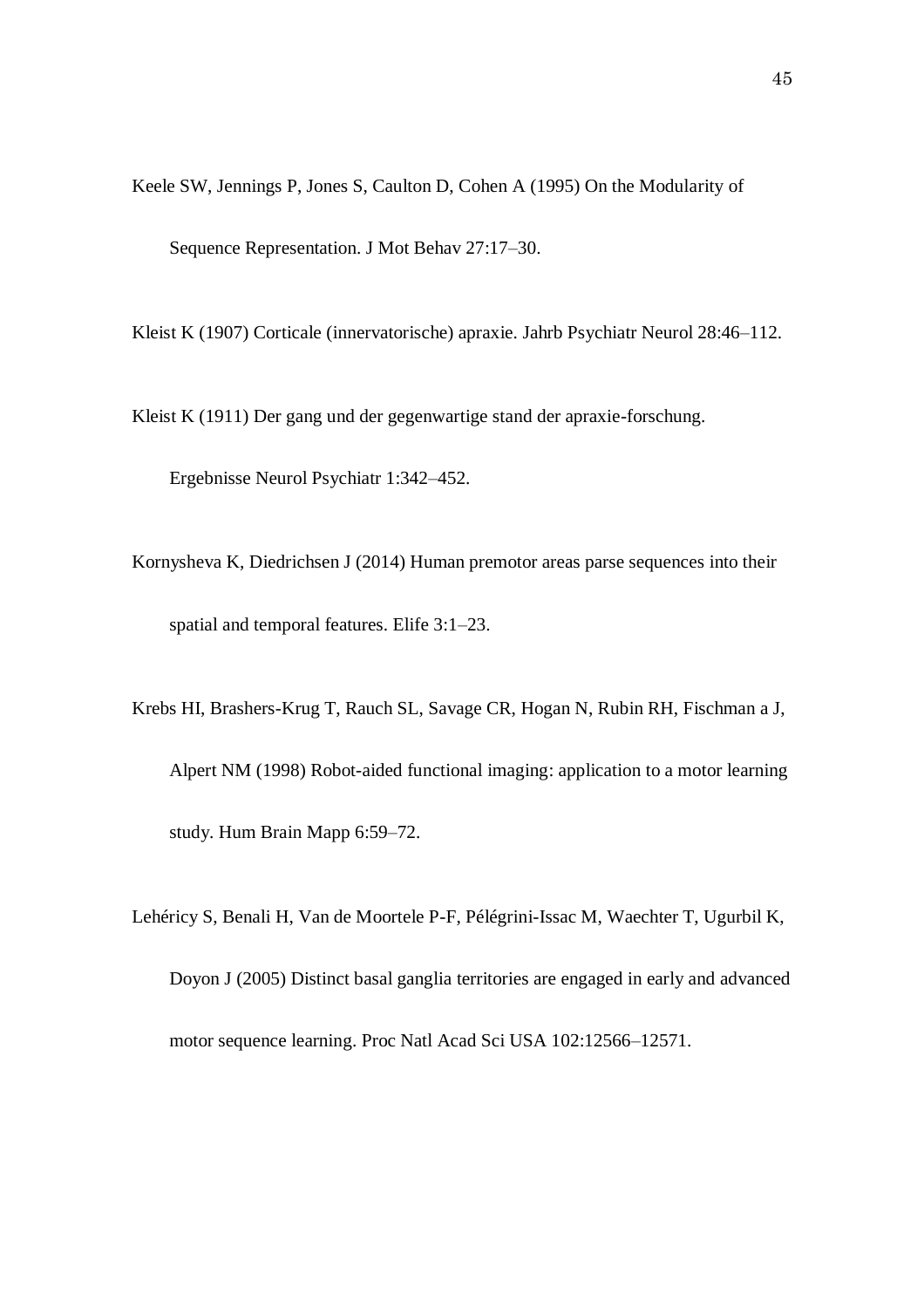Lohmann G, Margulies DS, Horstmann A, Pleger B, Lepsien J, Goldhahn D, Schloegl H, Stumvoll M, Villringer A, Turner R (2010) Eigenvector centrality mapping for analyzing connectivity patterns in fMRI data of the human brain. PLoS One 5:e10232.

Lu X, Ashe J (2005) Anticipatory activity in primary motor cortex codes memorized movement sequences. Neuron 45:967–973.

Luria AR (1966) Higher cortical functions in man. New York: Basic Books.

Mai JK, Majtanik M, Paxinos G (2016) Atlas of the human brain, 4th ed. London: Academic Press.

- Matelli M, Camarda R, Glickstein M, Rizzolatti G (1986) Afferent and efferent projections of the inferior area 6 in the macaque monkey. J Comp Neurol 251:281– 298.
- Muellbacher W, Ziemann U, Wissel J, Dang N, Kofler M, Facchini S, Boroojerdi B, Poewe W, Hallett M, Ko M (2002) Early consolidation in human primary motor cortex. Nature 415:640–644.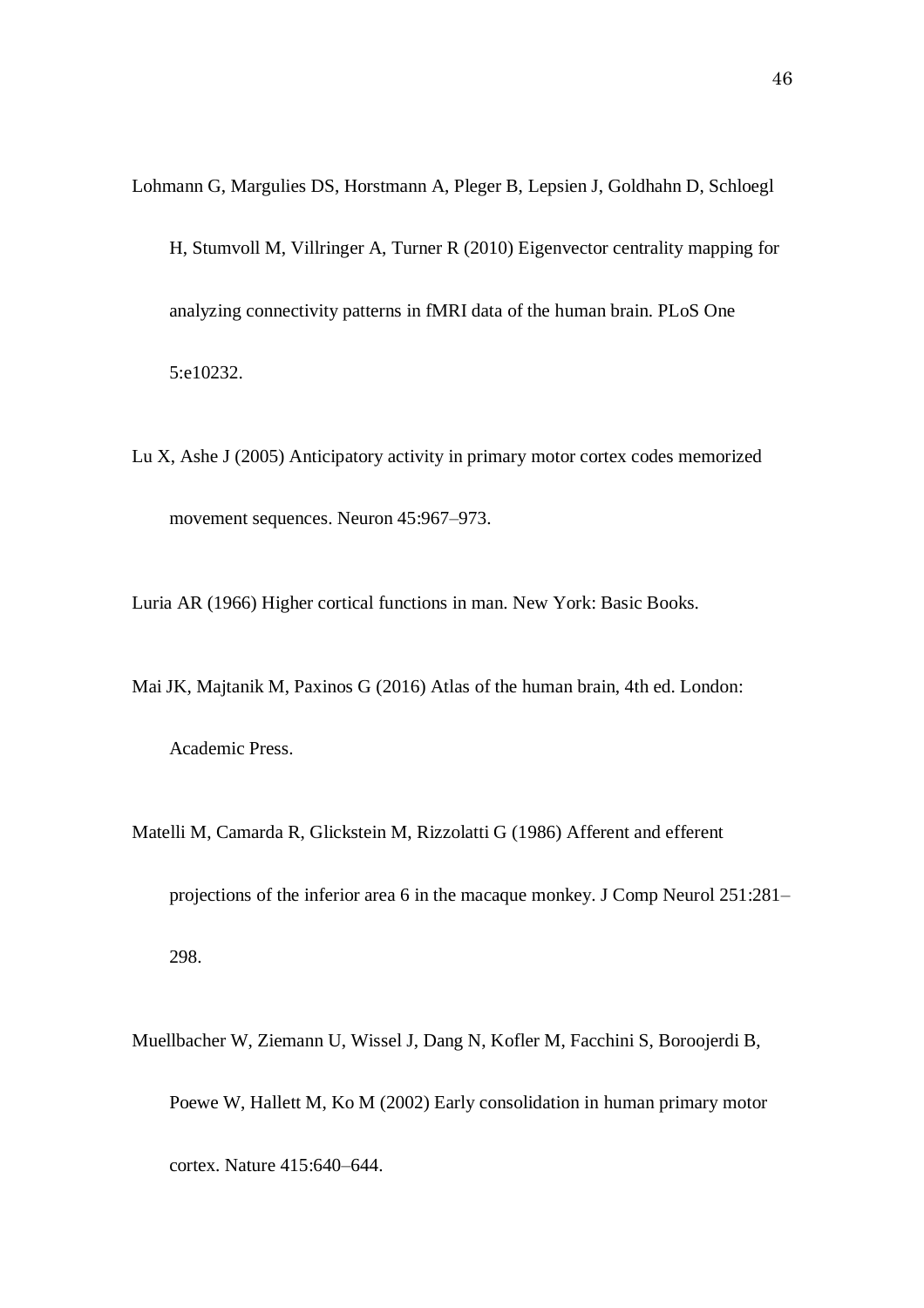- Oldfield RC (1971) The assessment and analysis of handedness: the Edinburgh inventory. Neuropsychologia 9:97–113.
- Orban P, Peigneux P, Lungu O, Albouy G, Breton E, Laberenne F, Benali H, Maquet P, Doyon J (2010) The multifaceted nature of the relationship between performance and brain activity in motor sequence learning. Neuroimage 49:694–702.
- Pascual-Leone, A., & Torres, F. (1993). Plasticity of the sensorimotor cortex representation of the reading finger in Braille readers. *Brain*, *116*, 39–52.
- Pascual-Leone, A., Cammarota, A., Wassermann, E. M., Brasil-Neto, J. P., Cohen, L. G., & Hallett, M. (1993). Modulation of motor cortical outputs to the reading hand of braille readers. *Ann Neurol*, *34*, 33–37.
- Pascual-Leone, A., Wassermann, E. M., Sadato, N., & Hallett, M. (1995). The role of reading activity on the modulation of motor cortical outputs to the reading hand in Braille readers. *Ann Neurol*, *38*(6), 910–915.
- Penhune VB, Doyon J (2002) Dynamic cortical and subcortical networks in learning and delayed recall of timed motor sequences. J Neurosci 22:1397–1406.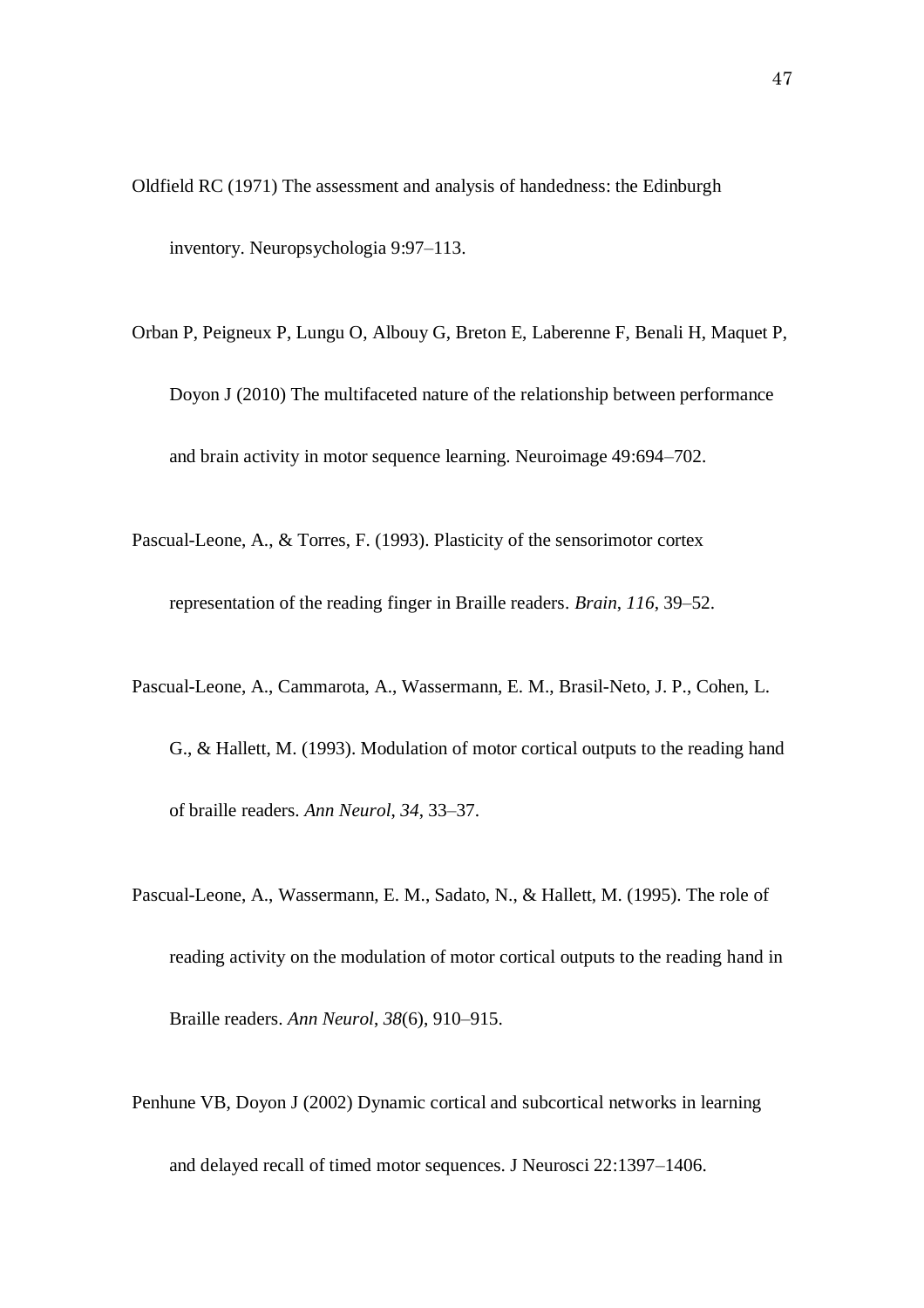- Petrides M, Pandya DN (1984) Projections to the frontal cortex from the posterior parietal region in the rhesus monkey. J Comp Neurol 228:105–116.
- Rauch SL, Whalen PJ, Savage CR, Curran T, Kendrick A, Brown HD, Bush G, Breiter HC, Rosen BR (1997) Striatal recruitment during an implicit sequence learning task as measured by functional magnetic resonance imaging. Hum Brain Mapp 5:124–132.
- Riera JJ, Bosch J, Yamashita O, Kawashima R, Sadato N, Okada T, Ozaki T (2004) fMRI activation maps based on the NN-ARx model. Neuroimage 23:680–697.
- Rizzolatti G, Fogassi L, Gallese V (1997) Parietal cortex: from sight to action. Curr Opin Neurobiol 7:562–567.
- Sadato N, Ibañez V, Campbell G, Deiber MP, Le Bihan D, Hallett M, Ibanez V, Deiber MP, Bihan L (1997) Frequency-dependent changes of regional cerebral blood flow during finger movements: functional MRI compared to PET. J Cereb Blood Flow Metab 17:670–679.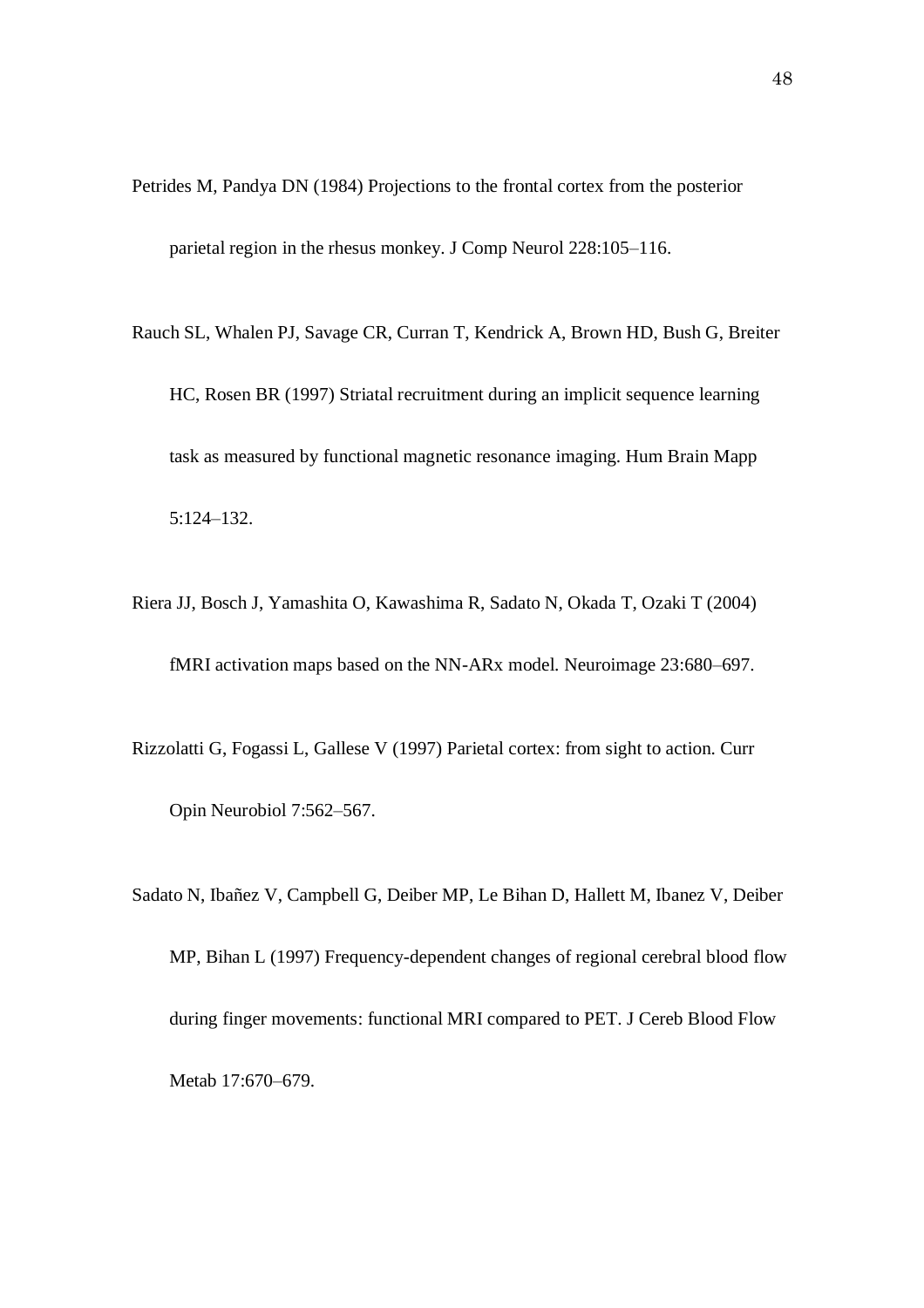- Sadato N, Ibanez V, Deiber M-PP, Campbell G, Leonardo M, Hallett M, Le Bihan D (1996) Frequency-dependent changes of regional cerebral blood flow during finger movements. J Cereb Blood Flow Metab 16:670–679.
- Shmuelof L, Krakauer JW, Mazzoni P (2012) How is a motor skill learned? Change and invariance at the levels of task success and trajectory control. J Neurophysiol 108:578–594.
- Tanabe H, Kochiyama T, Hasegawa K, Amano H, Ogihara N (2014) Difference of brain function between Homo neanderthalensis and Homo sapiens based on the endocranial morphometry. In: The Anthropological Society of Nippon 68th Annual Meeting. Hamamatsu.
- van Albada S, Robinson P (2007) Transformation of arbitrary distributions to the normal distribution with application to EEG test-retest reliability. Journal of Neuroscience Methods 161: 205–211.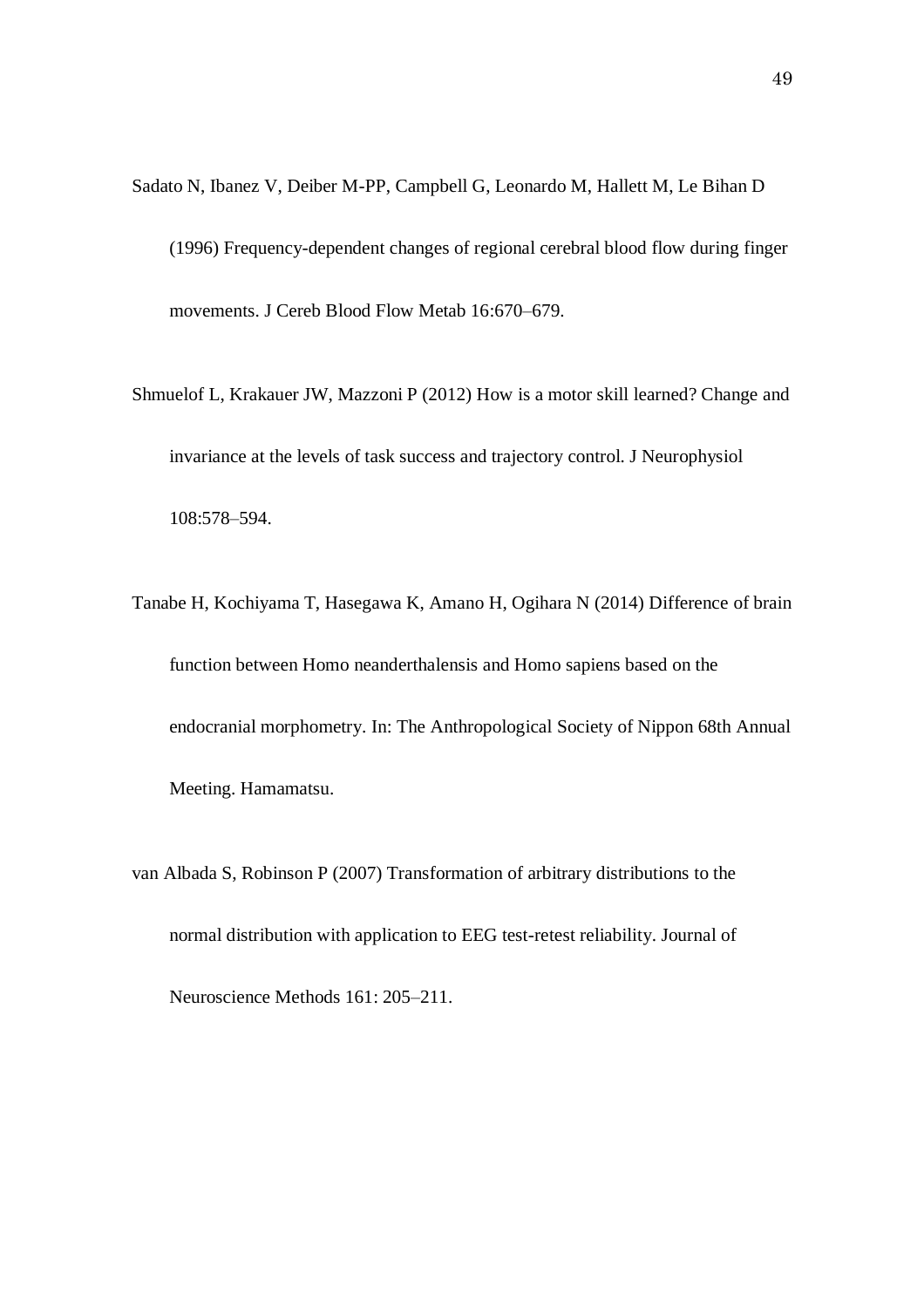- Verstynen T, Diedrichsen J, Albert N, Aparicio P, Ivry RB (2005) Ipsilateral motor cortex activity during unimanual hand movements relates to task complexity. J Neurophysiol 93:1209–1222.
- Walker MP, Brakefield T, Hobson JA (2003) Dissociable stages of human memory consolidation and reconsolidation. Nature 425:8–12.
- Walker MP, Brakefield T, Morgan A, Hobson JA, Stickgold R (2002) Practice with sleep makes perfect: sleep-dependent motor skill learning. Neuron 35:205–211.

Wheaton LA, Hallett M (2007) Ideomotor apraxia: a review. J Neurol Sci 260:1–10.

- Wheaton LA, Shibasaki H, Hallett M (2005) Temporal activation pattern of parietal and premotor areas related to praxis movements. Clin Neurophysiol 116:1201–1212.
- Wiestler T, Waters-Metenier S, Diedrichsen J (2014) Effector-independent motor sequence representations exist in extrinsic and intrinsic reference frames. J Neurosci 34:5054–5064.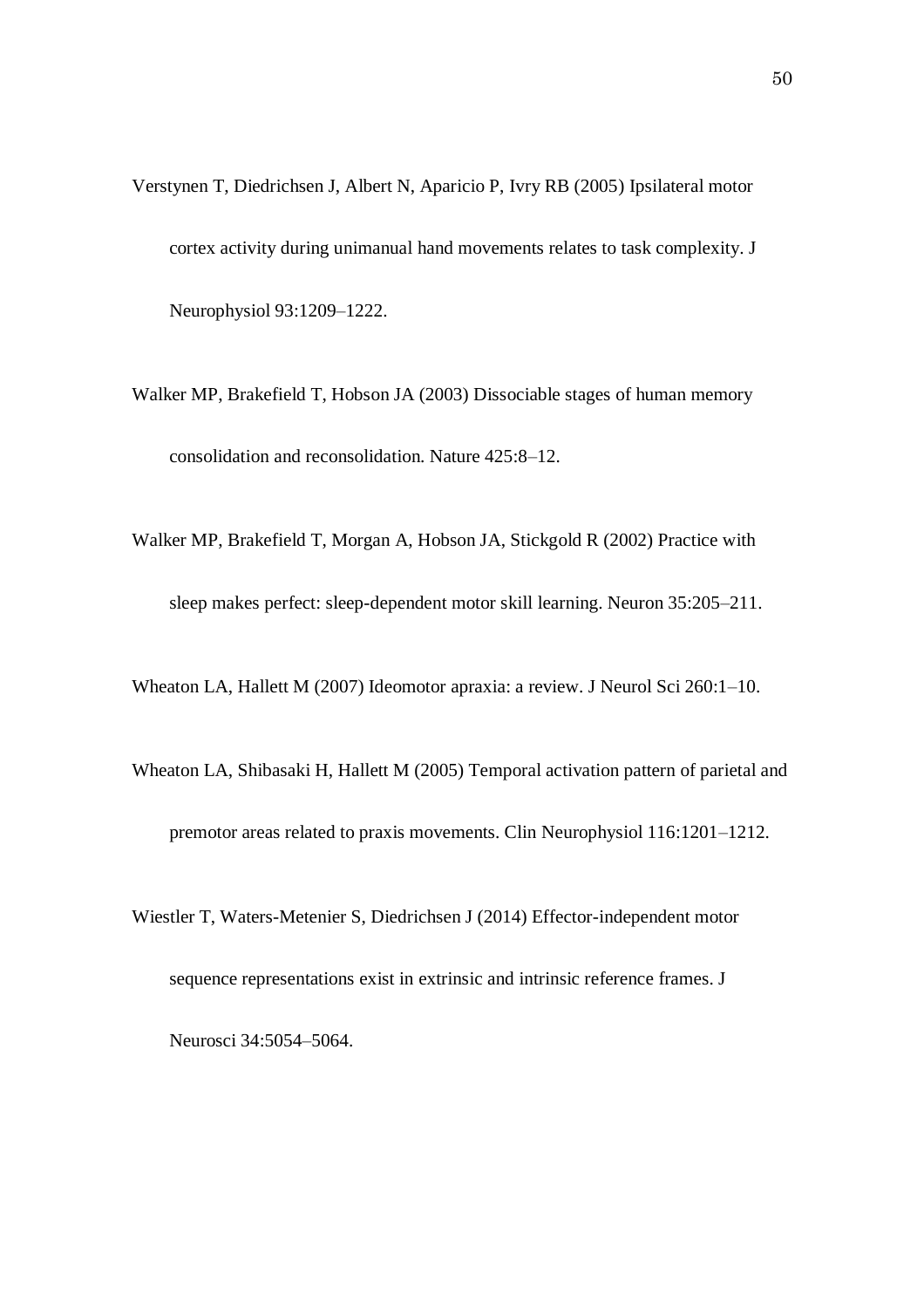Wise SP, Boussaoud D, Johnson PB, Caminiti R (1997) Premotor and parietal cortex : Corticocortical connectivity and combinatorial computations 1. Annu Rev Neurosci 20:25–42.

Wolpert DM, Ghahramani Z, Jordan MI (1995) An internal model for sensorimotor integration. Science 269:1880–1882.

Worsley KJ, Friston KJ (1995) Analysis of fMRI time-series revisited. Neuroimage 2:45–53.

Zuo XN, Ehmke R, Mennes M, Imperati D, Castellanos FX, Sporns O, Milham MP (2012) Network centrality in the human functional connectome. Cereb Cortex 22:1862–1875.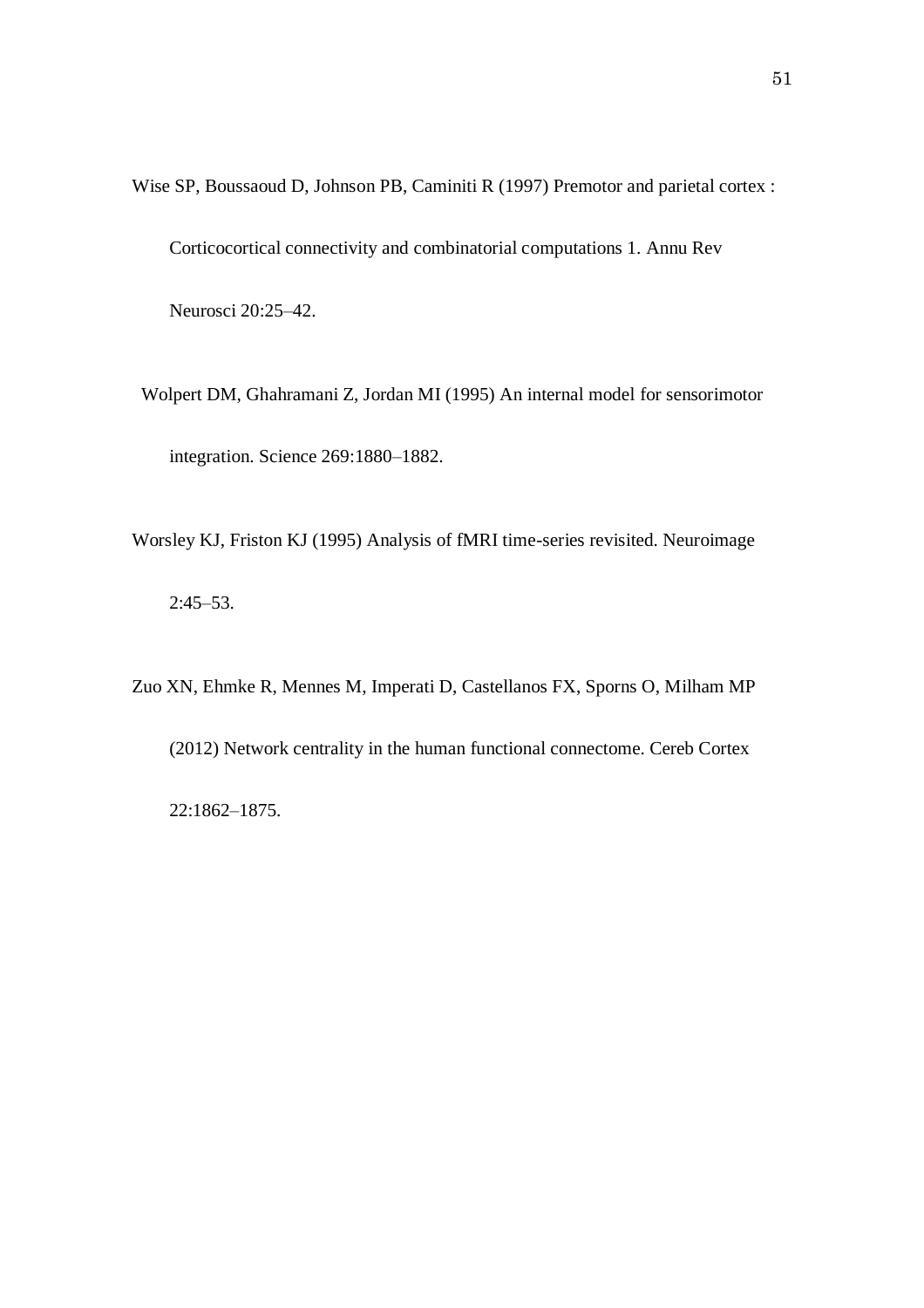## **9. Figures**



Figure 1. The block design of fMRI runs.

The task was consisted of 3 runs with total of 25 epochs of constant-speed mode (C1 to C25) and 12 epochs of maximum mode (M1 to M12). On the screen, four blue circles were aligned within an equally spaced horizontal array, corresponding to the left-hand fingers through the spatial arrangement of the buttons. The duration of each epoch of C block was 15 sec, and that during M block was 30 sec.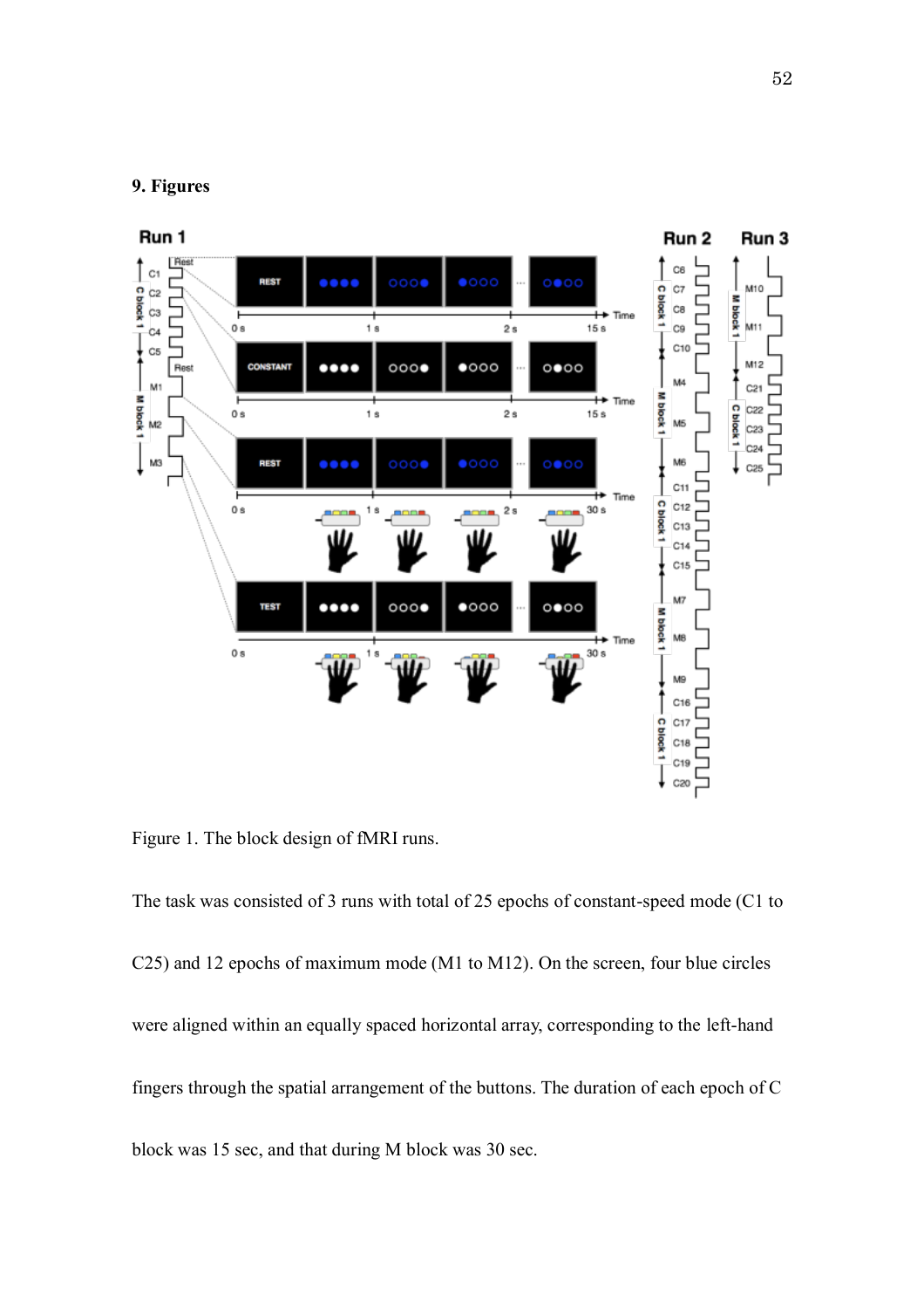

Figure 2 Statistical analysis with general linear model at individual level (top left). The parameter estimates were incorporated into the group-level analysis with flexible factorial design (bottom left). Concatenation of the residual time-series data for ECM analysis (right).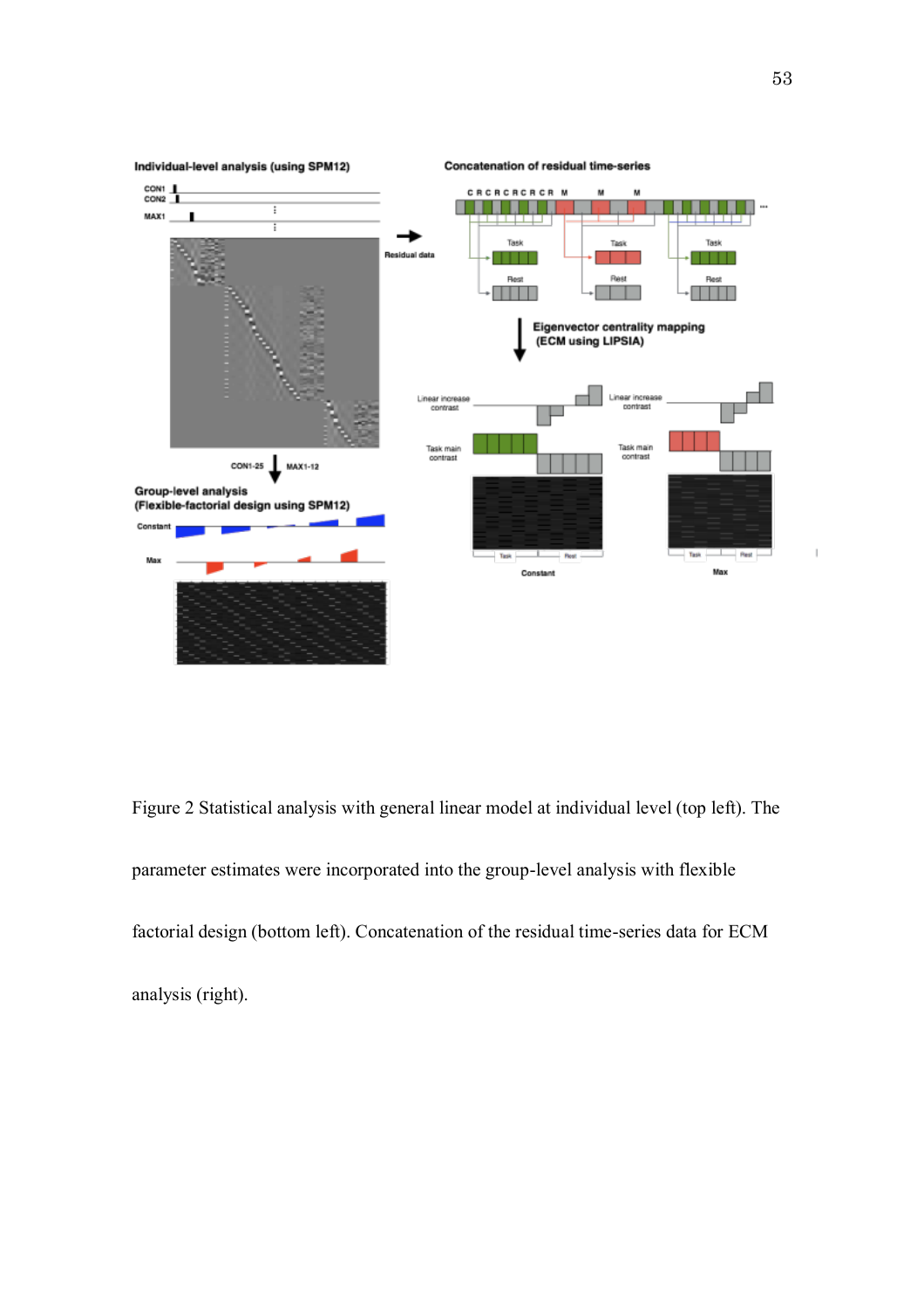

Figure 3. Performance in maximum mode (green shed) and constant mode. The

performance of maximum mode was measured by performance index (PI, blue filled circle). Reaction time (RT, ms, red filled circle) from the visual cue and the tap during constant mode and their variability regarding the standard deviation (black filled circle) are also plotted. Data points represent group means for each epoch, and error bars indicate the standard error of the mean.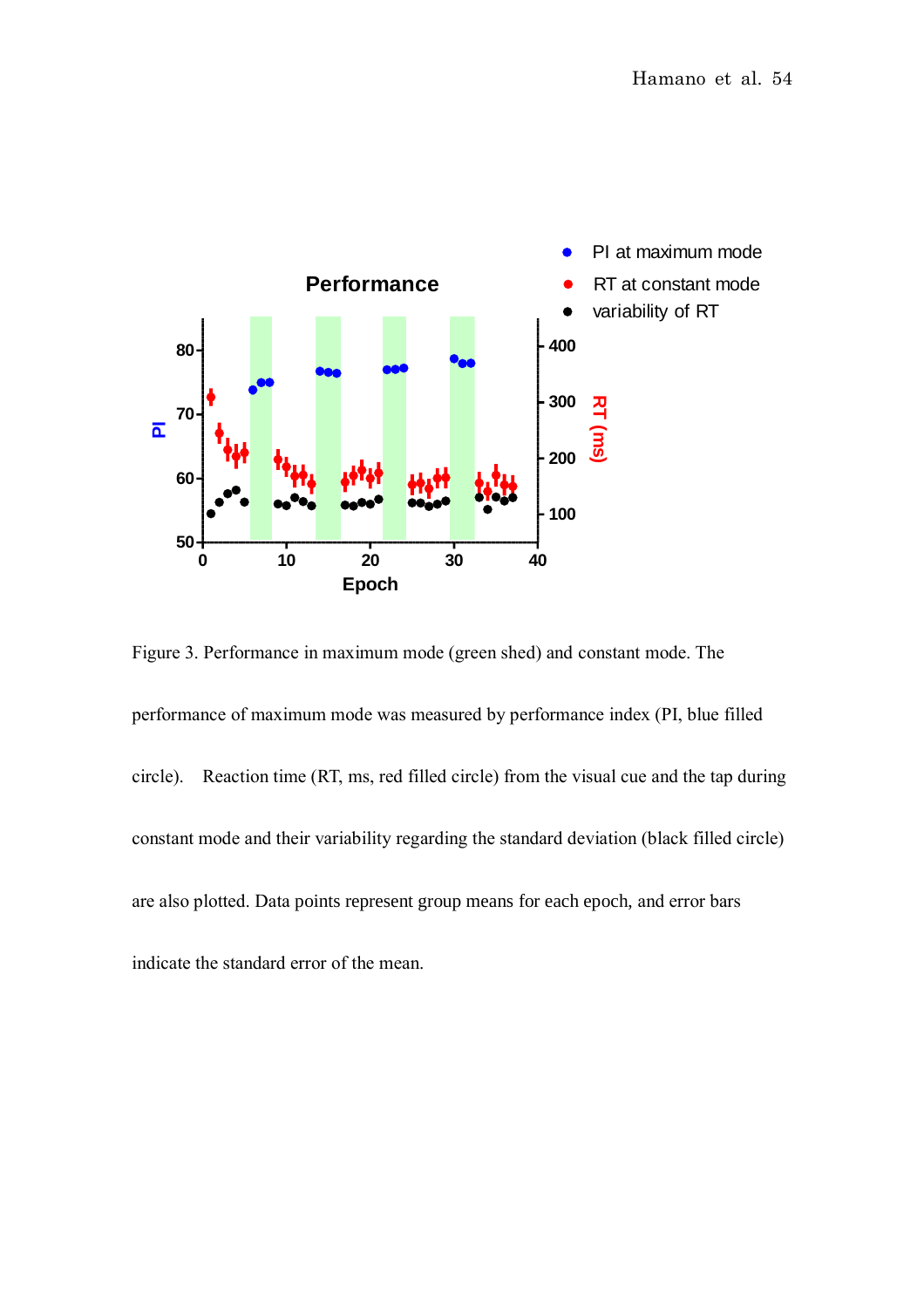

Figure 4. Performance transfer. The change of PI from the last epoch of the preceding maximum mode block to that of the first epoch of the following maximum mode block (blue filled circle) was plotted between the consecutive maximum mode blocks. \* P< 0.001. The change in RT (red filled circle) and variability of RT (black filled circle) in the consecutive constant blocks were plotted in the same format. Data points represent group means for each epoch, and error bars indicate the standard error of the mean.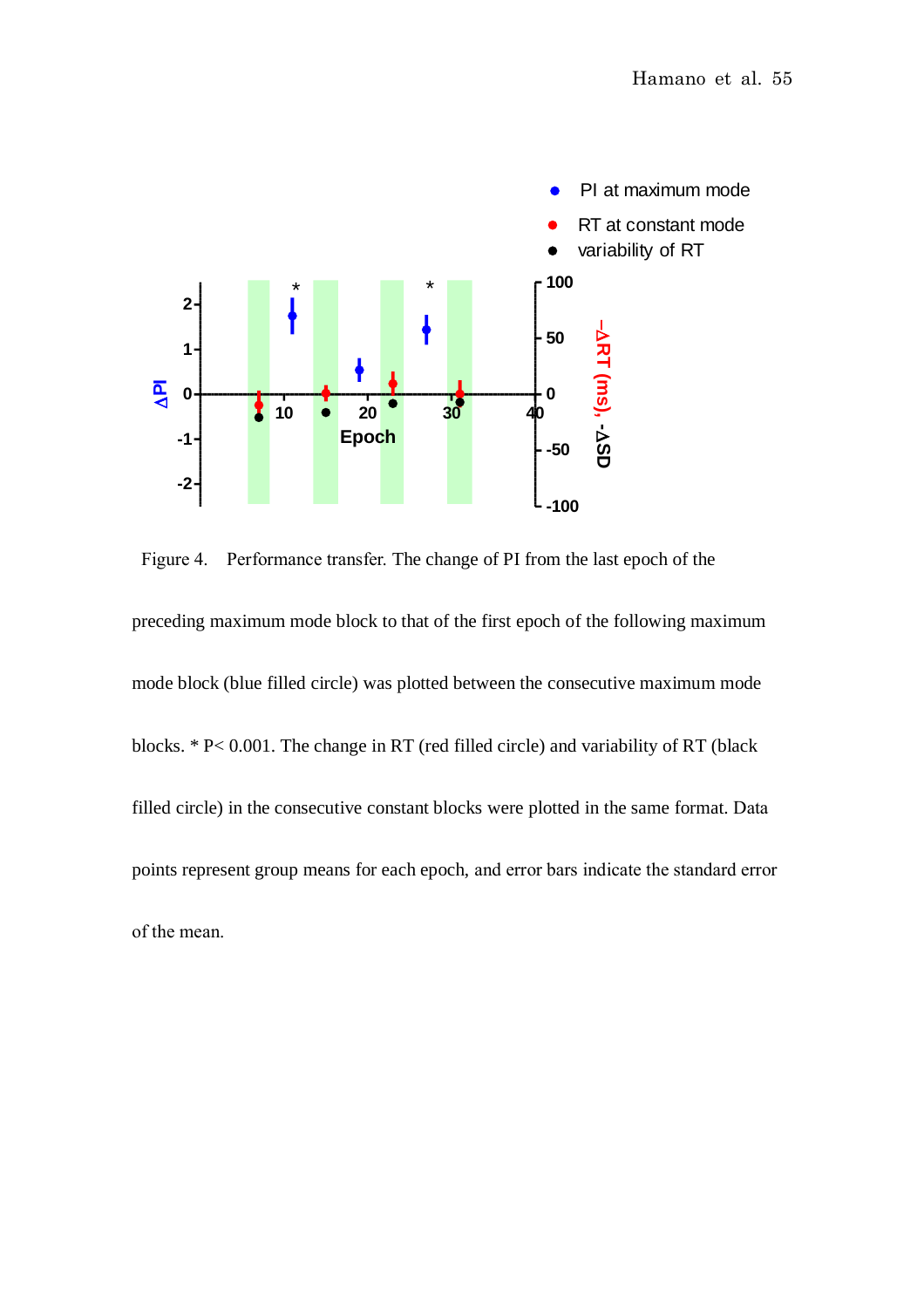

Figure 5. The performance of the maximum mode (top). The change of speed

(regarding transition time, TT, blue filled circle) and the error rate (red filled circle) are plotted as group means for each epoch with an error bar of the standard error of the mean. Learning transfer from the constant mode (bottom). The change of TT (blue filled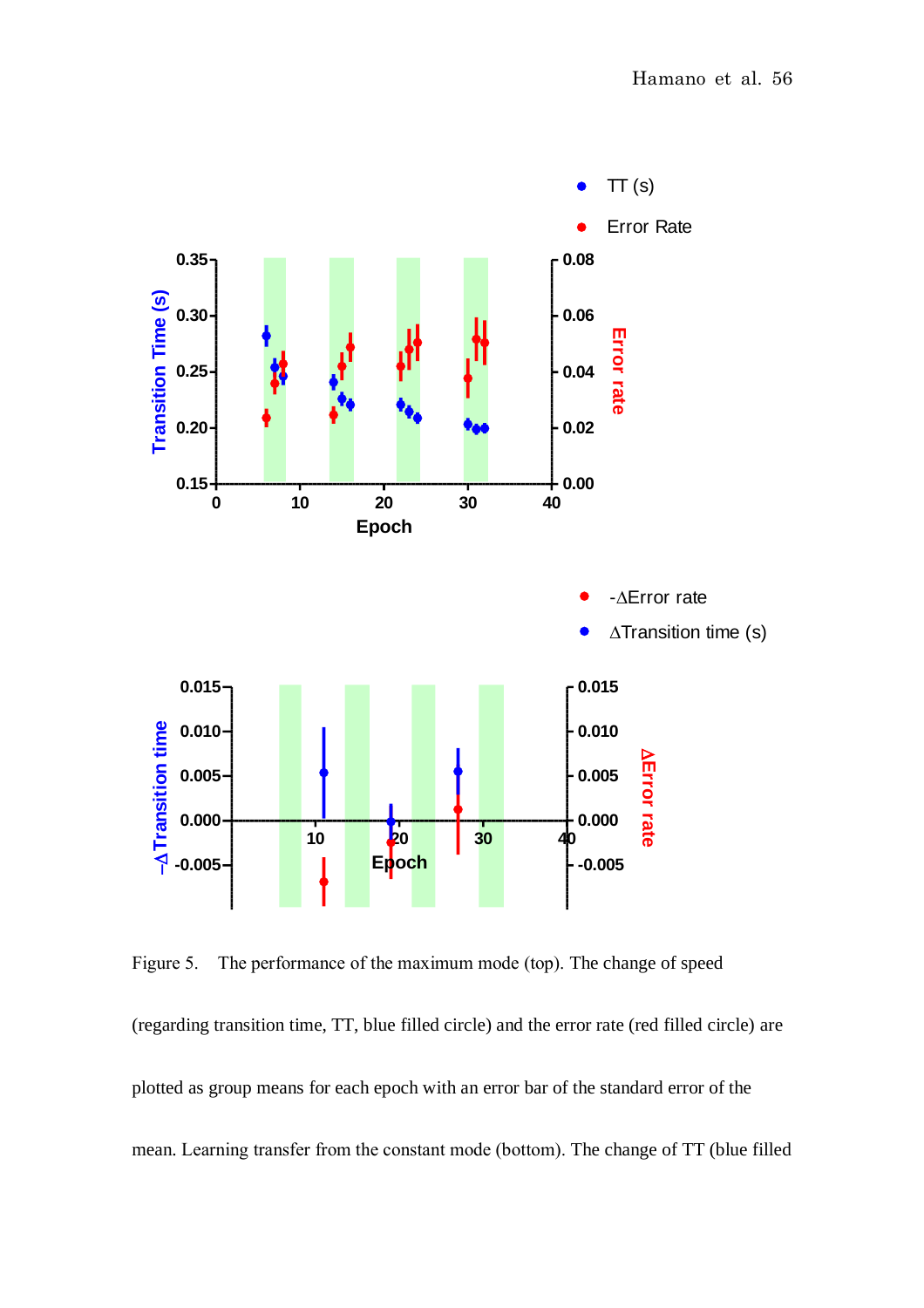circle) and error rate (red filled circle) from the last epoch of the preceding maximum mode block to that of the first epoch of the following maximum mode block were plotted between the consecutive maximum mode blocks. Data points represent group means for each epoch, and error bars indicate the standard error of mean.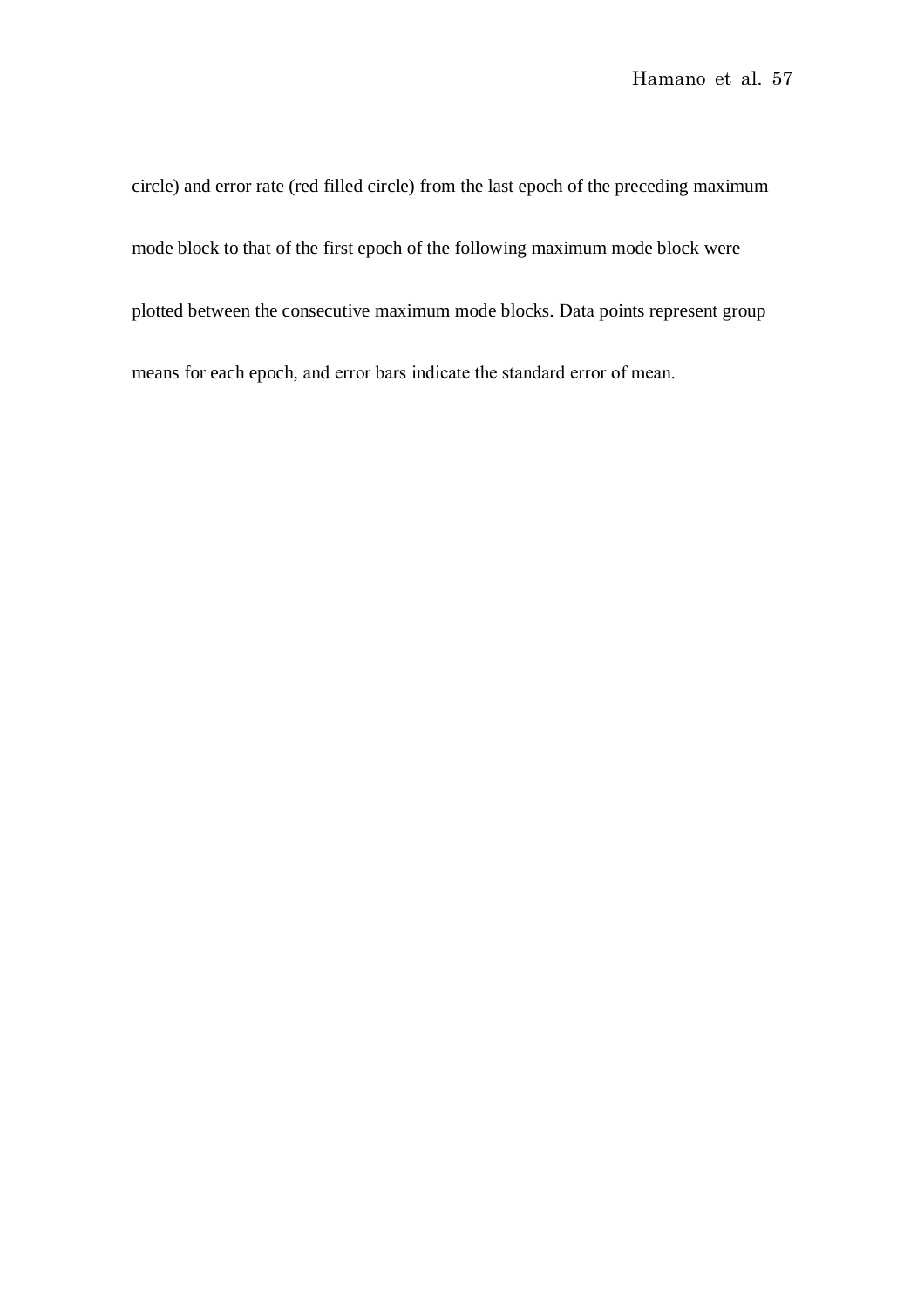

Figure 6. Motor engram generated by maximum mode training

Conjunction analysis of the linear increase of EC during rest epoch and the task related

increase of EC. P< 0.05 corrected at the cluster level, with height threshold  $Z > 3.09$ 

(Friston et al. 1996). CS, central sulcus.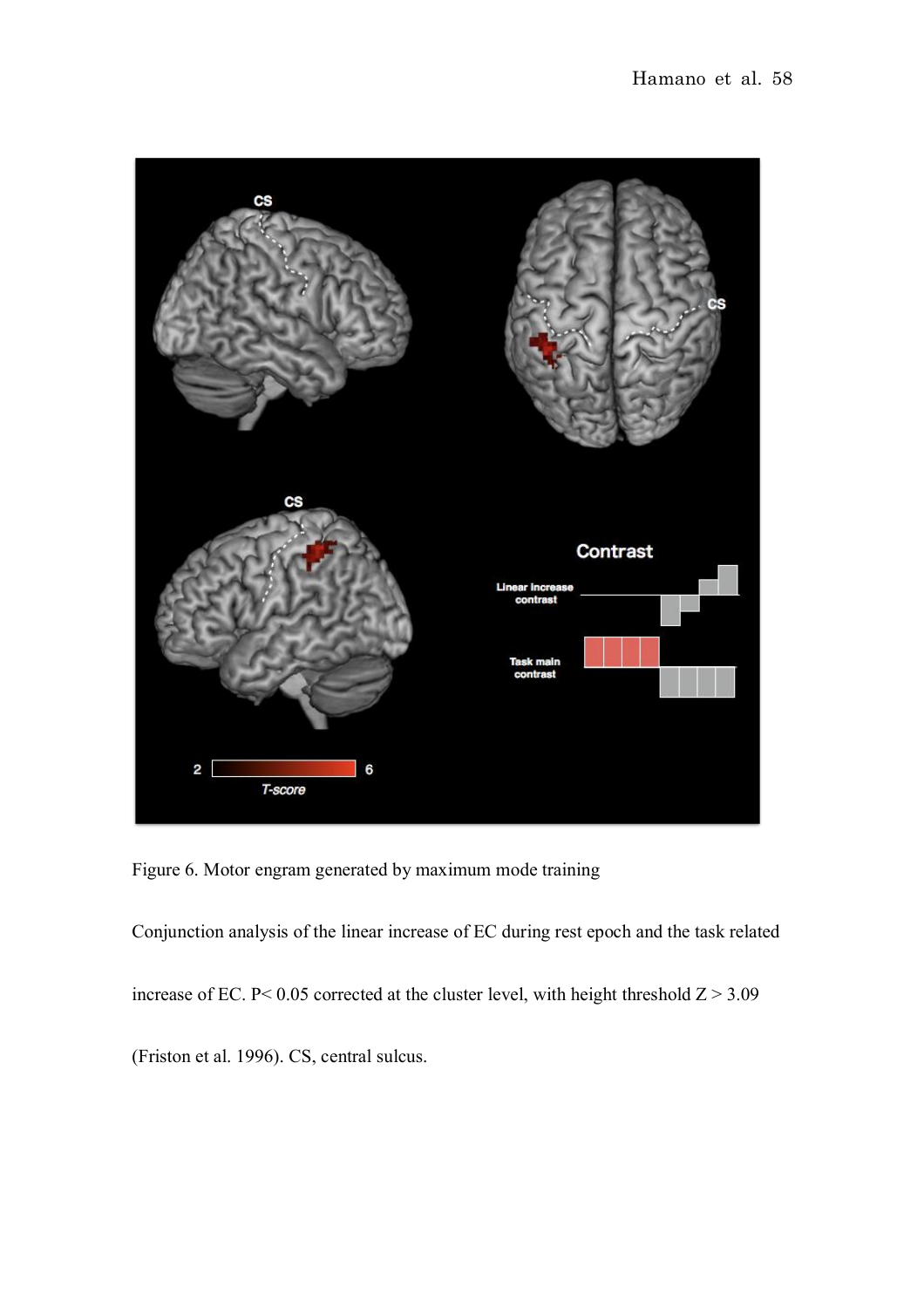

Figure 7. Learning related enhancement of the functional connectivity with the left aIPS

(seed, green) by maximum mode training (blue). P< 0.05 corrected at the cluster level,

with height threshold  $Z > 3.09$  (Friston et al. 1996).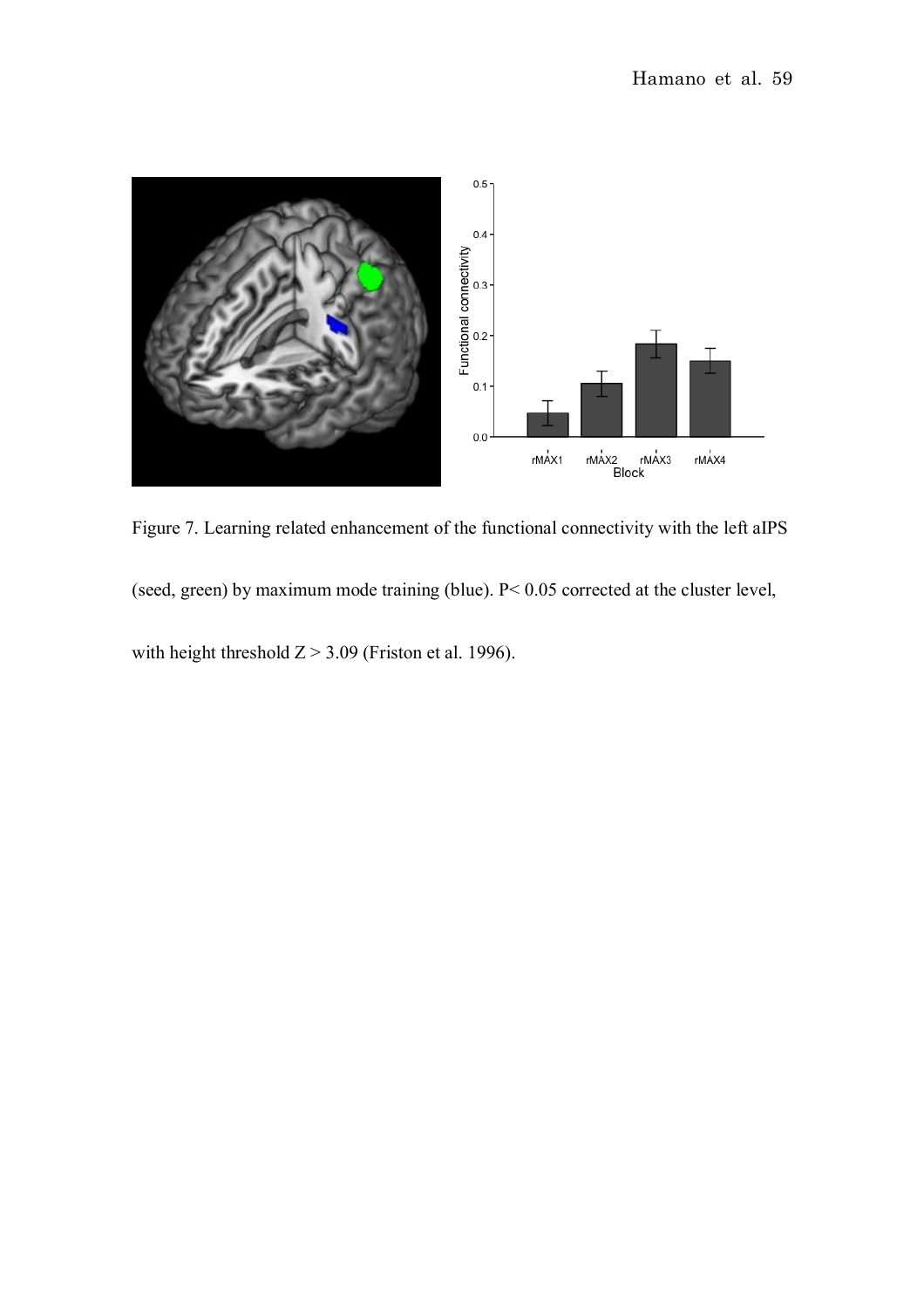

Figure 8. Motor engram generated by constant mode training

Conjunction analysis of the linear increase of EC during rest epoch and the task related increase of EC. P< 0.05 corrected at the cluster level, with height threshold  $Z > 3.09$ (Friston et al. 1996). CS, central sulcus.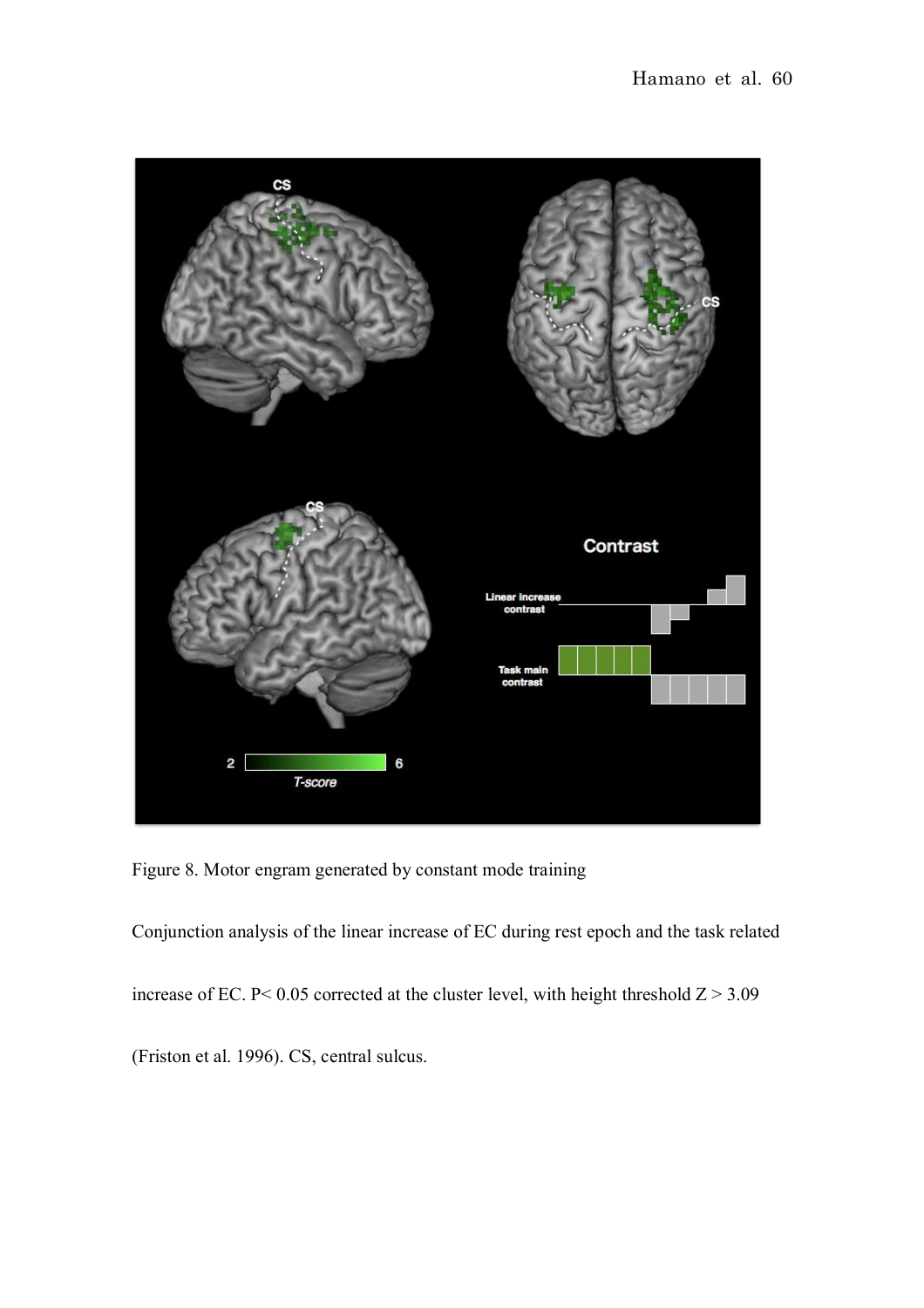

Figure 9. Task-related activity linearly increased by both constant and maximum modes. The focus of activation on a pseudocolor fMRI superimposed on a high-resolution anatomical MRI in the coronal (upper left), sagittal (upper right) and transaxial (lower left) planes, sectioned at (38, -24, 64) corresponding to the primary motor cortex (Brodmann area 4). Conjunction analysis of the linear increase of the task-related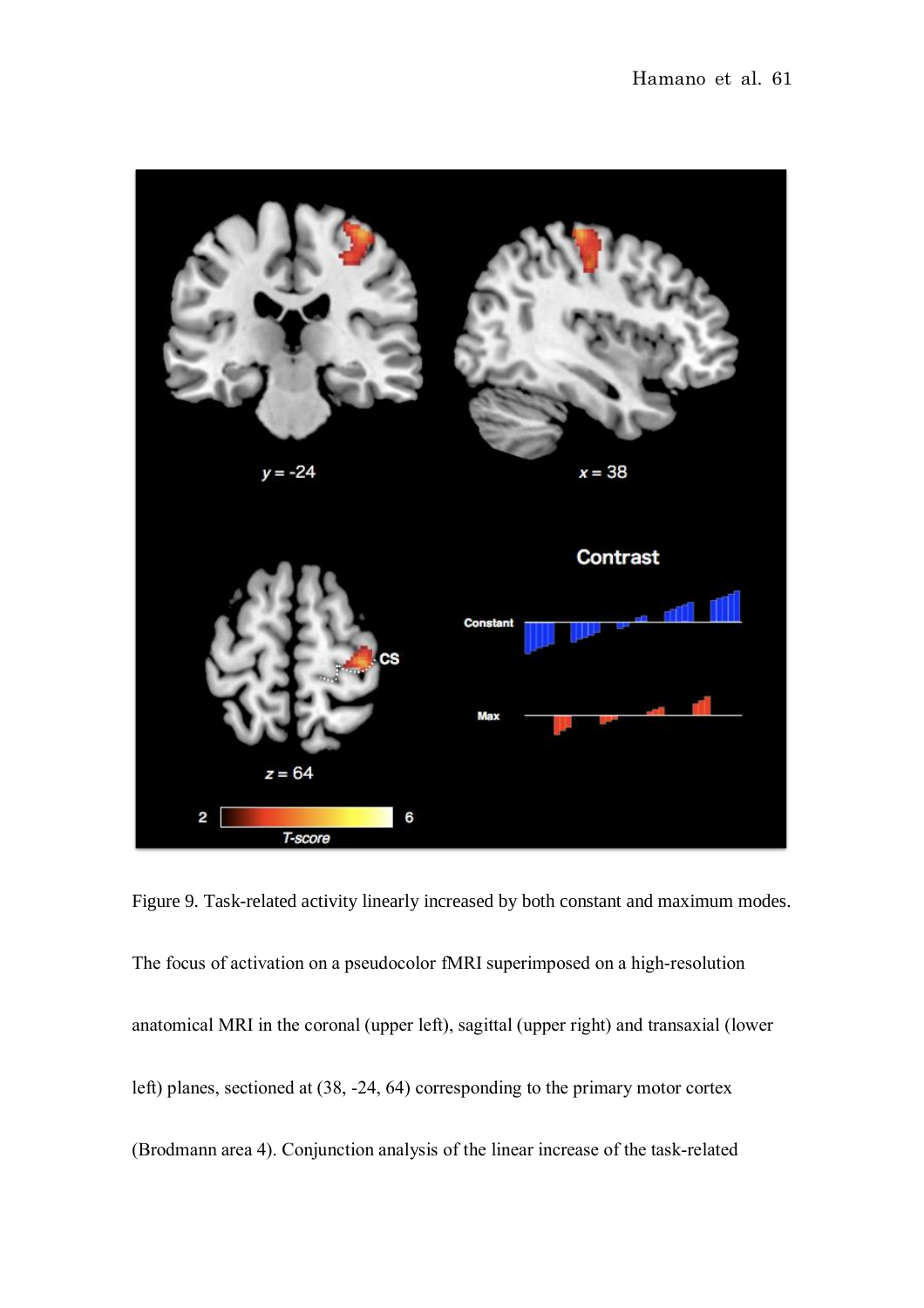activation of contant and maximum modes (lower right). P< 0.05 corrected at the cluster level, with height threshold  $Z > 3.09$  (Friston et al. 1996). CS, central sulcus.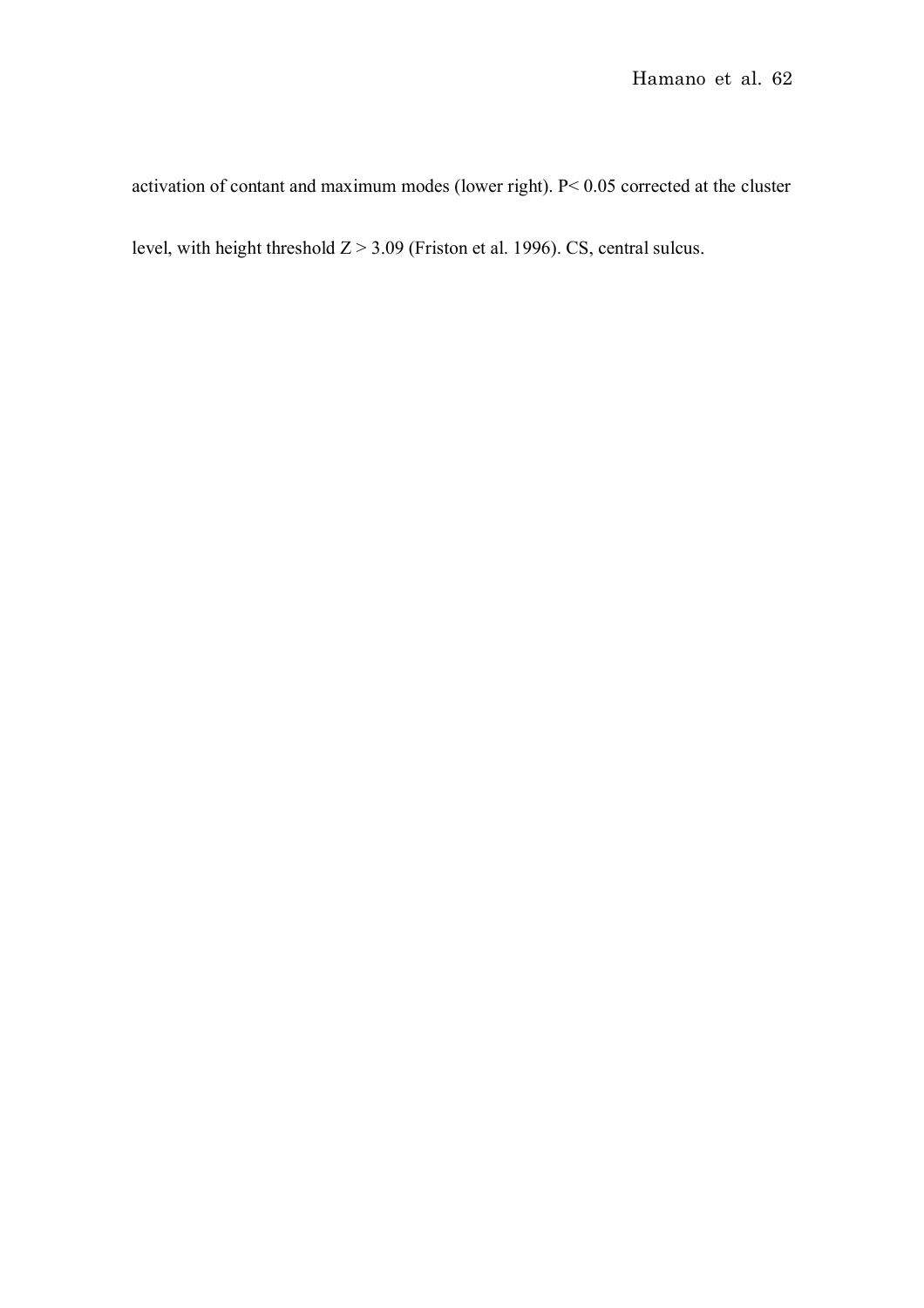## **10. Tables**

**Table 1. Brain areas showing both the learning-related increase in rest-state** 

**eigenvector centrality and the task-related increase in eigenvector centrality** 

**during maximum mode**

| Cluster size    | p value               | Anatomical location      | Hem | Broadmann area | <b>MNI</b> Coordinates |       |     | Z value |
|-----------------|-----------------------|--------------------------|-----|----------------|------------------------|-------|-----|---------|
| $\text{mm}^3$ ) |                       |                          |     |                | X                      | V     | z   |         |
| 528             | $1.42 \times 10^{-7}$ | Intraparietal sulcus     |     | 40/7           | -45                    | -42   | 57  | 5.00    |
|                 |                       | Inferior parietal lobule | L   | 40             | -54                    | $-33$ | .51 | 3.65    |
|                 |                       | Inferior parietal lobule | L   | 40             | $-39$                  | $-36$ | 51  | 4.15    |

Note. Statistical threshold was FEW corrected  $p < .05$  at the cluster level with the height

threshold of  $Z > 3.09$ . x, y, and z are stereotaxic coordinates (mm). *Hem*, Hemisphere;

R, Right; L, Left.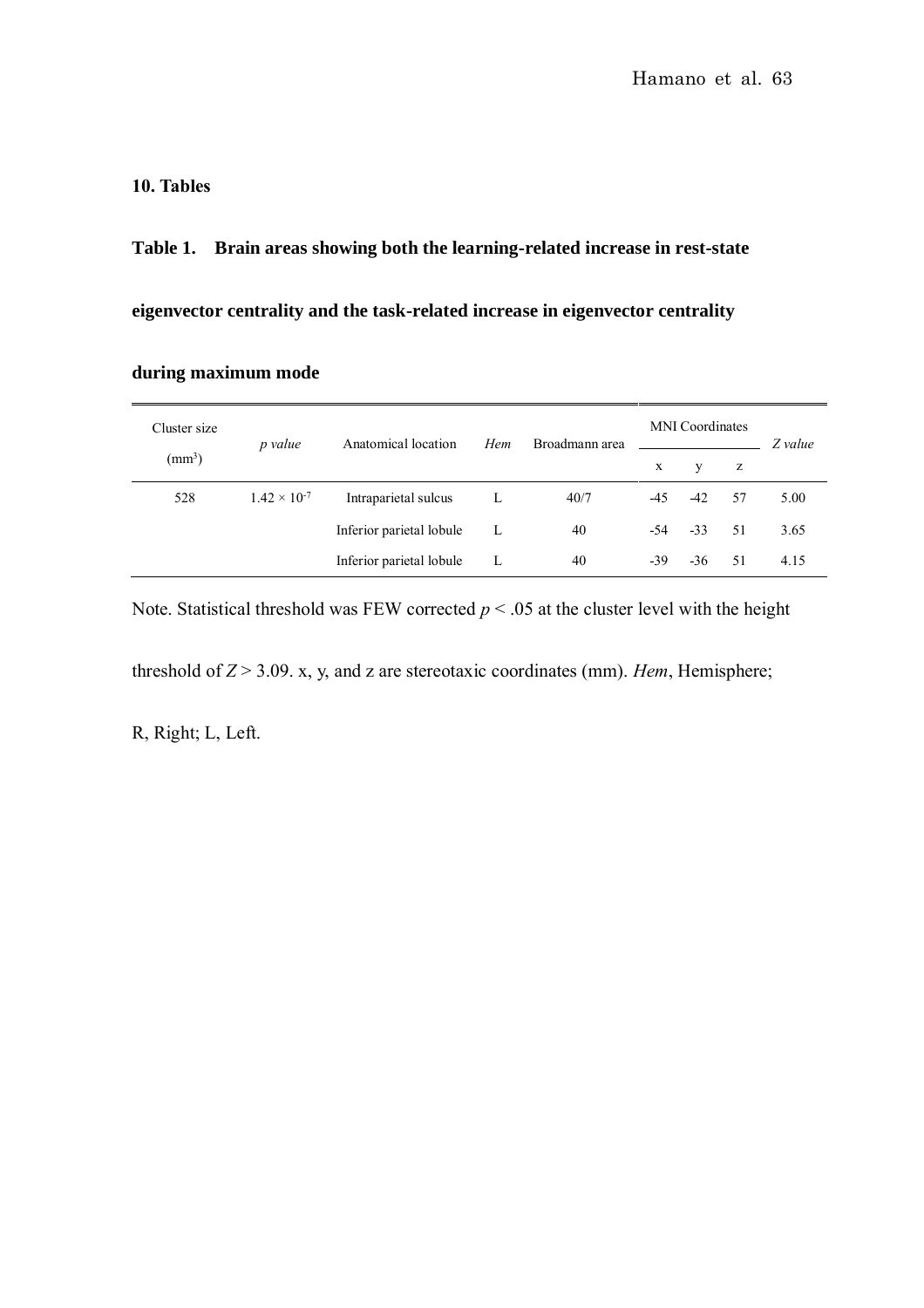# **Table 2. Brain areas showing both the learning-related increase in rest-state**

**eigenvector centrality and the task-related increase in eigenvector centrality** 

| Cluster size    | p value              | Anatomical location     | Hem          | Broadmann area | <b>MNI</b> Coordinates |       |    | Z value |
|-----------------|----------------------|-------------------------|--------------|----------------|------------------------|-------|----|---------|
| $\text{(mm)}^3$ |                      |                         |              |                | $\mathbf X$            | У     | z  |         |
| 368             | $1.13\times10^{-5}$  | Precentral gyrus        | L            | $\overline{4}$ | -36                    | $-15$ | 63 | 3.52    |
|                 |                      | Superior frontal sulcus | L            | 6              | $-33$                  | -6    | 63 | 4.60    |
| 1064            | $1.39\times10^{-12}$ | Postcentral gyrus       | $\mathbb{R}$ | 2              | 45                     | $-27$ | 60 | 4.29    |
|                 |                      | Precentral gyrus        | $\mathbb{R}$ | $\overline{4}$ | 42                     | $-12$ | 54 | 4.16    |
|                 |                      | Superior frontal sulcus | $\mathbb{R}$ | 6              | 24                     | -9    | 51 | 4.34    |

# **during constant mode**

Note. Statistical threshold was FEW corrected  $p < .05$  at the cluster level with the height

threshold of  $Z > 3.09$ . x, y, and z are stereotaxic coordinates (mm). *Hem*, Hemisphere;

R, Right; L, Left.